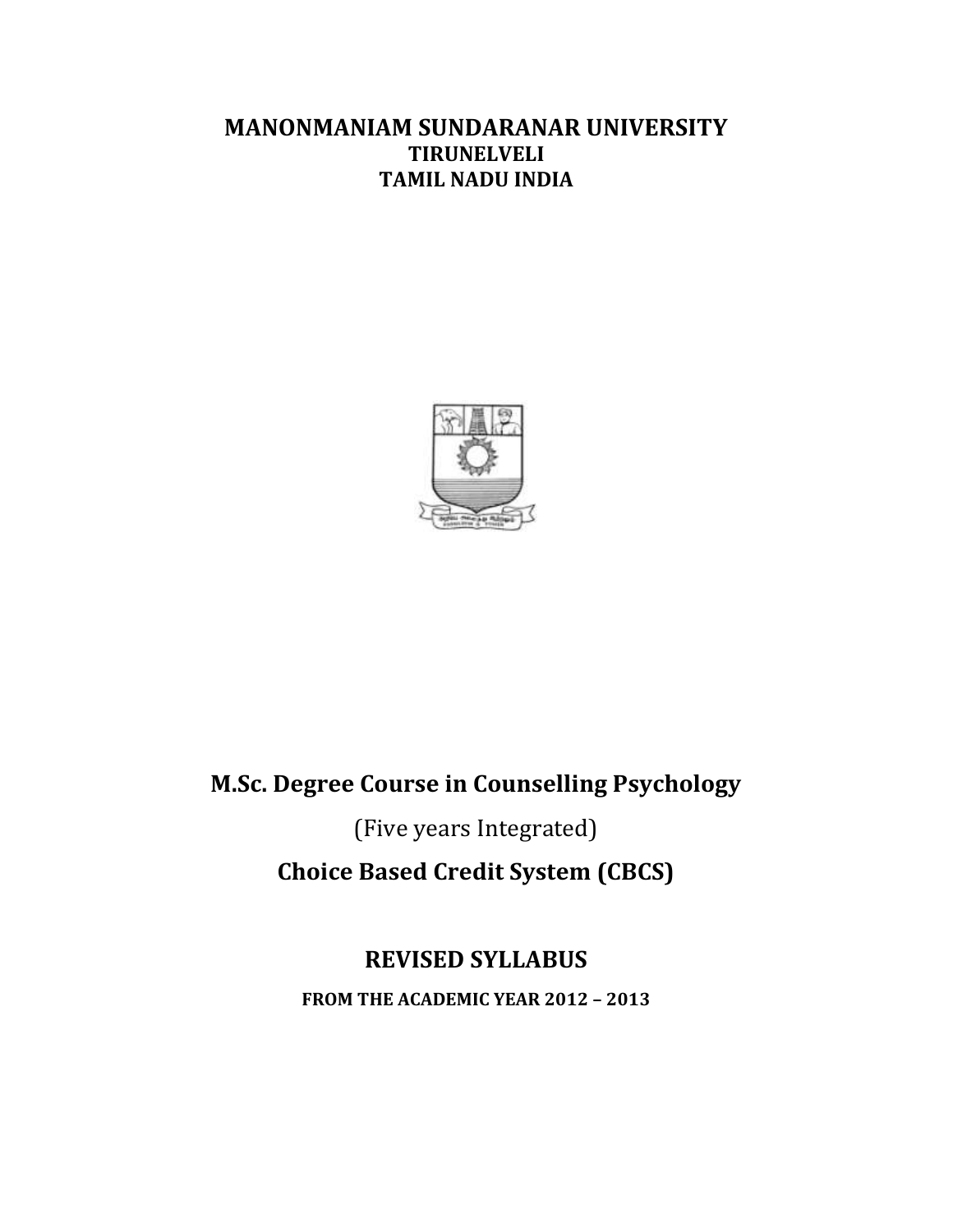## **MANONMANIAM SUNDARANAR UNIVERSITY TIRUNELVELI TAMIL NADU INDIA**

## **M.Sc. Degree Course in Counselling Psychology**

(Five years Integrated) **Choice Based Credit System (CBCS) FROM THE ACADEMIC YEAR 2012 - 2013**

#### **Scheme, Regulations and Syllabus**

#### **TITLE OF THE COURSE**

M.Sc. Degree course in Counselling Psychology (Five Years Integrated Course)

#### **ELIGIBILITY FOR ADMISSION**

Candidates seeking admission to the first year of the integrated M.Sc. Counselling Psychology course shall be required to have passed Higher Secondary Examination conducted by Government of Tamil Nadu or an examination accepted as equivalent thereto by the syndicate.

#### **DURATION OF THE COURSE**

The course is for five academic years. The five academic years will be divided into ten semesters with two semesters per year.

#### **STRUCTURE OF THE COURSE**

If a candidate is unable to continue this course after the six semesters, he/she will be awarded B.Sc. (Psychology) provided he/she has passed in all subjects including VI semester subjects.

The candidate's performance in each theory/practical subjects will be evaluated by a combination of continuous internal assessment and University examinations.

#### **PASSING REQUIREMENTS**

#### **B.Sc. (Psychology)**

The minimum pass is 35% in the internal as well as external assessment for theory papers. For all other external and overall components, the passing minimum is 40%

#### **M.Sc. (Counselling Psychology)**

The minimum pass is 50% for M.Sc. A candidate will be declared to have passed in any paper (including practical, Case studies & viva-voce) of study if he/she secures not less than 50% marks in both the Internal Assessment (Continuous Assessment) and the University Examinations. Also he/she should have passed in all the papers till and including semester X.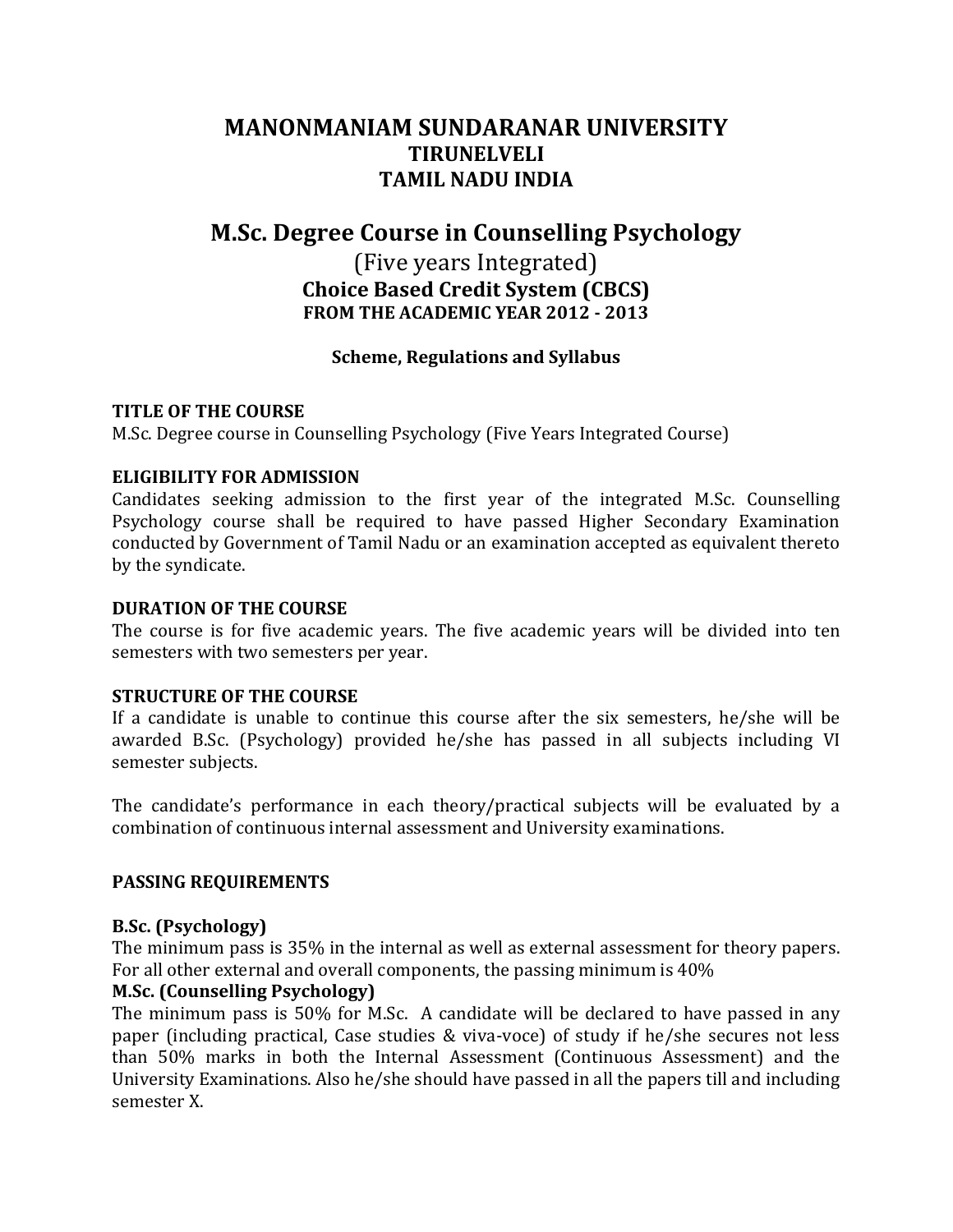#### **CLASSIFICATION OF SUCCESSFUL CANDIDATES**

| <b>MARKS</b>              | <b>CLASS</b>                        |
|---------------------------|-------------------------------------|
| 75% and Above             | <b>First Class with Distinction</b> |
| Between $60\%$ and $74\%$ | <b>First Class</b>                  |
| Between 50% and 59 %      | <b>Second Class</b>                 |

Only those candidates who have passed in all the papers including the practicals and project works/ Case studies in the first appearance are considered for ranking.

#### **PROCEDURE IN THE EVENT OF FAILURE**

- a) If a candidate fails in a particular subject (other than project work) he/she may appear for the university examination in that subject in subsequent semesters and obtain pass marks.
- b) In the event of failure in project work, the candidates will register for project work and redo the project work in a subsequent semester and submit the dissertation afresh for evaluation. The internal assessment marks will be freshly allotted in this case.

#### **GENERAL CONDITIONS**

With the concurrence of the head of the department, a candidate may be permitted to work Whole time/Part time in the School/Colleges or Hospitals or oganisations, for the individual project work or Case studies during the VI and X semesters. In such cases, the work of the candidate will be supervised by a member faculty in the College/University.

#### **GRADING SYSTEM**

The term grading system indicates a seven (7) Points Scale of evaluation of the performance of students in terms of marks obtained in the CIA and External Examination, grade points and letter grade.

| <b>GRADE</b>        | <b>GRADE POINT</b> | <b>PERCENTAGE</b><br><b>EQUIVALENT</b> |
|---------------------|--------------------|----------------------------------------|
| $'0'$ = Outstanding | $5.50 - 6.00$      | $75 - 100$                             |
| $'A' = Very Good$   | $4.50 - 5.49$      | $65 - 74$                              |
| $B' = Good$         | $3.50 - 4.49$      | $55 - 64$                              |
| $C'$ = Average      | $3.00 - 3.49$      | $50 - 54$                              |
| 'D' = Below Average | $1.50 - 2.99$      | $35 - 49$                              |
| $E' = Poor$         | $0.50 - 1.49$      | $25 - 34$                              |
| $F' = Fail$         | $0.00 - 0.49$      | $0 - 24$                               |

#### **SEVEN POINT SCALE (As per UGC notification 1998)**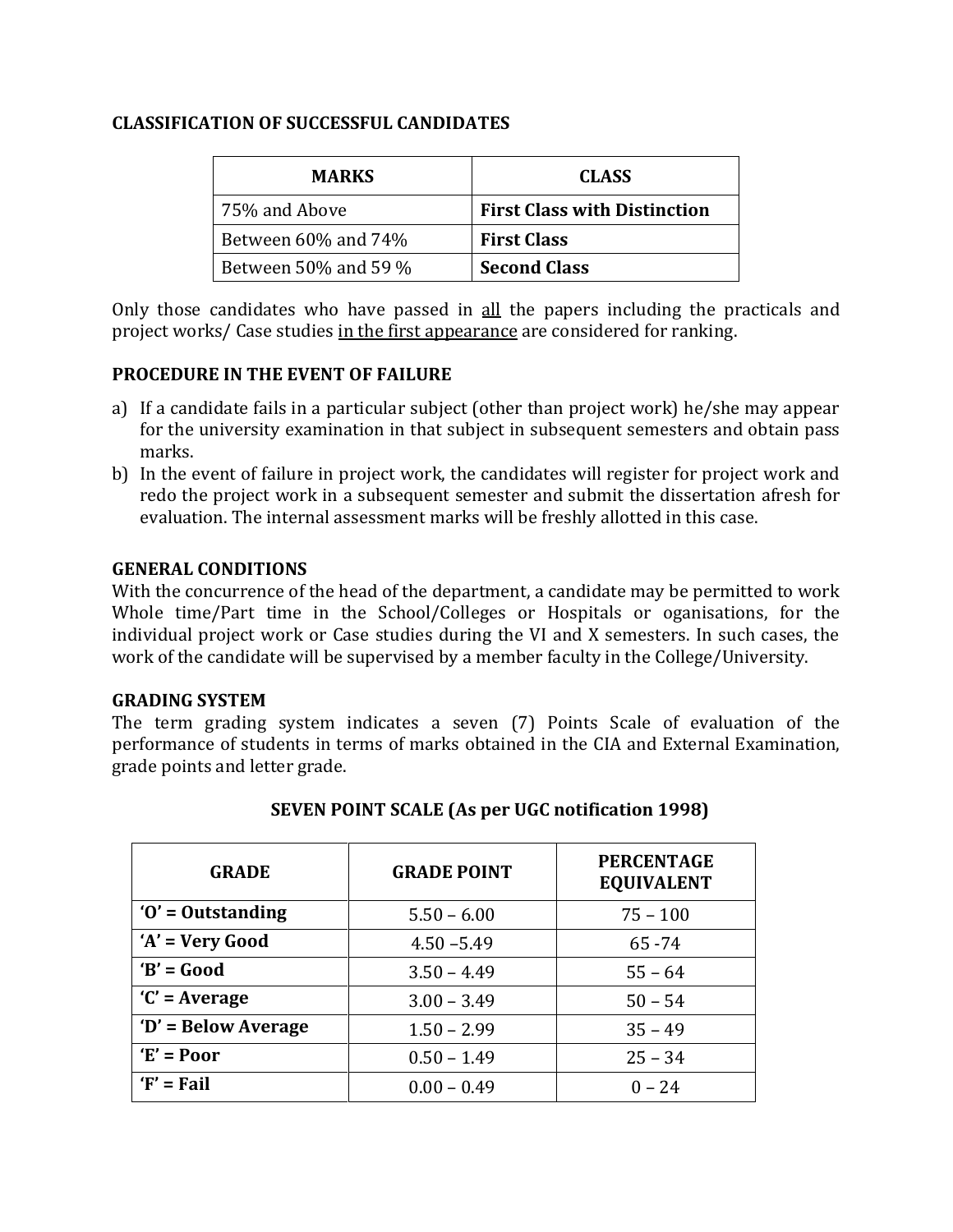### **PATTERN OF QUESTION PAPER (THEORY)**

**Internal-25 External-75**

#### **MODEL Question-FORMAT**

#### **Time:Three Hours Max. Marks: 75**

#### **For all theory papers other than Non-Major Elective shall be as follows:**

| <b>Section</b> | <b>Type of question</b>                                  | <b>Marks</b>       |
|----------------|----------------------------------------------------------|--------------------|
| Part A         | Multiple Choice Questions: Four questions from each unit | $1 \times 20 = 20$ |
|                | $(5x4 = 20$ Questions)                                   |                    |
| Part B         | Internal Choice Questions: One Question from each Unit   | $4 \times 5 = 20$  |
|                | $(5x1 = 5$ Questions)                                    |                    |
| Part C         | Internal Choice Questions: One Question from each Unit   | $7 \times 5 = 35$  |
|                | $(5 x 1 = Questions)$                                    |                    |
|                | Total                                                    | 75                 |

### **For all Non-Major Elective papers shall be as follows:**

| <b>Section</b> | <b>Type of question</b>                                                                                           | <b>Marks</b>       |
|----------------|-------------------------------------------------------------------------------------------------------------------|--------------------|
| Part A         | Short answer questions (one or two liner): Four questions<br>from each unit<br>$(5x4 = 20$ Questions              | $2 \times 20 = 40$ |
| Part B         | Internal Choice Questions (one or two paragraph answers):<br>One Question from each Unit<br>$(5x1 = 5$ Questions) | $7 \times 5 = 35$  |
|                | <b>Total</b>                                                                                                      | 75                 |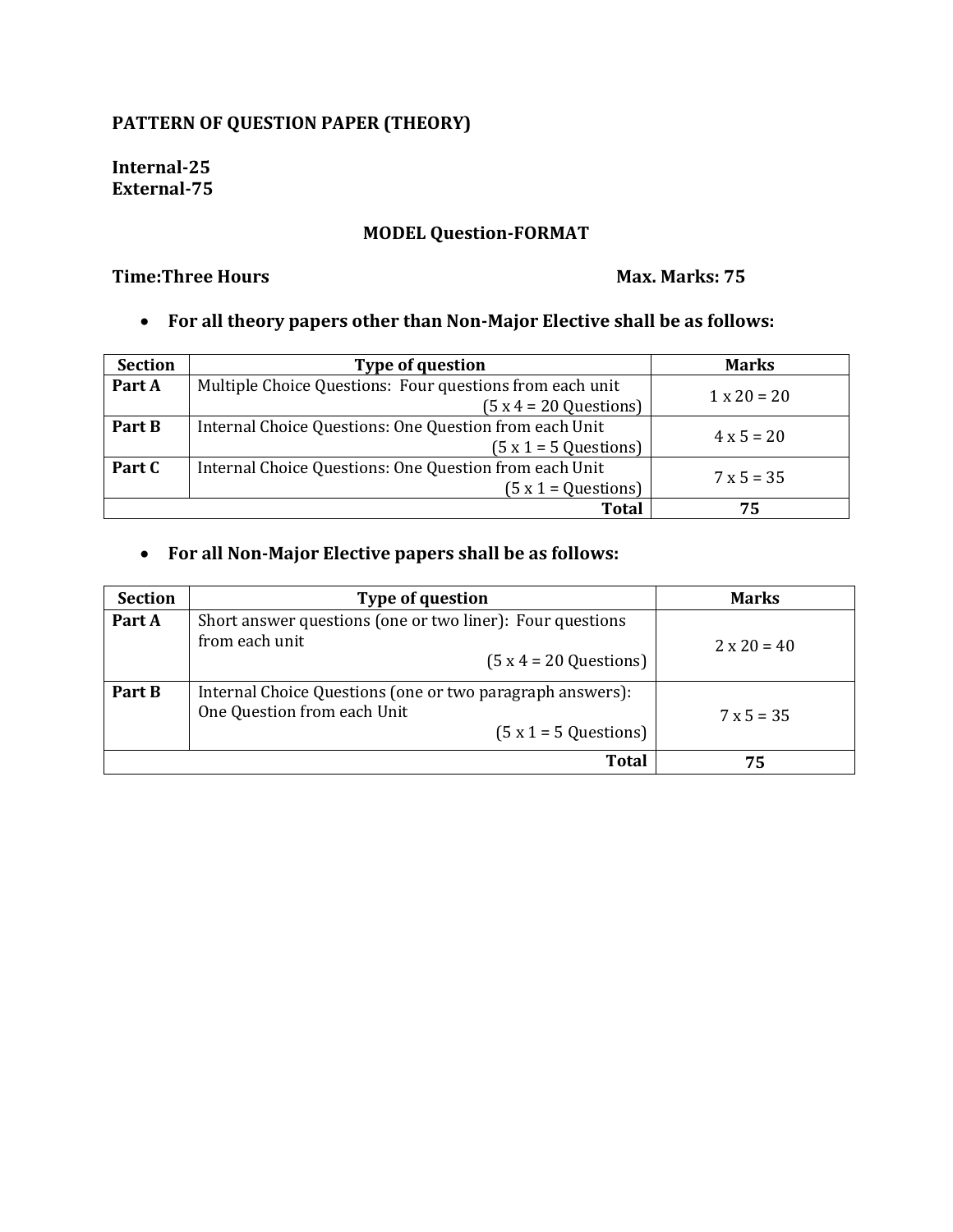## **MANONMANIAM SUNDARANAR UNIVERSITY TIRUNELVELI TAMIL NADU INDIA**

## **M.Sc. Degree Course in Counselling Psychology (Five years Integrated) Choice Based Credit System (CBCS) FROM THE ACADEMIC YEAR 2012 - 2013**

## **ABSTRACT OF THE SYLLABUS FOR B.Sc LEVEL**

## **Revised Structure**

| <b>SEMESTER I</b> |  |
|-------------------|--|
|-------------------|--|

| <b>Components</b>                 | Title of the paper                                                      | <b>Teaching</b><br>hrs/week | <b>Credits</b> | Max.<br><b>Marks</b> |
|-----------------------------------|-------------------------------------------------------------------------|-----------------------------|----------------|----------------------|
| Part I:<br>Language               | Tamil/ Other Languages                                                  | 6                           | 3              | 100                  |
| Part II:<br>Language              | English                                                                 | 6                           | 3              | 100                  |
|                                   | Basic Psychology - I                                                    | 4                           | $\overline{4}$ | 100                  |
| Part III:<br><b>Core Subjects</b> | Social Psychology - I                                                   | $\overline{4}$              | $\overline{4}$ | 100                  |
|                                   | Core Practical: An<br>Introduction to<br><b>Experimental Psychology</b> | 2                           | Nil            |                      |
|                                   | Allied: Principles of<br>Sociology                                      | 4                           | 4              | 100                  |
|                                   | Allied Practical: Attitudes &<br><b>Opinion Survey</b>                  | 2                           | Nil            |                      |
| <b>Part IV</b>                    | <b>Environmental Studies</b>                                            | 2                           | $\overline{2}$ | 100                  |
|                                   | Total (6 Courses)                                                       | 30                          | 20             | 600                  |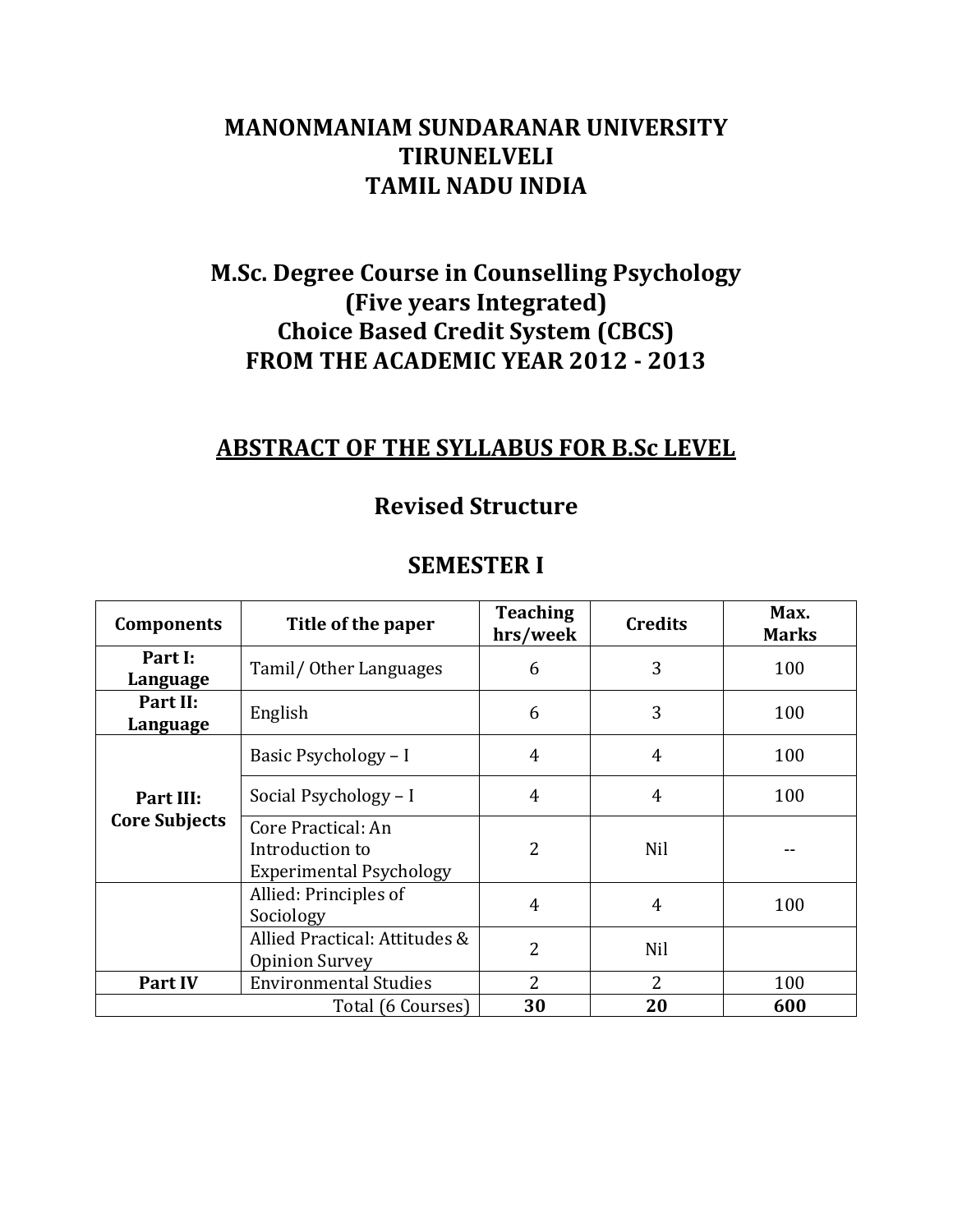## **SEMESTER II**

| <b>Components</b>                    | Title of the paper                                   | <b>Teaching</b><br>hrs/week | <b>Credits</b> | Max.<br><b>Marks</b> |
|--------------------------------------|------------------------------------------------------|-----------------------------|----------------|----------------------|
| Part I:<br>Language                  | Tamil/Other Languages                                | 6                           | 3              | 100                  |
| Part II:<br>Language                 | English                                              | 6                           | 3              | 100                  |
|                                      | Core: Basic Psychology - II                          | $\overline{4}$              | 4              | 100                  |
| Part III:<br>Core<br><b>Subjects</b> | Core: Social Psychology - II                         | $\overline{4}$              | 4              | 100                  |
|                                      | Core Practical : Experimental<br>Psychology - I      | $\overline{2}$              | 2              | 100                  |
|                                      | Allied: Psychology &<br><b>Computer Applications</b> | 4                           | 4              | 100                  |
|                                      | Allied Practical: Introduction<br>to Ms Office       | 2                           | 2              | 100                  |
| <b>Part IV</b>                       | <b>Value Based Education</b>                         | 2                           | 2              | 100                  |
|                                      | Total (8 Courses)                                    | 30                          | 24             | 800                  |

## **SEMESTER III**

| <b>Components</b>       | Title of the paper                                            | <b>Teaching</b><br>hrs/week | <b>Credits</b> | Max.<br><b>Marks</b> |
|-------------------------|---------------------------------------------------------------|-----------------------------|----------------|----------------------|
| Part I:<br>Language     | Tamil/Other Languages                                         | 6                           | 3              | 100                  |
| Part II:<br>Language    | English                                                       | 6                           | 3              | 100                  |
| Part III:               | Life Span Psychology - I                                      | 4                           | 4              | 100                  |
| Core<br><b>Subjects</b> | Core Practical: Development of<br><b>Models and Artifacts</b> | 2                           | Nil            |                      |
|                         | Allied: Psychological Statistics - I                          | 4                           | 4              | 100                  |
|                         | Allied Practical: Data Processing                             | 2                           | Nil            |                      |
| <b>Part IV</b>          | Skill Based Subject: Social Skill<br>Development              | 4                           | 4              | 100                  |
|                         | Non Major Elective: Psychology<br>of Social Problems          | 2                           | 2              | 100                  |
|                         | Total (6 Courses)                                             | 30                          | 20             | 600                  |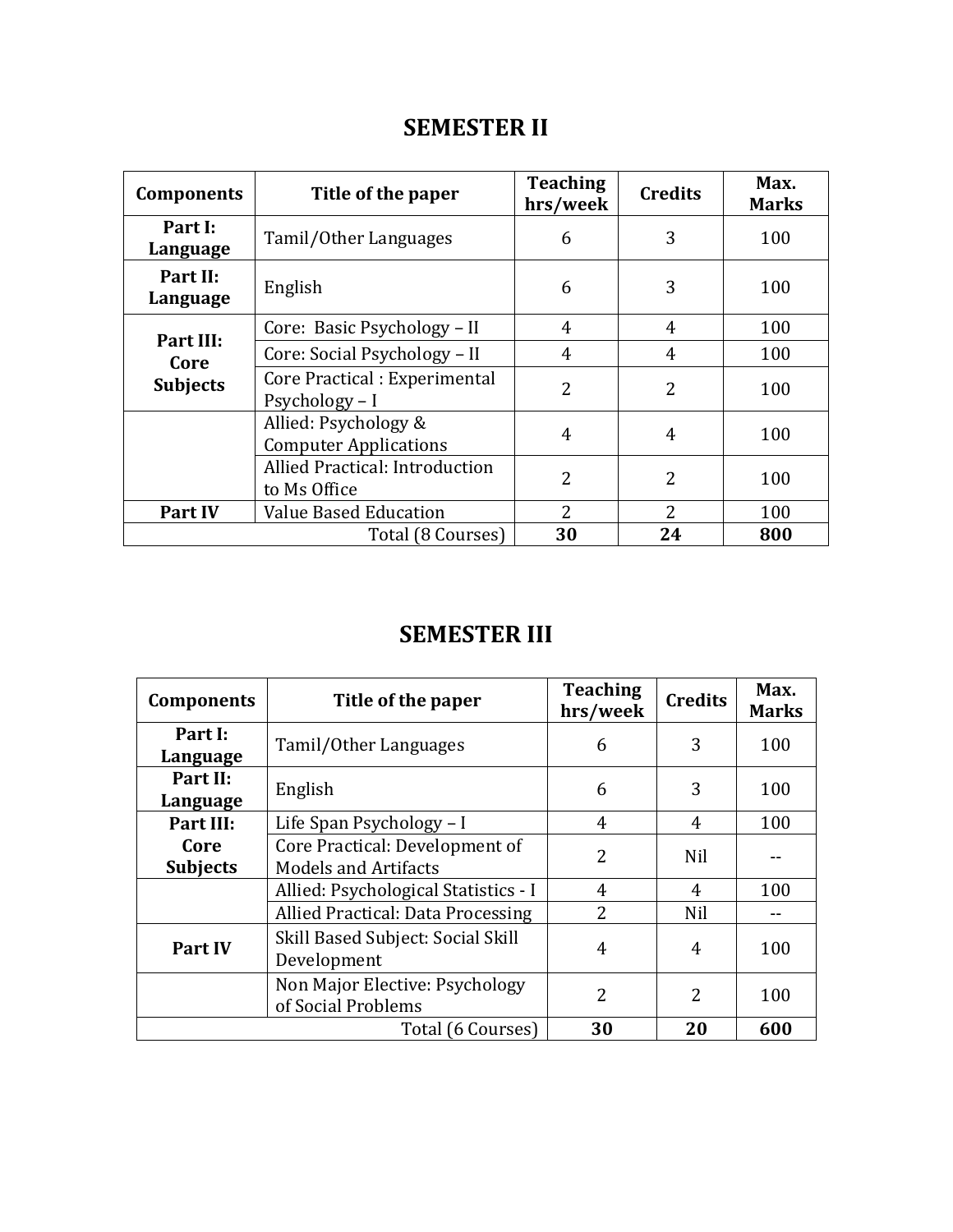## **SEMESTER IV**

| <b>Components</b>    | Title of the paper                                                               | <b>Teaching</b><br>hrs/week | <b>Credits</b> | Max.<br><b>Marks</b> |
|----------------------|----------------------------------------------------------------------------------|-----------------------------|----------------|----------------------|
| Part I:<br>Language  | Tamil/Other Languages                                                            | 6                           | 3              | 100                  |
| Part II:<br>Language | English                                                                          | 6                           | 3              | 100                  |
| Part III:            | Life Span Psychology - II                                                        | 4                           | 4              | 100                  |
| <b>Core Subjects</b> | Core Practical: Experimental<br>Psychology – II                                  | $\overline{2}$              | 2              | 100                  |
|                      | Allied: Psychological Statistics - II                                            | 4                           | 4              | 100                  |
|                      | <b>Allied Practical: Practical</b><br>Application of Statistics in<br>Psychology | 2                           | $\overline{2}$ | 100                  |
| Part IV              | Skill Based Subject: Self Esteem<br>Enhancement                                  | 4                           | 4              | 100                  |
|                      | Non Major Elective: Human Rights                                                 | $\overline{2}$              | 3              | 100                  |
| Part V               | <b>Extenstion Activity</b>                                                       |                             |                |                      |
|                      | Total $(8 (+ 1)$ Courses)                                                        | 30                          | 25             | 800                  |

## **SEMESTER V**

| <b>Components</b>    | Title of the paper                                | <b>Teaching</b><br>hrs/week | <b>Credits</b> | Max.<br><b>Marks</b> |
|----------------------|---------------------------------------------------|-----------------------------|----------------|----------------------|
|                      | Bio Psychology                                    | 4                           | 4              | 100                  |
|                      | Psychopathology - I                               | 4                           | $\overline{4}$ | 100                  |
|                      | Core Practical: Multi Axial<br>Assessment         | 3                           | Nil            |                      |
| Part III:            | Core Practical: Mental Status<br>Examination      | 3                           | Nil            |                      |
| <b>Core Subjects</b> | Major Elective: Positive<br>Psychology            | 5                           | 5              | 100                  |
|                      | Major Elective: Organisational<br><b>Behavior</b> | 5                           | 5              | 100                  |
|                      | Elective Practical: Case Study<br>Analysis        | $\overline{2}$              | Nil            |                      |
| Part IV              | Skill Based Subject: Time<br>Management           | 4                           | $\overline{4}$ | 100                  |
|                      | Total (5 Courses)                                 | 30                          | 22             | 500                  |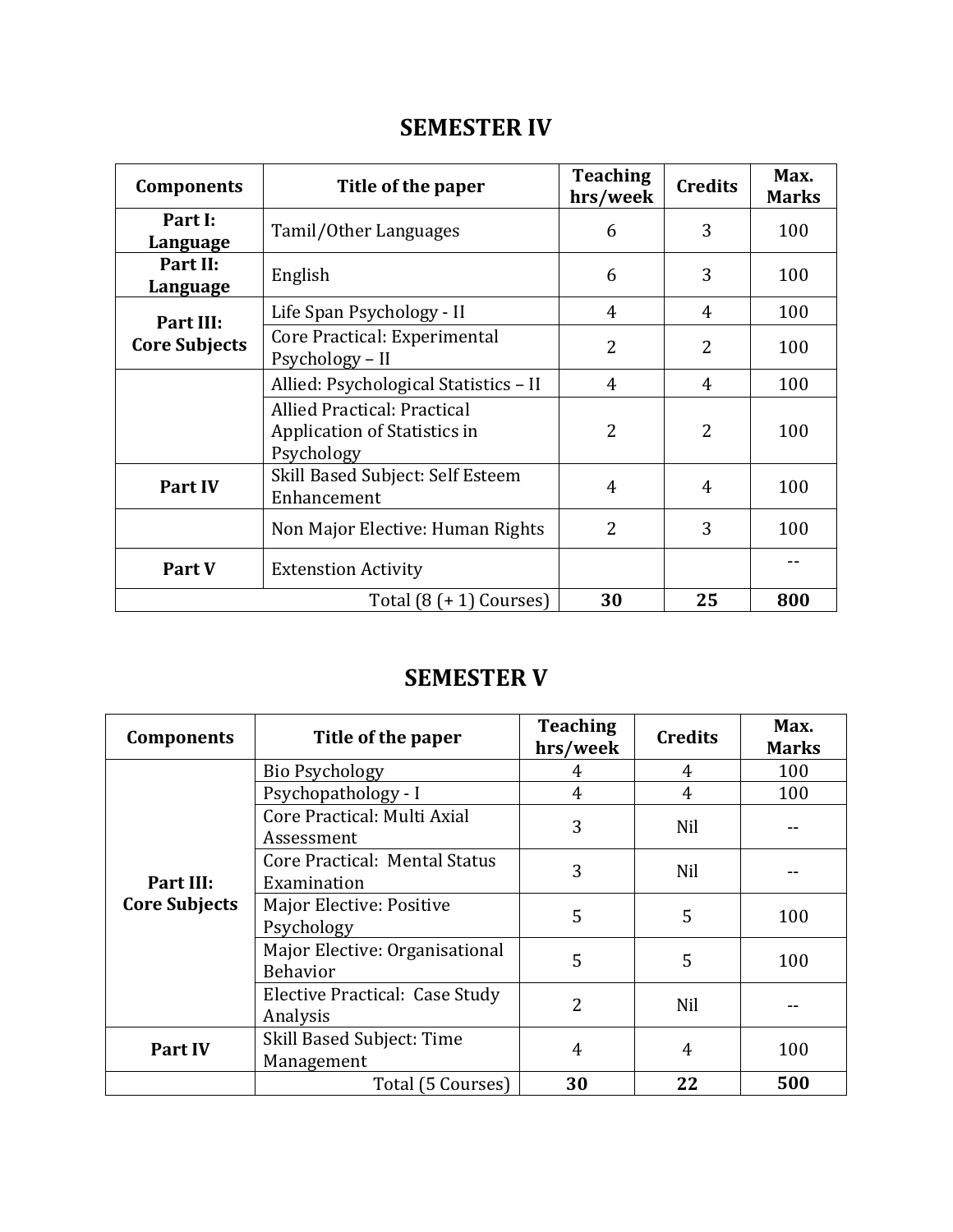| <b>Components</b>          | Title of the paper                        | <b>Teaching</b><br>hrs/week | <b>Credits</b> | Max.<br><b>Marks</b> |
|----------------------------|-------------------------------------------|-----------------------------|----------------|----------------------|
|                            | Guidance & Counselling<br>Psychology      | 6                           | 4              | 100                  |
|                            | Psychopathology II                        | 6                           | $\overline{4}$ | 100                  |
|                            | <b>Indian Psychology</b>                  | 5                           | $\overline{4}$ | 100                  |
| Part III:<br>Core Subjects | Major Elective: Training &<br>Development | 5                           | 5              | 100                  |
|                            | Project Internship                        | 6                           | 8              | 100                  |
|                            | Project Report & Viva Voce                | 2                           | 4              | 100                  |
| Total (6 courses)          |                                           | 30                          | 29             | 600                  |

Total Number of Courses: 46 (34 Theory + 11 Practical + 1 Project)

Total Number of hours: 180

Total Number of Credits: 140

| <b>OVERALL DISTRIBUTION OF MARKS FOR B.SC. Level</b> |  |
|------------------------------------------------------|--|
|------------------------------------------------------|--|

| Part       | Title of the                               | No. of         | <b>Marks</b> for | <b>Total</b> | <b>Marks</b> for | <b>Marks</b> for |
|------------|--------------------------------------------|----------------|------------------|--------------|------------------|------------------|
|            | papers                                     | <b>Papers</b>  | each             | <b>Marks</b> | I Class          | <b>II Class</b>  |
|            |                                            |                | paper            |              |                  |                  |
| Part - I   | Language                                   | $\overline{4}$ | 100              | 400          | 240              | 200              |
| Part - II  | English                                    | $\overline{4}$ | 100              | 400          | 240              | 200              |
|            | Core (Theory<br>&Practicals)               | 13             | 100              | 1300         | 780              | 650              |
| Part - III | Allied (Theory<br>&Practicals)             | 6              | 100              | 600          | 360              | 300              |
|            | <b>Electives</b> (Major<br>&<br>Non-Major) | 5              | 100              | 500          | 300              | 250              |
|            | Project                                    | 2              | 100              | 200          | 120              | 100              |
| Part IV    | Skill Based<br>subjects                    | 3              | 100              | 300          | 180              | 150              |
|            | Environmental<br><b>Studies</b>            | $\mathbf{1}$   | 100              | 100          | 60               | 50               |
|            | Value based<br>Education                   | $\overline{1}$ | 100              | 100          | 60               | 50               |
|            | <b>Total</b>                               | 44             | 800              | 4400         | 1680             | 1400             |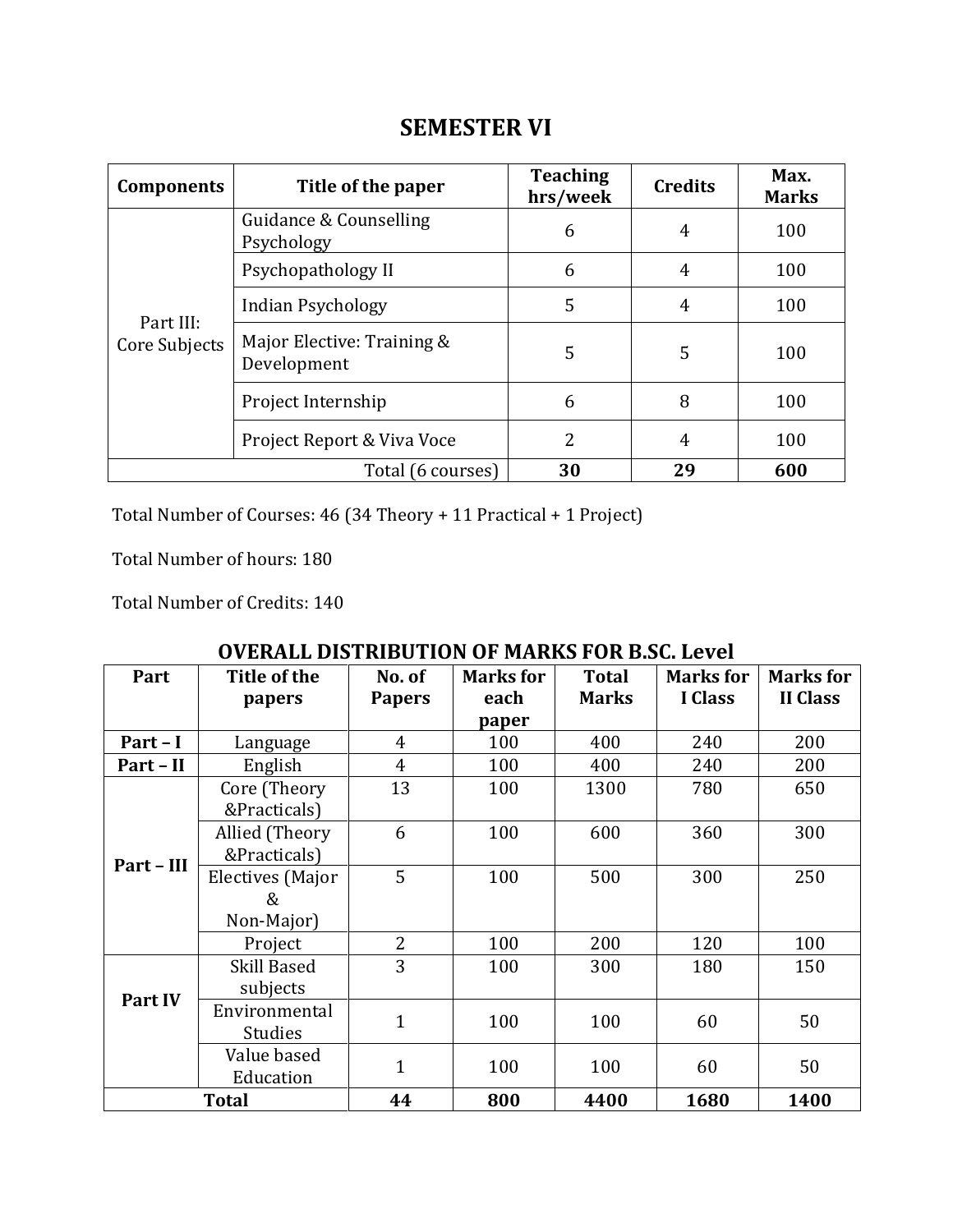# **Abstract of the Syllabus for M.Sc level**

| <b>SEMESTER VII</b> |  |
|---------------------|--|
|---------------------|--|

| Title of the paper<br><b>Components</b> |                                                   | <b>Teaching</b><br>hrs/week | <b>Credits</b> | Max.<br><b>Marks</b> |
|-----------------------------------------|---------------------------------------------------|-----------------------------|----------------|----------------------|
|                                         | Theories of Personality                           | 6                           | 5              | 100                  |
| <b>Core Subjects</b>                    | Cognitive Psychology                              | 6                           | 5              | 100                  |
|                                         | <b>Research Methodology</b>                       | 6                           | 5              | 100                  |
| <b>Elective</b>                         | Culture & Psychology                              | 6                           | 5              | 100                  |
| <b>Practicals</b>                       | <b>Essentials of Psychological</b><br>Assessments | 6                           | Nil            |                      |
|                                         | Total (4 courses)                                 | 30                          | 20             | 400                  |

## **SEMESTER VIII**

| Title of the paper<br><b>Components</b> |                               | <b>Teaching</b><br>hrs/week | <b>Credits</b> | Max.<br><b>Marks</b> |
|-----------------------------------------|-------------------------------|-----------------------------|----------------|----------------------|
|                                         | <b>Counselling Process</b>    | 6                           | 4              | 100                  |
| <b>Core Subjects</b>                    | Psychodiagnostics             | 6                           | 4              | 100                  |
|                                         | <b>Health Psychology</b>      | 6                           | 4              | 100                  |
| <b>Elective</b>                         | <b>Behaviour Modification</b> | 6                           | 5              | 100                  |
| <b>Practicals</b>                       | Psychological Assessment I    | 3                           | 4              | 100                  |
|                                         | Psychological Assessment II   | 3                           | 4              | 100                  |
|                                         | Total (6 courses)             | 30                          | 25             | 600                  |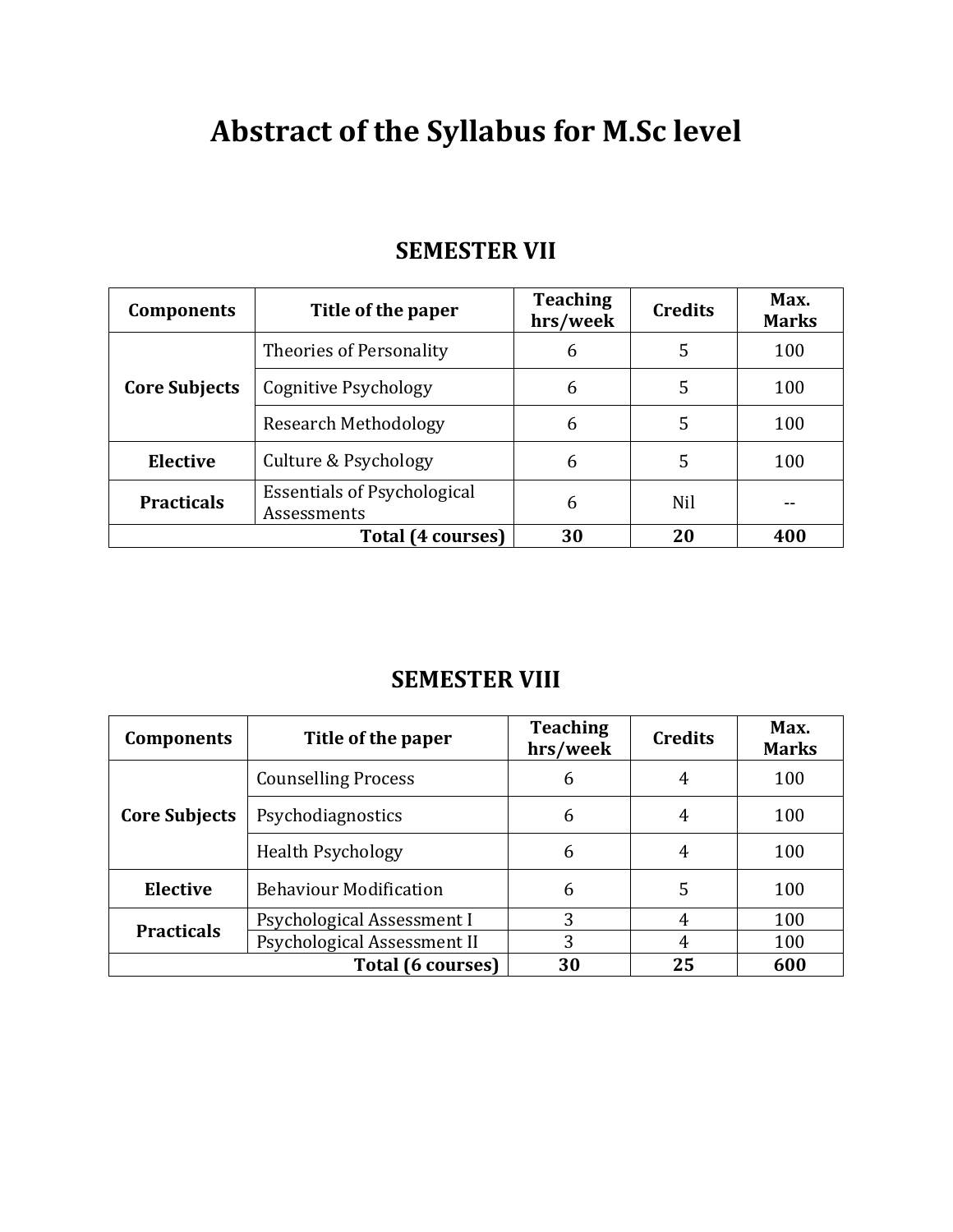## **SEMESTER IX**

| Title of the paper<br><b>Components</b> |                                   | <b>Teaching</b><br>hrs/week | <b>Credits</b> | Max.<br><b>Marks</b> |
|-----------------------------------------|-----------------------------------|-----------------------------|----------------|----------------------|
|                                         | Marital & Family Counselling      | 6                           | 4              | 100                  |
| Core<br><b>Subjects</b>                 | <b>Educational Counselling</b>    | 6                           | 4              | 100                  |
|                                         | <b>Workplace Counselling</b>      | 6                           | $\overline{4}$ | 100                  |
| <b>Elective</b>                         | <b>Group Counselling Process</b>  | 6                           | 5              | 100                  |
| <b>Practical</b>                        | Neuropsychological<br>Assessments | 3                           | <b>Nil</b>     |                      |
|                                         | <b>Non Cognitive Assessments</b>  | 3                           | <b>Nil</b>     |                      |
|                                         | Total (4 courses)                 | 30                          | 20             | 400                  |

## **SEMESTER X**

| Title of the paper<br><b>Components</b> |                        | <b>Teaching</b><br>hrs/week | <b>Credits</b> | Max.<br><b>Marks</b> |
|-----------------------------------------|------------------------|-----------------------------|----------------|----------------------|
| Core<br><b>Subjects</b>                 | <b>Dissertation</b>    | 18                          | 12             | 300                  |
| <b>Elective</b><br>Psychotherapeutics   |                        | 6                           | 5              | 100                  |
| <b>Practical</b>                        | Field Based Internship |                             |                | 200                  |
|                                         | Total (6 courses)      | 30                          | 25             | 600                  |

Total Number of Courses: 20

Total Number of hours: 120

Total Number of Credits: 90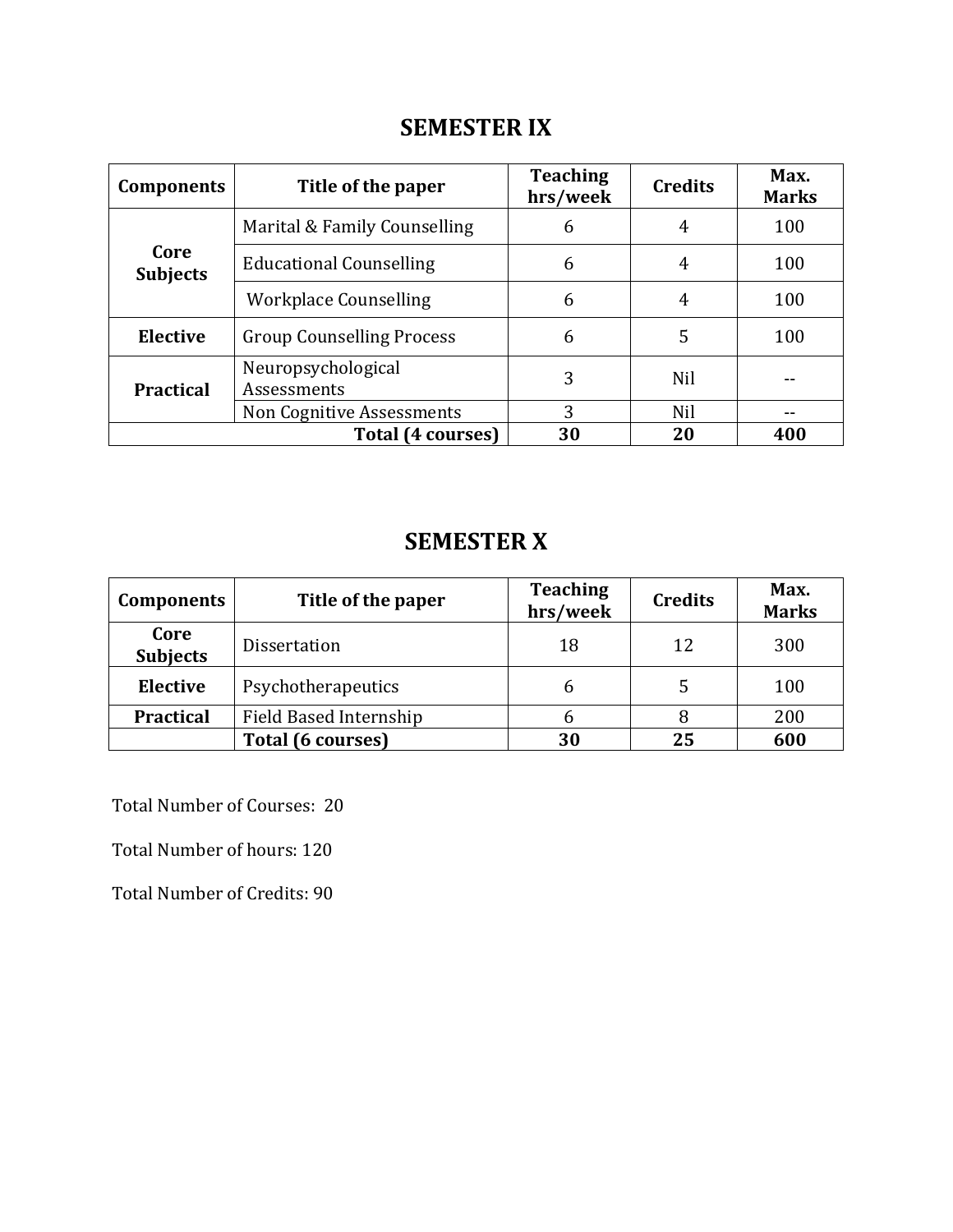## **OVERALL DISTRIBUTION OF MARKS FOR B.SC. Level**

| Part                     | No. of        | <b>Marks</b> for | <b>Total</b> | <b>Marks for I</b> | <b>Marks for II</b> |
|--------------------------|---------------|------------------|--------------|--------------------|---------------------|
|                          | <b>Papers</b> | each paper       | <b>Marks</b> | <b>Class</b>       | <b>Class</b>        |
| <b>Core Subjects</b>     |               | 100              | 900          | 540                | 450                 |
| <b>Elective Subjects</b> |               | 100              | 400          | 240                | 200                 |
| <b>Practical</b>         |               | 100              | 200          | 120                | 100                 |
| <b>Dissertation</b>      |               | 300              | 300          | 180                | 150                 |
| Project /<br>Internship  | 1             | 200              | 200          | 120                | 100                 |
| <b>Total</b>             | 17            | 800              | 2000         | 1200               | 1000                |

Notes:

- 1. Each paper carries an internal component
- 2. Distribution of Marks:
	- For Theory External : Internal Assessment is 75:25
	- For Practical External : Internal Assessment is  $60:40$
- 3. Pass minimum in each paper (both internal and external)
	- $\bullet$  UG 35 marks
	- $\bullet$  PG 50 marks
- 4. Regarding the **Internal Assessment,** the 25 marks is allocated in the following manner:

| <b>Components</b>             | <b>UG</b> | <b>PG</b> |
|-------------------------------|-----------|-----------|
| Average of the best two tests | 20 Marks  | 15 Marks  |
| from three compulsory tests   |           |           |
| Assignment                    | 5 Marks   | 4 Marks   |
| Seminar                       | --        | 6 Marks   |
| <b>Total</b>                  | 25 Marks  | 25 Marks  |

Each test is of one hour duration

- 5. For all the theory and practical subjects, the duration of University examination shall be 3 hours.
- 6. For the conduct of University Examination in Practical subjects, the University will appoint two examiners (one internal and one external examiner). The Examiners appointed by the University for Conduct of practicals will set the Question paper for the practical examination.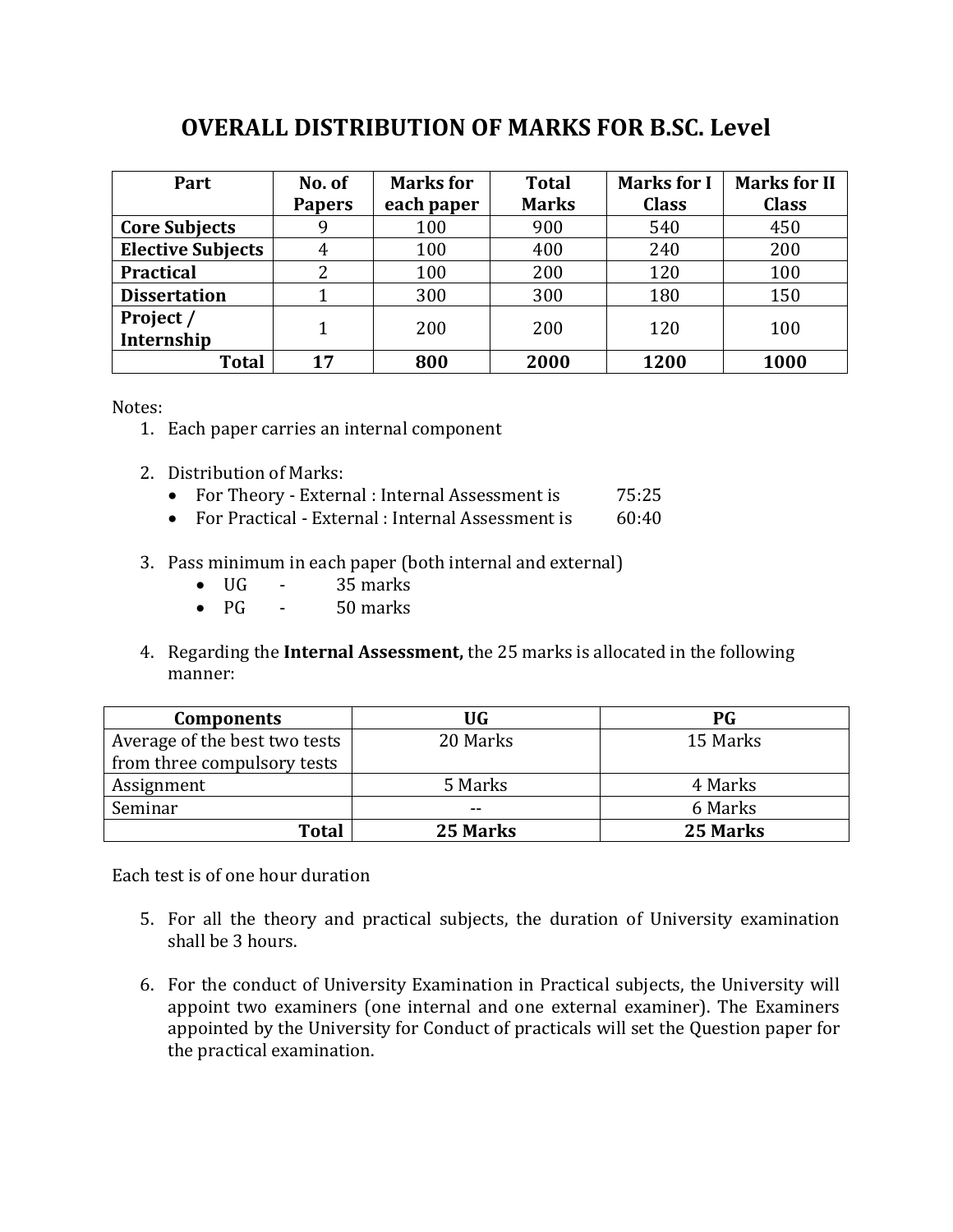- 7. Two experiments for practicals may be given at random to each student of which one will be conducted. For the second one they will write only plan and procedure. The group data, which are common to all students in the batch, will be supplied by the examiner.
- 8. For practical examination marks shall be allotted as follows:

| $\bullet$ | <b>Internal Assessment</b> |    |          |
|-----------|----------------------------|----|----------|
|           | $\circ$ Record Work        |    | 20 marks |
|           | o Experimental work        | л. | 10 marks |
|           | ○ Model Test               | ٠  | 10 marks |
|           | Total                      | л. | 40 marks |

**External Assessment :** 

| <b>Sections</b> | <b>Description</b>                                                  | <b>Marks</b>       |
|-----------------|---------------------------------------------------------------------|--------------------|
| Part A          | Theory (Answer 10 out of 12 question)<br>10 X 2                     | 20<br><b>Marks</b> |
| Part B          | Writing plan & procedure<br>Conduction                              | 20<br><b>Marks</b> |
| Part C          | Analysis, interpretation and discussion of<br>group results<br>Viva | 20<br><b>Marks</b> |
|                 | <b>Total</b>                                                        | 60<br><b>Marks</b> |

### 9. **Project Work / Internship for UG**

| <b>Components</b> | <b>Marks</b> |
|-------------------|--------------|
| Project Report    | 60           |
| Viva - voce       | 40           |
| <b>Total</b>      | 100          |

- a) Students must undergo internship for 30 days during the 6<sup>th</sup> semester on an institution where there is formal training on counselling / psychological intervention is offered.
- b) The students should be working under the supervision of a qualified Psychologist / Counselor.
- c) A minimum of 20 days attendance is compulsory or a minimum of 100 hours, whichever is longer.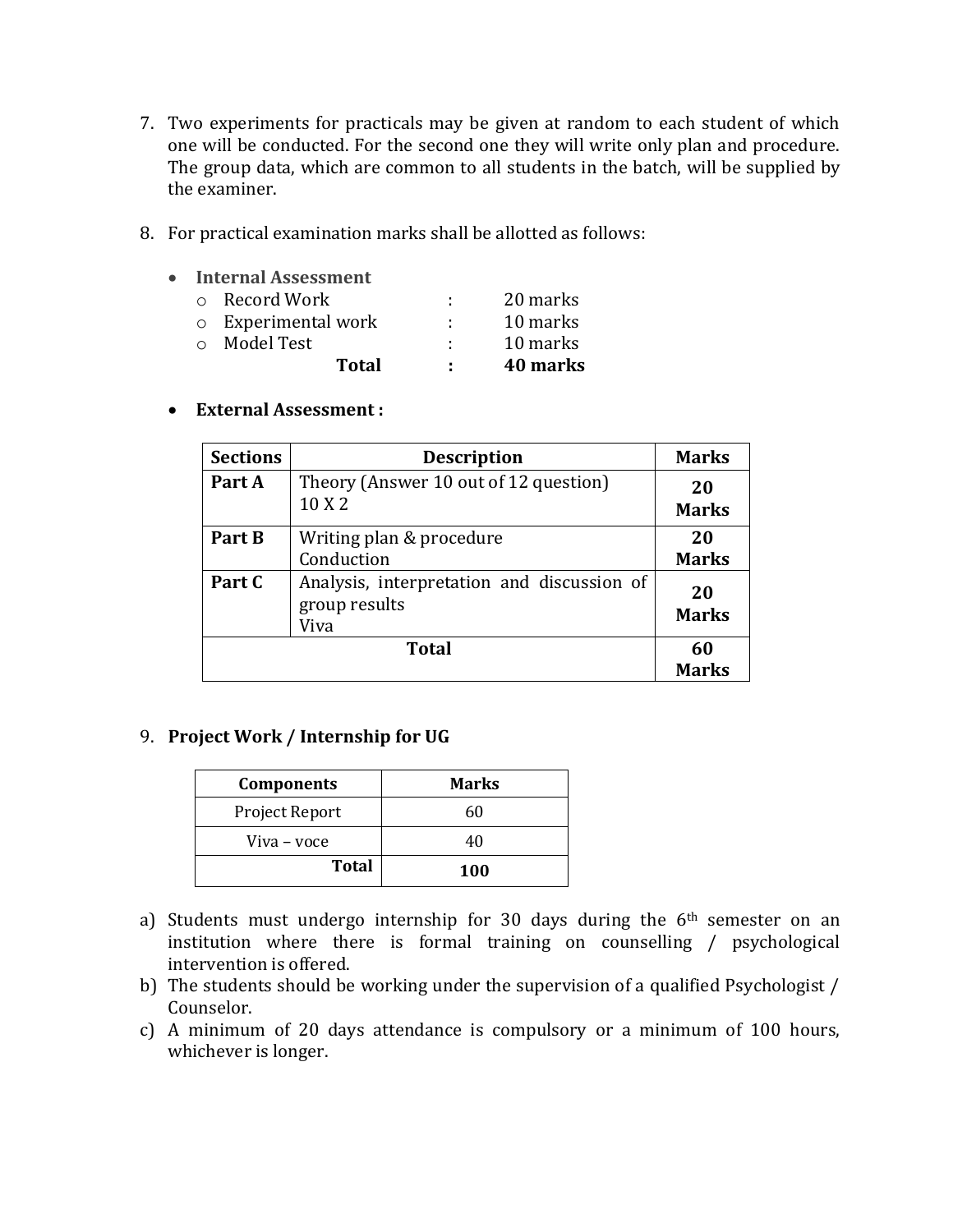- d) Based on the Internship training, the student must submit a clinical case study report that will include a minimum of 5 case studies or a Project report in case of organisational / industrial setting.
- e) Project report should not exceed 100 pages
- f) Project report evaluation will be done centrally and viva voce will be conducted by both the External examiner and the guide

#### 10. **Dissertation for PG:**

 Students are required to submit a thesis at the end of the Second Year. The thesis shall embody the record of original investigation under the graduate of a supervisor.

| <b>Components</b>         | <b>Marks</b> |
|---------------------------|--------------|
| <b>Thesis</b>             | 200          |
| Comprehensive Viva - voce | 100          |
| <b>Total</b>              | 300          |

- 11. Allied subjects will be either from the same department or from the other departments
- 12. Skill based courses may be either from the major department or from the allied related department
- 13. For rank purpose marks scored in Part III (Major and Allied) alone will be taken.
- 14. In the case of Environmental studies & Value Based Education, out of the 2 hours, one hour may be teaching and one hour may be field work related to the subject areas.
- 15. In Part V, Extension activities, NCC, NSS, Red Cross, and Youth Welfare will be taken into account for one credit. This shall not be included for the percentage of marks. The name of the activity should be mentioned in the Mark sheet at the end of the IV semester. Attendance is compulsory for each activity and separate certificate will be issued from the University.
- 16. Percentage of marks for Part I, Part II, Part III and Part IV should be printed on the Mark sheet.
- 17. Options to be given to the students in the selection of Non-Major Elective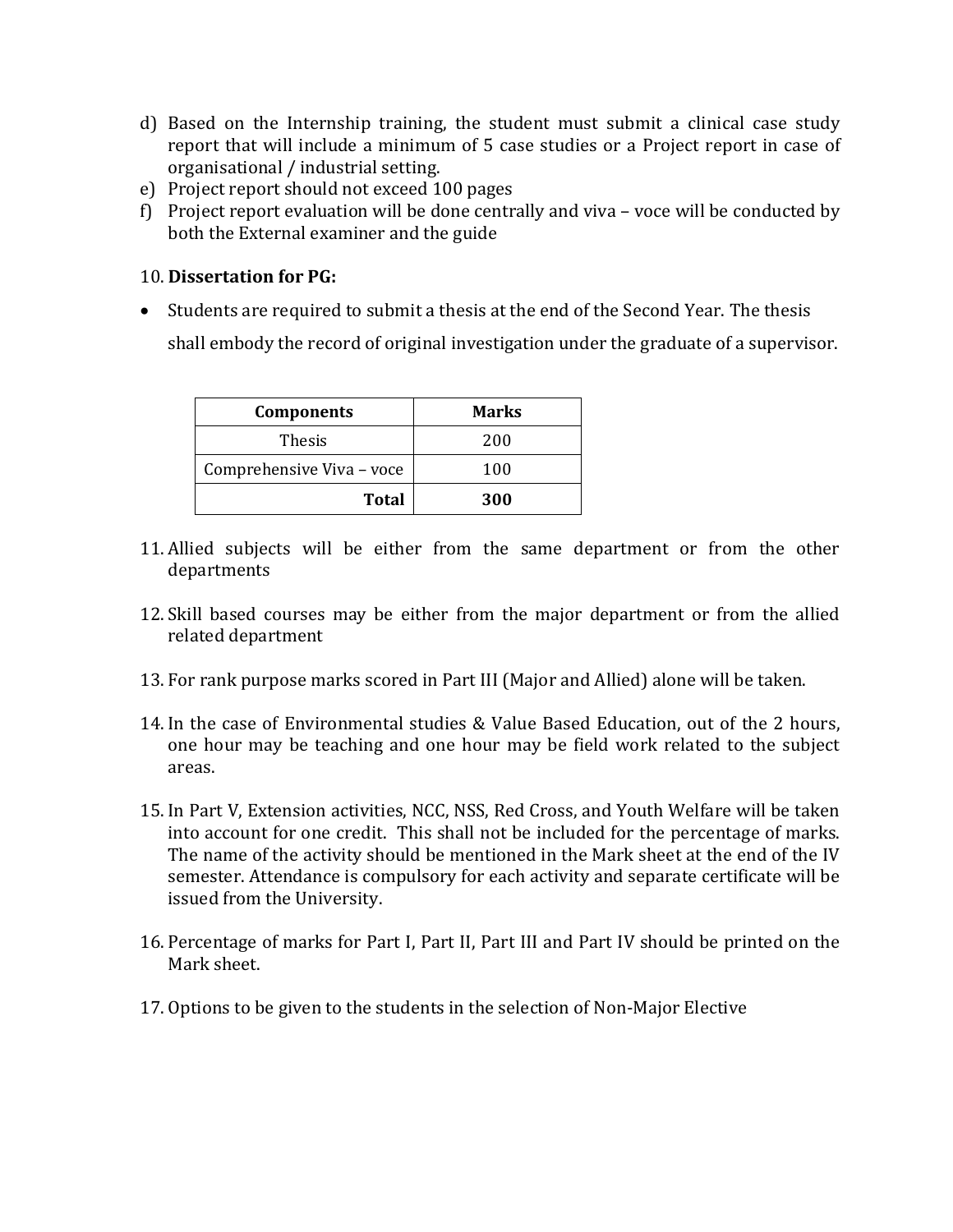### **MANONMANIAM SUNDARANAR UNIVERSITY Syllabus M.Sc. Degree Course in Counselling Psychology** (Five years Integrated) **Choice Based Credit System (CBCS) FROM THE ACADEMIC YEAR 2012 - 2013**

### **SEMESTER – I**

### **PART I: TAMIL / Other Languages**

#### *Same as Syllabus followed by Manonmaniam Sundaranar University for UG courses*

#### **PART II: ENGLISH**

*Same as Syllabus followed by Manonmaniam Sundaranar University for UG courses*

### **PART III: CORE SUBJECTS**

#### **Basic Psychology – I**

#### **Credits : 4 Max. Marks : 100**

#### **Objective:**

- To make students understand the basic concepts in Psychology in historical outline
- It will also aim to teach the students the various principles of Psychology
- It will also focus in various areas of Psychology

#### **UNIT 1: INTRODUCTION**

What is psychology? Why study psychology? Psychology as a science - Methods of Psychology-Experimental method, Systematic Observation, Case Study method, Survey method; Early Schools of Psychology; Modern Perspectives.

#### **UNIT 2: BIOLOGICAL BASES OF BEHAVIOUR**

Brain and its functions – Principles of Heredity – Endocrine system and its functions

### **UNIT 3: SENSORY PROCESSES**

Some general properties of Senses:Visual sense – Auditory sense – Other senses

### **UNIT 4: ATTENTION & PERCEPTION**

Selective attention; physiological correlates of attention; Internal influences on perceptionlearning – set - motivation  $\&$  emotion - cognitive styles; External influences on perceptionfigure and ground separation – movement – organization – illusion;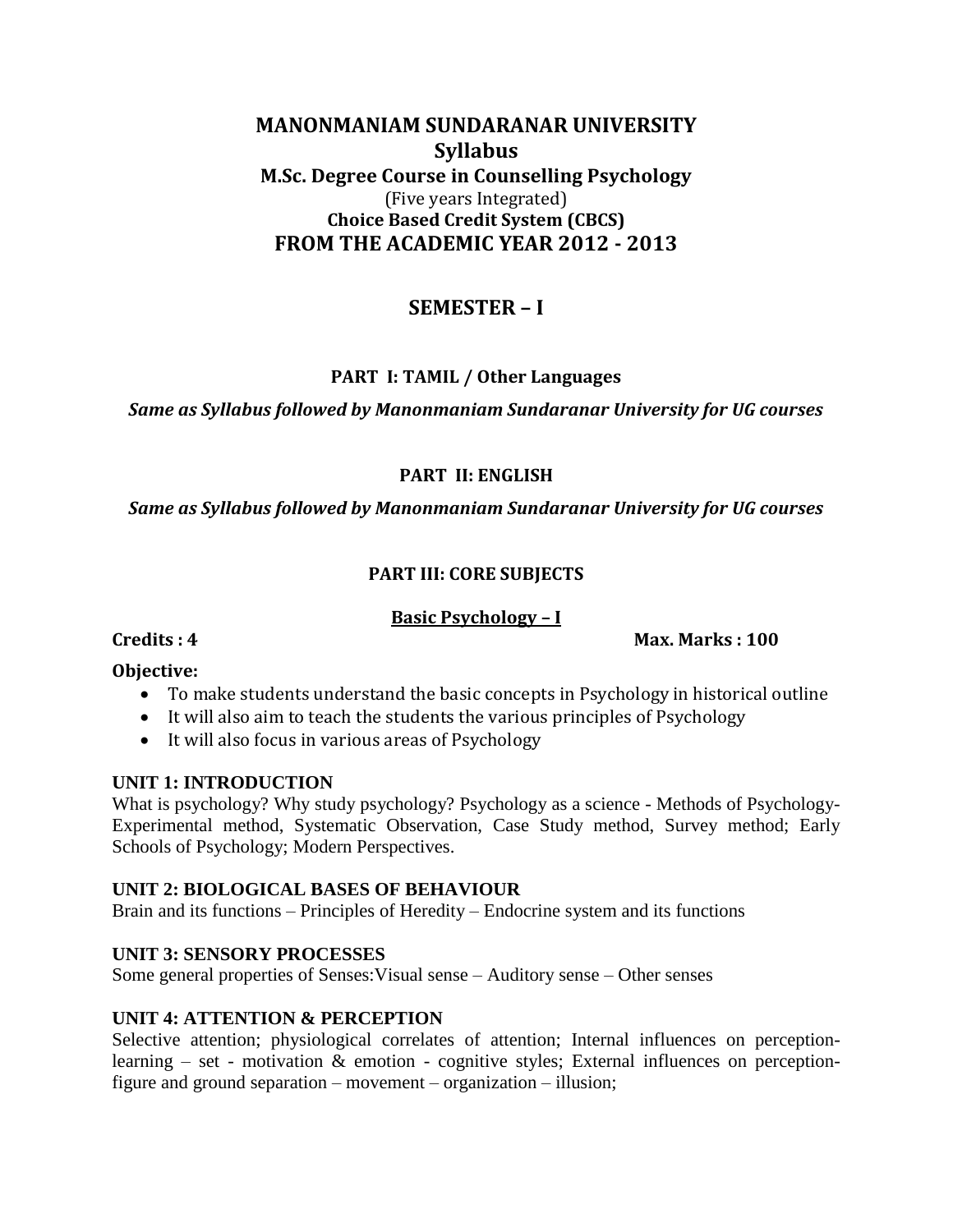Internal- external interactions: Constancy -Depth Perception- Binocular &Monocular Perception; Perceptual defense &Perceptual vigilance; Sensory deprivation -Sensory bombardment; ESP - Social Perception.

### **UNIT 5: ALTERED STATES OF CONSCIOUSNESS**

Consciousness; Stages of sleep; dreams; meditation; hypnosis.

#### **Reference:**

- 1. Morgan, C.T.and King, R.A (1994) Introduction to Psychology, Tata McGraw Hill Co, Ltd, New Delhi.
- 2. Robert A. Baron (2002), Psychology,  $5<sup>th</sup>$  Edition, Prentice Hall, India.
- 3. Michael W.Passer, Ronald E.smith(2007), Psychology: The science of mind and Behavior,3rd Edition Tata McGraw-Hill Edition.
- 4. Robert S.Feldman (2004) Understanding Psychology  $6<sup>th</sup>$  Edition Tata McGraw Hill.

### **Social Psychology – I**

#### **Credits : 4 Max. Marks : 100**

#### **Objectives:**

- To help students understand how individual behavior is influenced by social and cultural contexts.
- To enable students to develop an understanding of dyads, groups and organization.
- To understand the unique features of the Indian socio-cultural context.
- To understand how social problems can be analysed in terms of various social psychological theories.

#### **UNIT 1: THE FIELD OF SOCIAL PSYCHOLOGY**

Social Psychology is Scientific in Nature – Social Psychology and Social Behavior of Individuals- Social Psychology seeks to understand the causes of Social Behavior and Social Thought - Current and Future Trends.

#### **UNIT 2: SOCIAL PERCEPTION: PERCEIVING AND UNDERSTANDING OTHERS**

Nonverbal Communication: The Basic Channels – Recognizing Deception: The Role of Nonverbal Cues; Attribution: Understanding the Causes of Others' Behavior:Theories of Attribution- Some Basic Sources of Error - Applications of Attribution Theory: Insights and **Interventions** 

#### **UNIT 3: SOCIAL COGNITION: THINKING ABOUT THE SOCIAL WORLD**

Schemas: Mental Frameworks for Organizing and Using Social Information:The Impact of Schemas on Social Cognition: Attention, Encoding, Retrieval – The Self – Confirming Nature of Schemas: When – and Why – Beliefs Shape Reality; Heuristics and Automatic Processing: How We Reduce Our Effort in Social Cognition:Representativeness – Availability – Anchoring and Adjustment-Automatic Processing in Social Thought: Saving Effort – Controlled Vs. Automatic Processing in Evaluating the Social World: Evidence from Social Neuroscience; Potential Sources of Error in Social Cognition– The Influence of Affect on Cognition - The Influence of Cognition on Affect.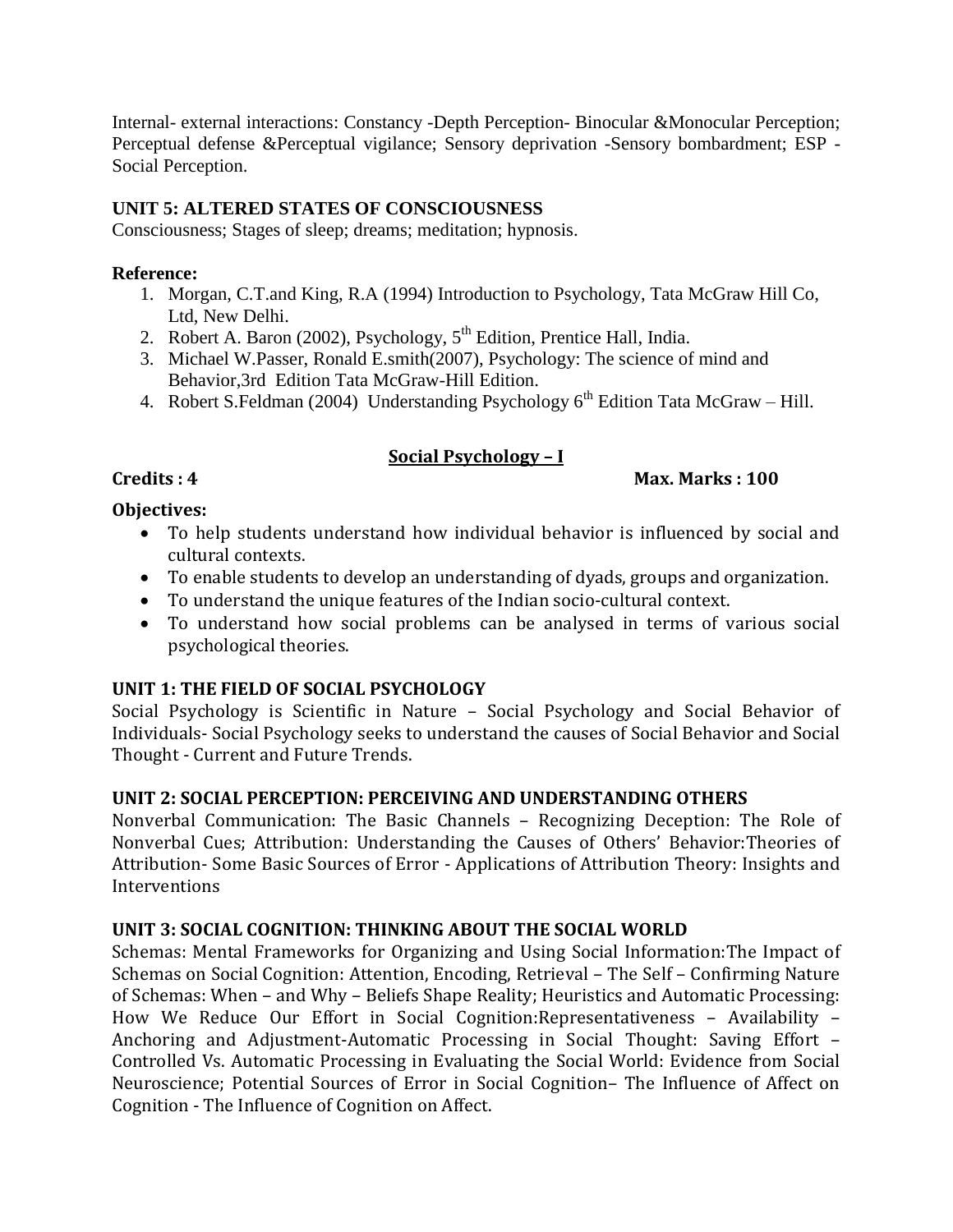### **UNIT – 4: ATTITUDES: EVALUATING THE SOCIAL WORLD**

Attitudes formation: Classical Conditioning– Instrumental Conditioning – Observational Learning- Role of Social Comparison; Attitude Functions: Knowledge, Identity, Self Esteem, Ego-Defensive, Impression Motivation Function of Attitudes; Link Between Attitudes and Behavior: Situational Constraints that Affect Attitude - Role of Personal Experience-Persuasion and Resistance to persuasion; Cognitive Dissonance: Dissonance and Attitude Change: The Effects of Induced or Forced Compliance.

### **UNIT – 5: INTERPERSONAL ATTRACTION: MEETING, LIKING BECOMING ACQUAINTED**

Internal and External Determinants of Attraction-Interactive Determinants of Attraction Impression Formation:Implicit Personality Theories– Cognitive Perspective – Impression Management: The Fine art of Looking Good

#### **References :**

#### **Text Books**

- 1. Baron,R.A., & Byrne, D. Social Psychology ( 9th ed). Delhi : Pearson education,2000.
- 2. Myers, D.G. Social Psychology. New Delhi : Tata McGraw Hill,2005.

#### **Core Practical : An Introduction to Experimental Psychology Credits: Nil** Max. Marks : Nil

**Objective:** To introduce students on the importance of experiments in understanding psychological processes

#### **UNIT 1:**

What is experimental psychology? Historical origins of Experimental Psychology. Fundamental of Experimental Psychology.

#### **UNIT 2:**

Introspection, Observations and suggestions.

**UNIT 3:** Principles of Conditioning.

**UNIT 4:** Laws of Learning

**UNIT 5:** Principles of Gestalt

#### **Reference**

1. Garrett E. Henry. Great Experiments in Psychology. New Delhi: Surjeet Publications.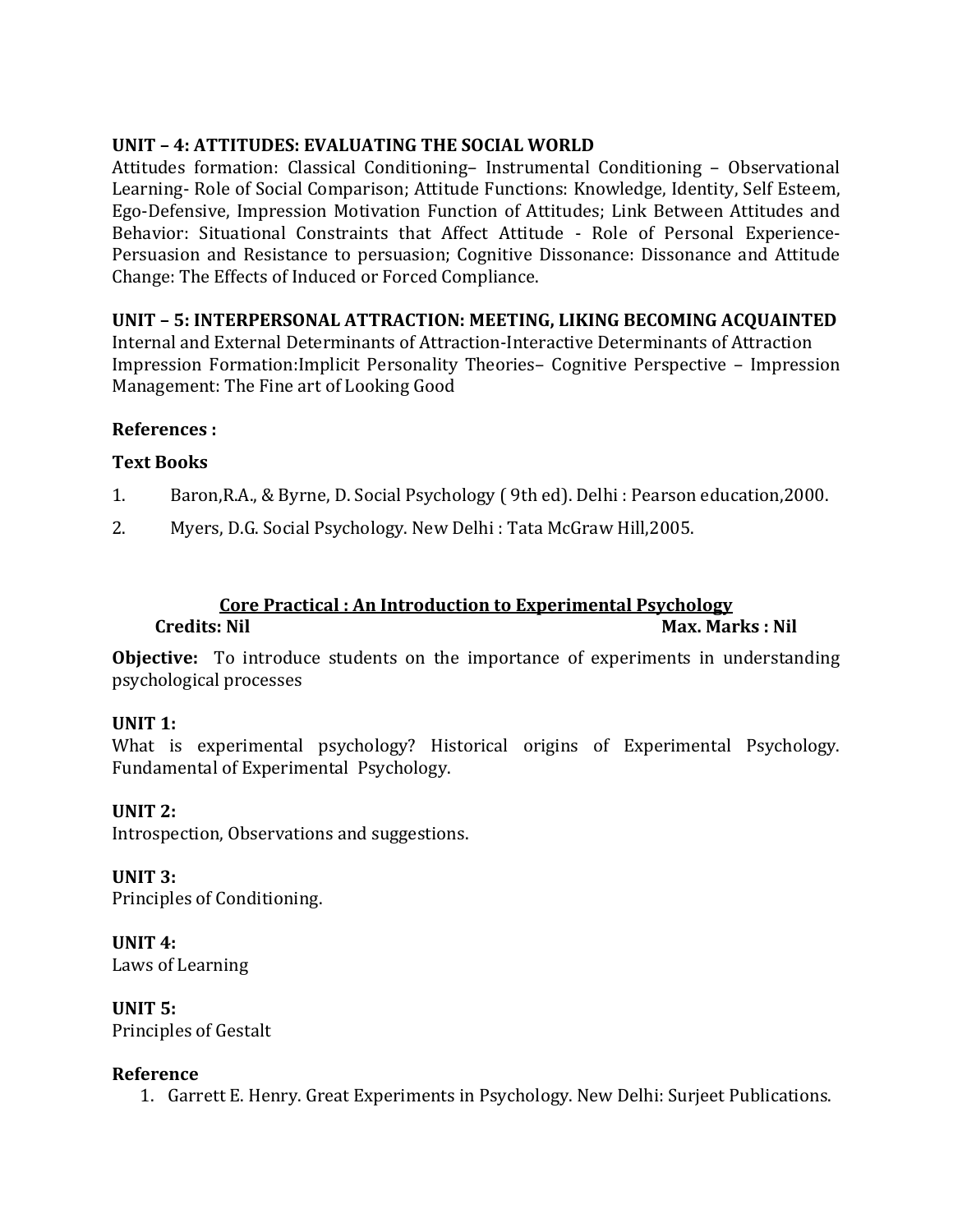#### **Allied : Principles of Sociology**

#### **Credits : 4 Max. Marks : 100**

**Objectives:**This introductory paper is intended to acquaint the students with Sociology as a social science and the distinctiveness of its approach among the social sciences.

#### **Unit 1:THE NATURE OF SOCIOLOGY**

Nature, Scope and Importance of Sociology – Sociology and other Social Sciences**.**

#### **Unit 2:INDIVIDUAL AND SOCIETY**

Society: Characteristics, Theories concerningOrigin of Society – Reciprocal relationship between individual and Society; Socialisation: Importance – Theories – Agencies of Socialisation; Culture: Characteristics, Types and Functions.

**Unit III: SOCIAL PROCESSES AND SOCIAL CONTROL**Social Processes : Co-operation, Competition, Conflict, Accommodation and Assimilation; Social Control: Purpose of Social Control, Kinds of Social Control – Means of Social Control.

#### **Unit IV: SOCIAL INSTITUTIONS**

Institution and Association – Marriage and Family.

#### **Unit V: SOCIAL CHANGE**

Factors of Social Change – Theories of Social Change – Patterns of Social Change.

#### **Books for Reference**

- 1. Bottomore, T.B. 1972. Sociology: A guide to problems and literature. Bombay: George Allen and Unwin (India)
- 2. Harlambos, M.1998. Sociology : Themes and perspectives. New Delhi : Oxford University Press.
- 3. Inkeles, Alex.1987. What is Sociology ? New Delhi : Prentice Hall of India.
- 4. Jayaram, N.1998. Introductory Sociology. Madras: Macmillan India.
- 5. Johnson, Harry M.1995. Sociology: A systematic introduction. New Delhi: Allied Publishers.
- 6. Rao, Shankar, C.N.1991, Sociology, New Delhi: S.Chand and Company Ltd.
- 7. Schaefer, Richard T. and Robert P.Lamn.1999. Sociology. New Delhi: Tata McGraw Hill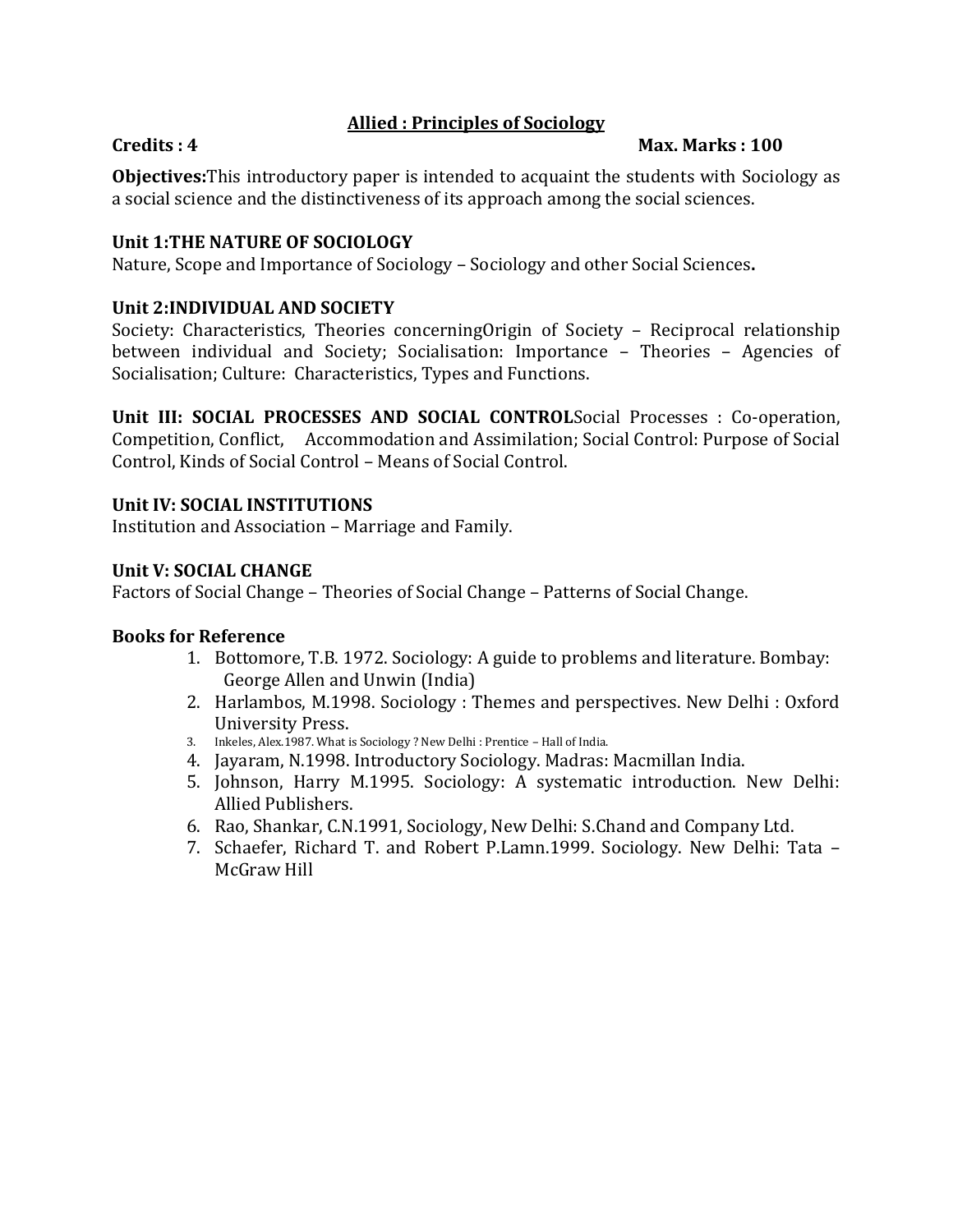#### **Allied Practical: Attitudes & Opinion Survey**

**Credits: Nil Max. Marks: Nil**

#### **Unit 1:**

Scientific method – logic in social sciences – Objectivity and subjectivity in Social Sciences

### **Unit 2:**

What is attitude? What is opinion? Characteristics of Attitude - fundamental Attitude Errors – Opinion Bias

**Unit 3:** Rating Scales

**Unit 4:** Opinion Surveys

**Unit 5:** Sociogram

### **ENVIRONMENTAL STUDIES**

**Credits : 2 Max. Marks : 100**

### **UNIT 1: THE MULTI DISCIPLINARY NATURE OF ENVIRONMENTAL STUDIES**

Definition, Scope and importance

Natural resources and associated problems:

- a) Forest resource: Use and over exploitation, deforestation, timber extraction, dams and their effects on forests and tribal people.
- b) Water resources: Use and over-utilisation of surface and ground water, floods, drought, dams – benefits and problems, water conservation and watershed management.
- c) Mineral resources: Use and exploitation, environmental effects.
- d) Food resources: World food problems, changes, effects of modern agriculture, fertiliser – pesticide problems.
- e) Energy resources: Growing energy needs, renewable and non renewable energy sources, alternate energy sources.
- f) Land resources: Land as a resource, land degradation, man-induced landslides, soil erosion and desertification.

### **UNIT 2. ECOSYSTEMS**

- a) Forest Ecosystem
- b) Grassland Ecosystem
- c) Desert Ecosystem
- d) Aquatic Ecosystem (Ponds, rivers, oceans, estuaries)
- e) Energy flow in the ecosystem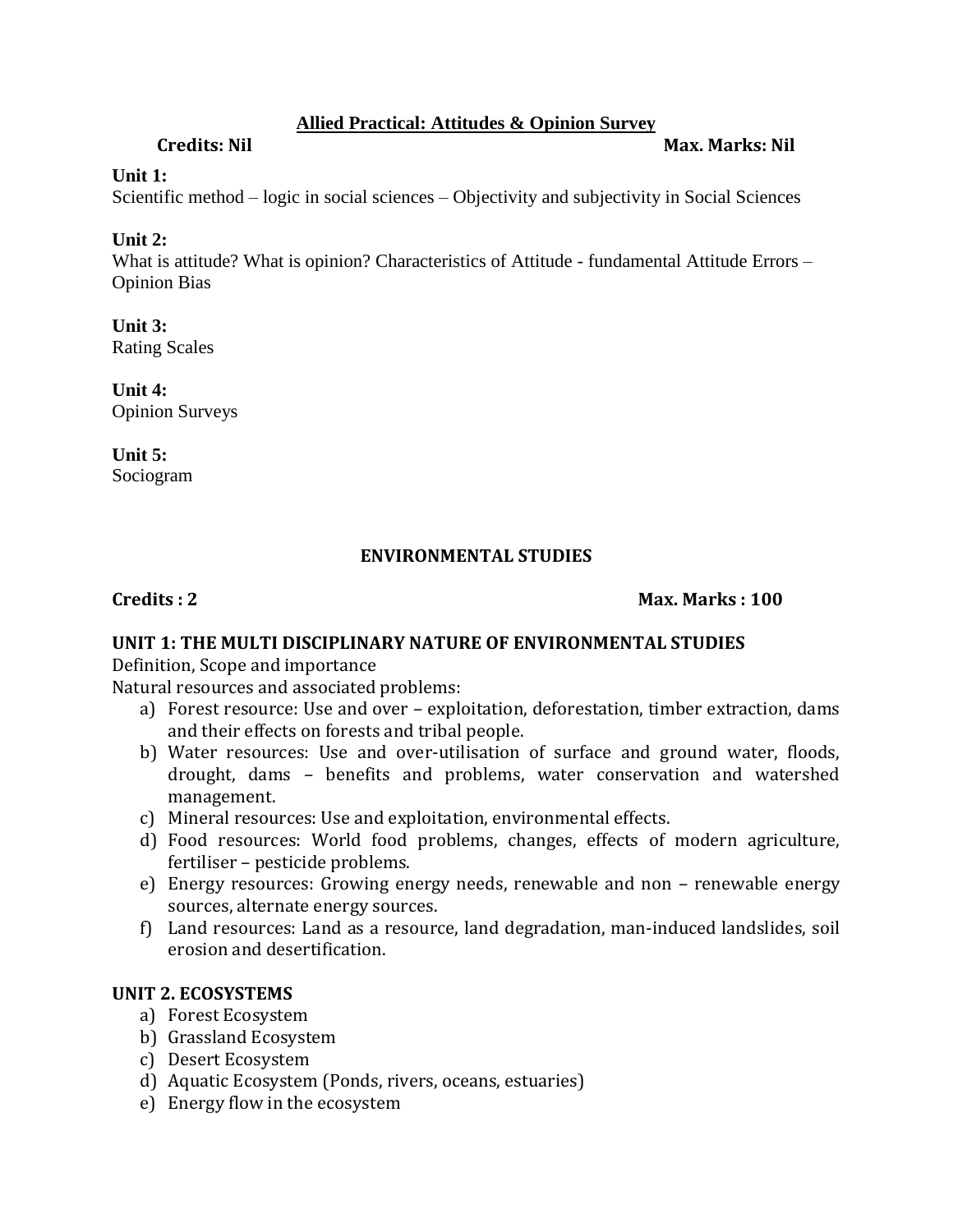- f) Ecological succession
- g) Food chains, food webs and ecological pyramids.

#### **UNIT 3. BIODIVERSITY AND ITS CONSERVATION**

Introduction – Definition: Genetic, species and ecosystem diversity. Biographical classification of India Values of Biodiversity Biodiversity at global, national and local levels India as a mega – diversity nation Hot-Spots of biodiversity Threats to biodiversity Endangered and endemic species of India Conservation of Biodiversity: In-situ and Ex-situ conservation of biodiversity.

#### **UNIT 4. ENVIRONMENTAL POLLUTION**

Definition – causes, effects and control measures of

- a) Air Pollution
- b) Water Pollution
- c) Soil Pollution
- d) Marine Pollution
- e) Noise Pollution
- f) Thermal Pollution

Solid Waste Management

Disaster Management: Floods, earthquake, cyclone and landslides.

#### **UNIT 5. SOCIAL ISSUES AND THE ENVIRONMENT**

Climate change, global warming, acid rain, ozone depletion. Wasteland reclamation Consumerism and waste products, use and through plastics Air (Prevention and Control of Pollution) Act Water (Prevention and Control of Pollution) Act Wildlife Protection Act Population Explosion – Family Welfare Programme Human Rights

- 1. G.S. Vijayalakshmi, A.G. Murugesan and N. Sukumaran. 2006. Basics of Environmental Science, Manonmaniam Sundaranar University Publication, Tirunelveli, pp. 160
- 2. Agarwal. K.C. 2001. Environmental Biology, Nidi Publications Limited, Bikaner.
- 3. A.K. De, 1999. Environmental Chemistry, Wiley Eastern Limited, India.
- 4. Jadhav, H. and Bhosale, V.M. 1995. Environmental Protection and Laws, Himalaya Publishing House, Delhi. Pp.284.
- 5. Odum, E.P. 1971. Fundamentals of Ecology, W.B. Saunders Co, USA. Pp. 574.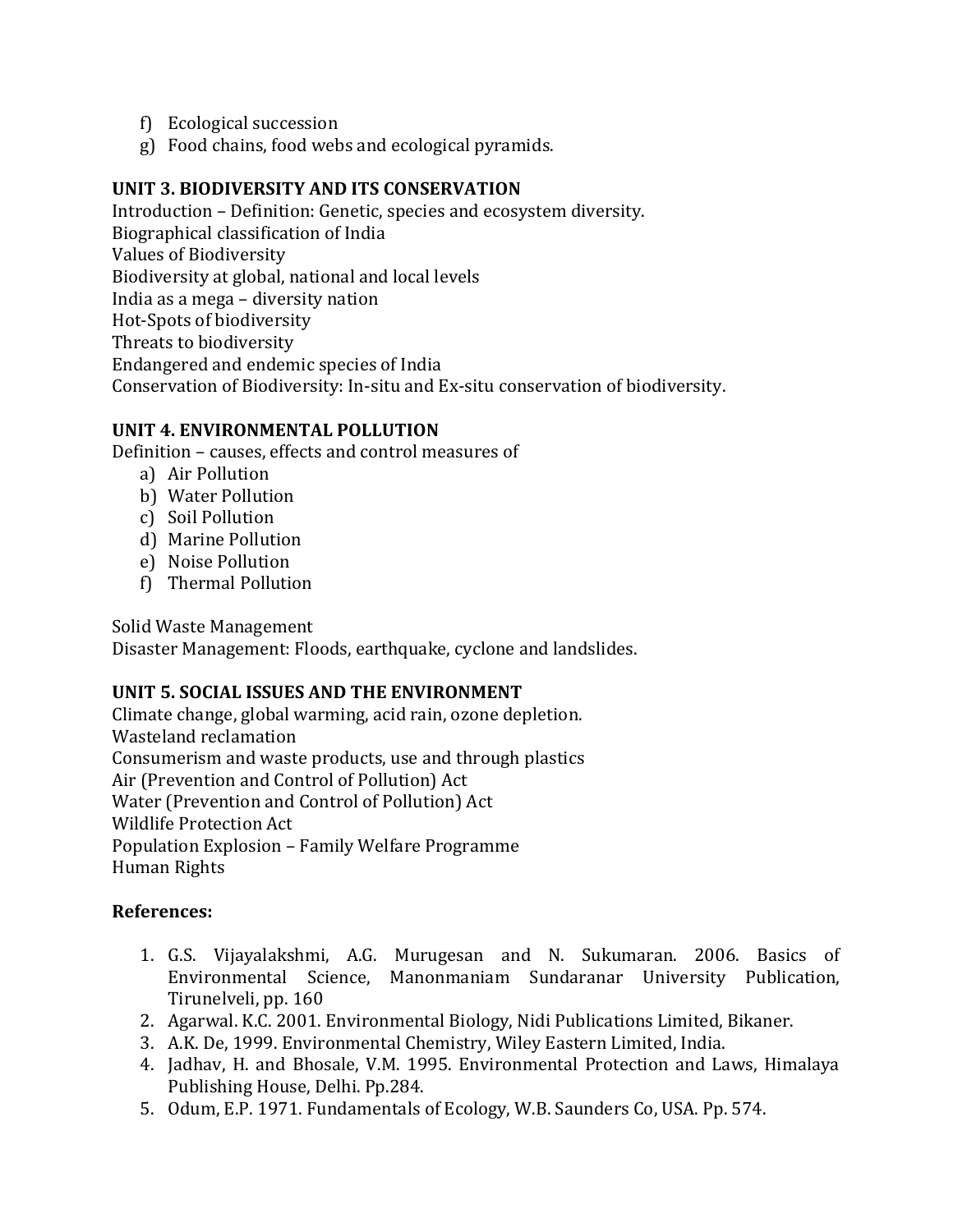#### **SEMESTER –II**

#### **BASIC PSYCHOLOGY –II**

#### **Credits : 4 Max. Marks : 100**

#### **UNIT 1 : THEORIES OF LEARNING**

Classical conditioning – significance of classical conditioning; instrumental conditioningsignificance of instrumental conditioning; reinforcement- nature, schedules, parameters; cognitive learning- latent learning, insight, imitation; individualized learning- computer assisted learning, learning programmes.

#### **UNIT 2 :MEMORY & THINKING**

**Memory processes:** Theories about memory – a general memory function; information – processing theories- sensory register, short term memory, rehearsal; long term memory; levels of processing theory; long term memory – organization, TOT, semantic and episodic memory, encoding and storing long term memories; role of organization, role of imagery, role of constructive processes; retrieval from long term memory.

**Forgetting:** interference, retrieval problems motivated forgetting, amnesia- psychological Amnesia, biological Amnesia; improving your memory – improving study methods. **Thinking and language:** The thinking process- concepts, problem solving, decision-making, creative thinking; language communication.

#### **UNIT 3 : INTELLIGENCE**

**Nature of Intelligence:** The Psychometric Approach: The Structure of Intellect – Factor Analysis – The g factor: Intelligenc as General Mental Capacity – Intelligence As Specific Mental Abilities – Crystallised and Fluid Intelligence – Carroll's Three-Stratum Model: A Modern Synthesis – Cognitive Process Approaches: The Nature of Intelligent Thinking – Broader Conceptions of Intelligences: Beyond Mental Competencies: Gardner's Multiple Intelligences – Emotional Intelligence

#### **UNIT 4 : MOTIVATION & EMOTION**

Motives as interferences, explanation and predictor, some theories of motivation, biological motivation, social motives- motives to know and to be effective, frustration and conflicts of motives; defense mechanism.

Expression & perception of emotion; the physiology of emotion and stress, some theories of emotion.

#### **UNIT 5 : PERSONALITY**

What is Personality? Type and Trait approach ; Psychodynamic, Behaviouristic and Humanistic (Maslow and Rogers) approaches.

- 1. Morgan, C.T.and King, R.A (1994) Introduction to Psychology, Tata McGraw Hill Co, Ltd, New Delhi.
- 2. Robert A. Baron (2002), Psychology,  $5<sup>th</sup>$  Edition, Prentice Hall, India.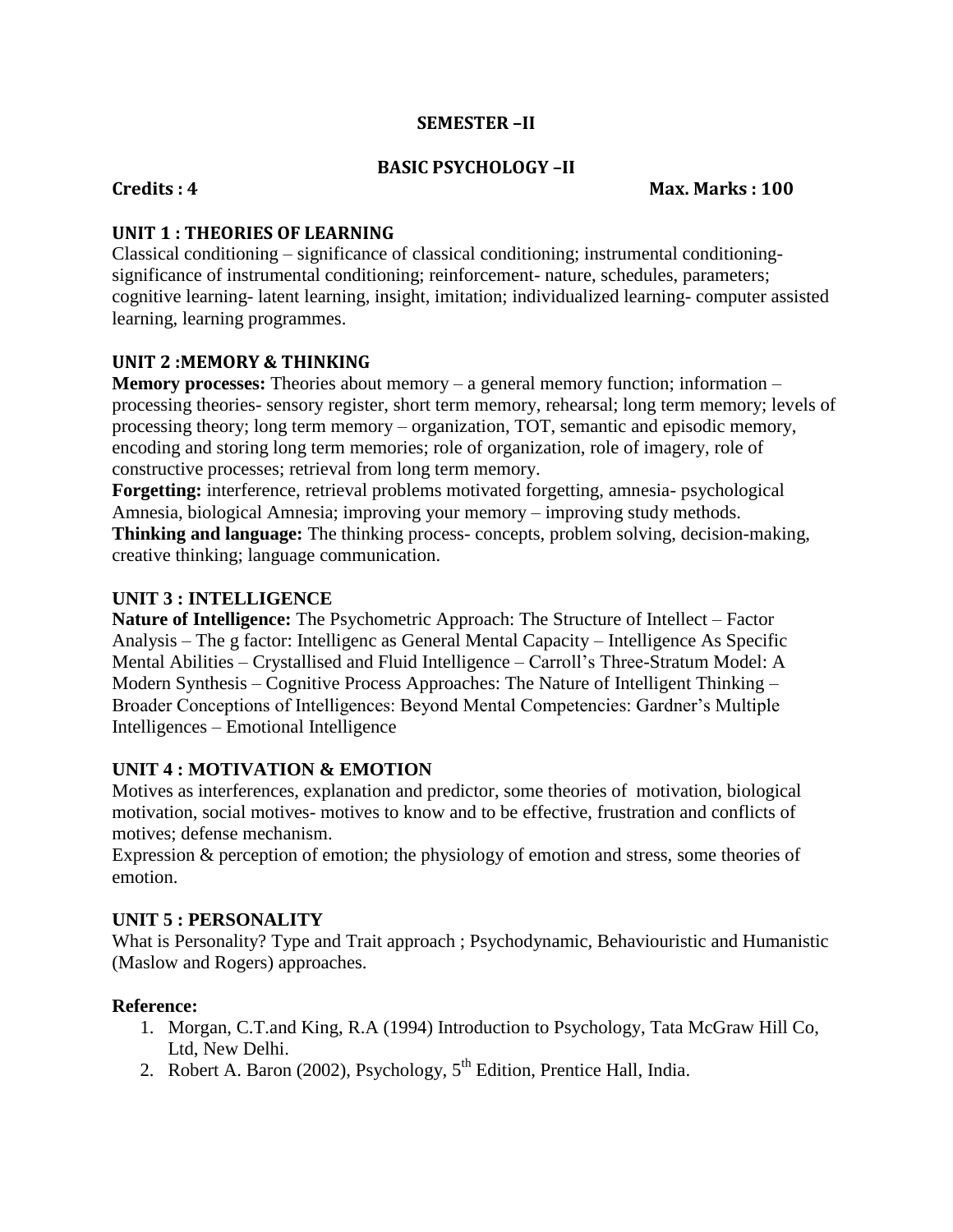- 3. Michael W. Passer and Ronald E. Smith (2007). Psychology: The Science of Mind and Behavior, 3<sup>rd</sup> Ed., Tata McGraw-Hill Edition, New Delhi, India.
- 4. Robert S.Feldman (2004) Understanding Psychology  $6<sup>th</sup>$  Edition Tata McGraw Hill.
- 5. Baron (2005) Psychology, New Delhi, Pearson Education Press

Ciccarelli, S. & Meyer, G. E. (2006). *Psychology.* New Delhi: Pearson

- Education
- 6. Zimbardo, P. G. and Weber, A. L. (1997). *Psychology.* N.Y.: Pearson. edition,

7.Psychology for Living – Eastwood Atwater, V edition, Prentice Hall of India Pvt. Ltd.

#### **SOCIAL PSYCHOLOGY –II**

#### **Credits : 4 Max. Marks : 100**

#### **UNIT 1: Groups And Individuals**

The Benefits and Costs of Joining-Social Facilitation– Social Loafing:– DeindividuationCooperation and conflict: Nature, Causes and Effects – Resolving Conflicts **Decision making in groups-** Decision Making Process-Potential Dangers of Group Decision Making: Groupthink, Biased Processing and Restricted Sharing of Information **Leadership:** Basic Dimensions of Leader Behavior – Transactional and Transformational Leaders: Different Approaches, Different Effects.

#### **UNIT 2: Social Influence: Changing Others' Behavior**

**Conformity** Social Pressure – Factors Affecting -Resisting Pressures to Conform.

**Compliance:** Underlying Principles – Ingratiation, Foot-in-the-Door and the Lowball tactics The Door-in-the-Face and the That's-Not-All Techniques –: Playing Hard to Get and the Fast-Approaching-Deadling Technique

**Obedience to Authority:** Obedience in theLaboratory – Destructing Obedience-Resisting its Effects

#### **UNIT 3. Self And Prejudice**

**The Self As Target Of Prejudice:** Emotional Consequences: Performance Deficits – Behavioral Consequences: Stereotype Threat

**Prejudice and Discrimination: Feelings and Action Towards Social Groups:** The Origins of Prejudice: Contrasting Perspectives – Discrimination: Prejudice in Action – Consequences of Exposure to Others' Prejudice

**Why Prejudice is Not Inevitable: Techniques for Countering its Effects:** On Learning Not to Hate – The Potential Benefits of Contact – Recategorisation: Changing the Boundaries – The Benefits of Guilt for Prejudice Reduction

#### **UNIT 4. Prosocial Behavior**

**Theoretical Perspectives on Aggression:** The role of Biological Factors: Drive Theories: The Motive to Harm Others – Modern Theories of Aggression: The Social Learning Perspective and the General Aggression Model- Situational Factors that Enhance or Inhibit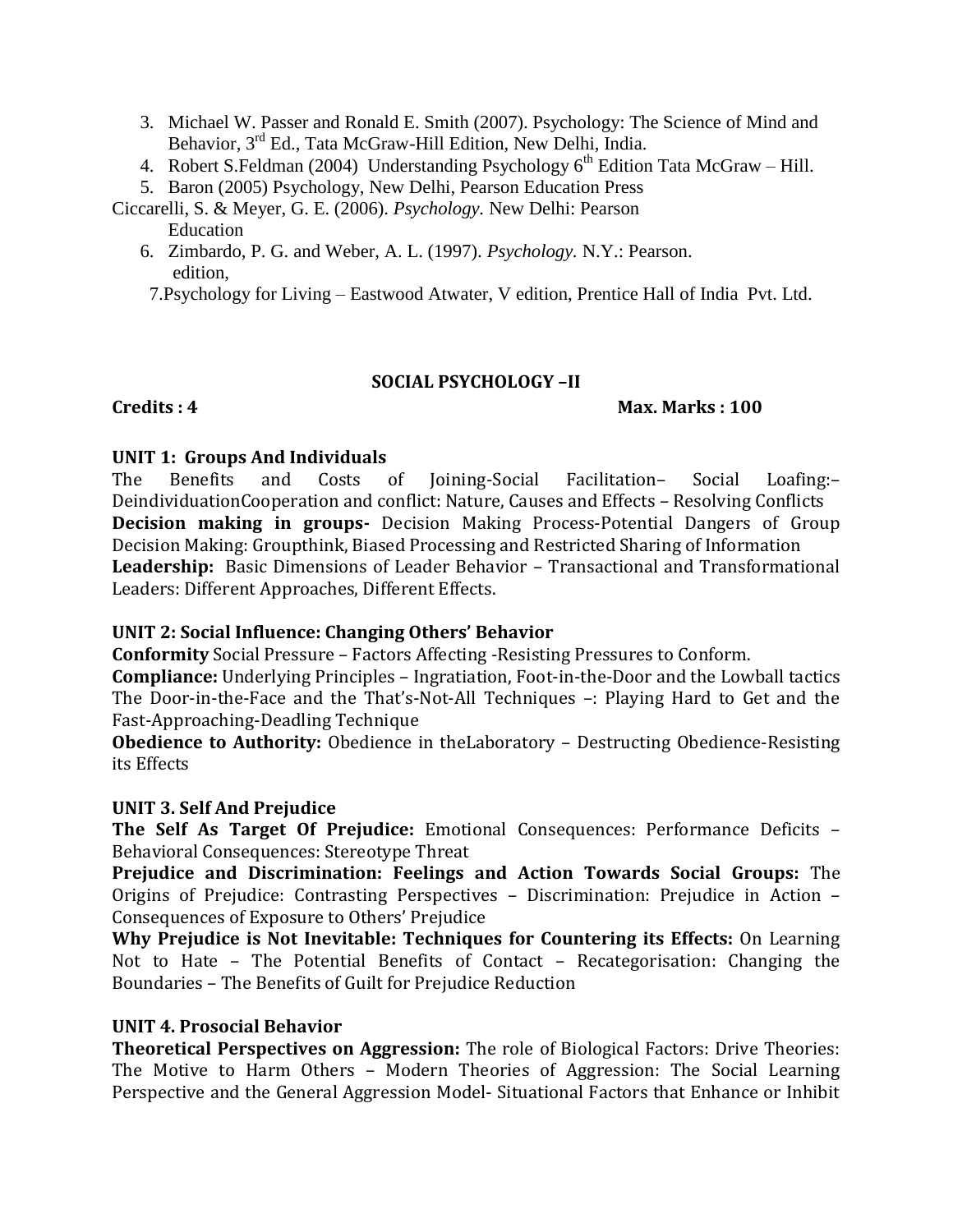Helping – Emotions and Prosocial Behavior – Empathy and Other Personality Dispositions Associated with Helping

**UNIT 5 : Human Aggression:** Social, Cultural, Personal, Situational causes of aggression-Prevention and Control of Aggression-

#### **References:**

1. Baron,R.A., & Byrne, D. Social Psychology ( 9th ed). Delhi :Pearson education,2000.

2. Myers, D.G. Social Psychology. New Delhi : Tata McGraw Hill,2000

### **CORE PRACTICAL 1 : EXPERIMENTAL PSYCHOLOGY – 1**

**Credit s: 2 Max. Marks : 100**

#### **Attention, Perception & Psychophysics**

#### **Attention**

- 1. Sustained and Focused attention
- 2. Division of attention
- 3. Effect of distraction
- 4. Reaction time

### **Sensation and Perception**

- 5. Gestalt principles of perception
- 6. Effect of unfilled and filled intervals on time perception
- 7. Mapping Retinal color zones
- 8. Stroop effect
- 9. Muller Lyer Illusion
- 10. Size weight illusion.

### **Psychophysics**

- 11. Scaling a set of stimuli using paired comparison and / or rank order
- 12. DL for length using method of average error
- 13. Weber's law-method of constant stimuli
- 14. Absolute limen for sensory stimuli
- 15. Signal Detection

The department should select any 10 from this list, making sure that at least two are selected from each area

### **Allied: Psychology & Computer Applications**

### **Credits: 2 Max. Marks: 100**

### **UNIT 1: ISSUES & PERSPECTIVES IN MODERN CONTEMPORARY PSYCHOLOGY:**

Computer application in the Psychological laboratory and Psychological testing; Artificial Intelligence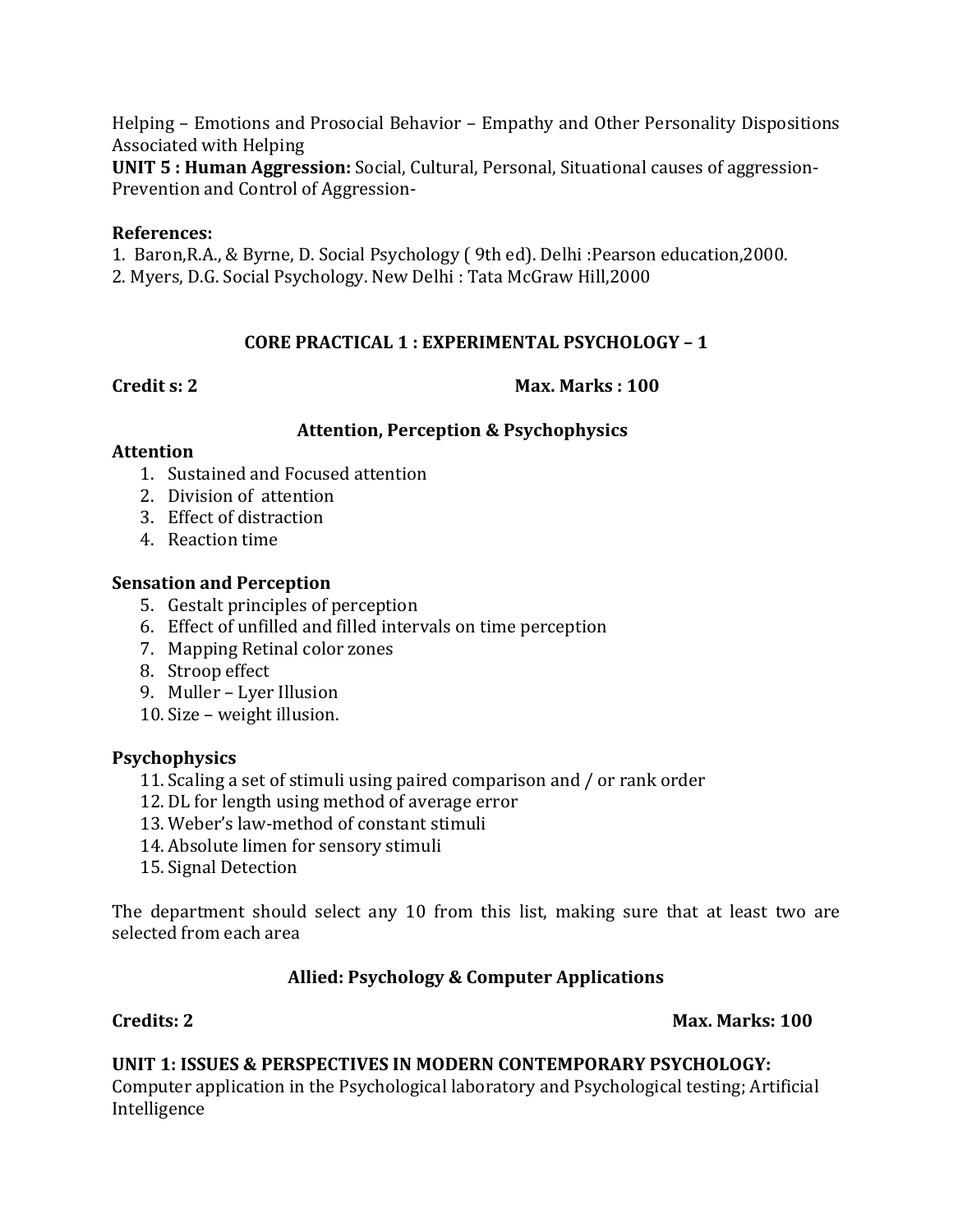#### **UNIT 2: PSYCHOCYBERNETICS:**

Study of Consciousness – sleep-wake schedules; dreams, stimulus deprivation, meditation, hypnotic/drug induced states; ESP; Inter Sensory Perception Stimulus studies

#### **UNIT 3: APPLICATION OF PSYCHOLOGY IN INFORMATION TECHNOLOGY**

The present scenario of Information Technology and the role of Psychologists; Selection and training of psychology professionals to work in the field of IT; Distance learning through IT; Entrepreneurship through e-commerce; Multilevel Marketing; Psychological consequences of recent developments in IT

#### **UNIT 4: APPLICATION OF PSYCHOLOGY IN MASS MEDIA**

Mass media boom and the role of psychologists – psychology professionals working in the field of mass media – impact of TV and fostering value through IT and mass media

#### **UNIT 5: PSYCHOLOGICAL ANALYSIS THROUGH SPSS**

Introduction to SPSS – Transforming data – frequencies – descriptive and inferential analysis

### **Allied Practical: Introduction to Ms Office**

#### **Credits: 2 Max. Marks: 100**

**OBJECTIVE:** To provide students with a basic knowledge of Microsoft Office applications

### **UNIT 1 :**

Introduction to computers: Introduction – Characteristics of Computers – Evolution of Computers – Generation of Computers – Classification of Computers – Application of Computers. Windows 2000 introduction to os- meaning and purpose- types of os. Functions of os windows 2000 and its specialty.

#### **UNIT 2 :**

Task bar and its functions- Desktop and its properties. Common accessories and applications.

### **UNIT 3 :**

Ms Office tools: MS Word and its applications.

### **UNIT 4 :**

Ms Office tools : Excel and its applications.

#### **UNIT 5 :**

Ms Office tool : MS PowerPoint and its applications.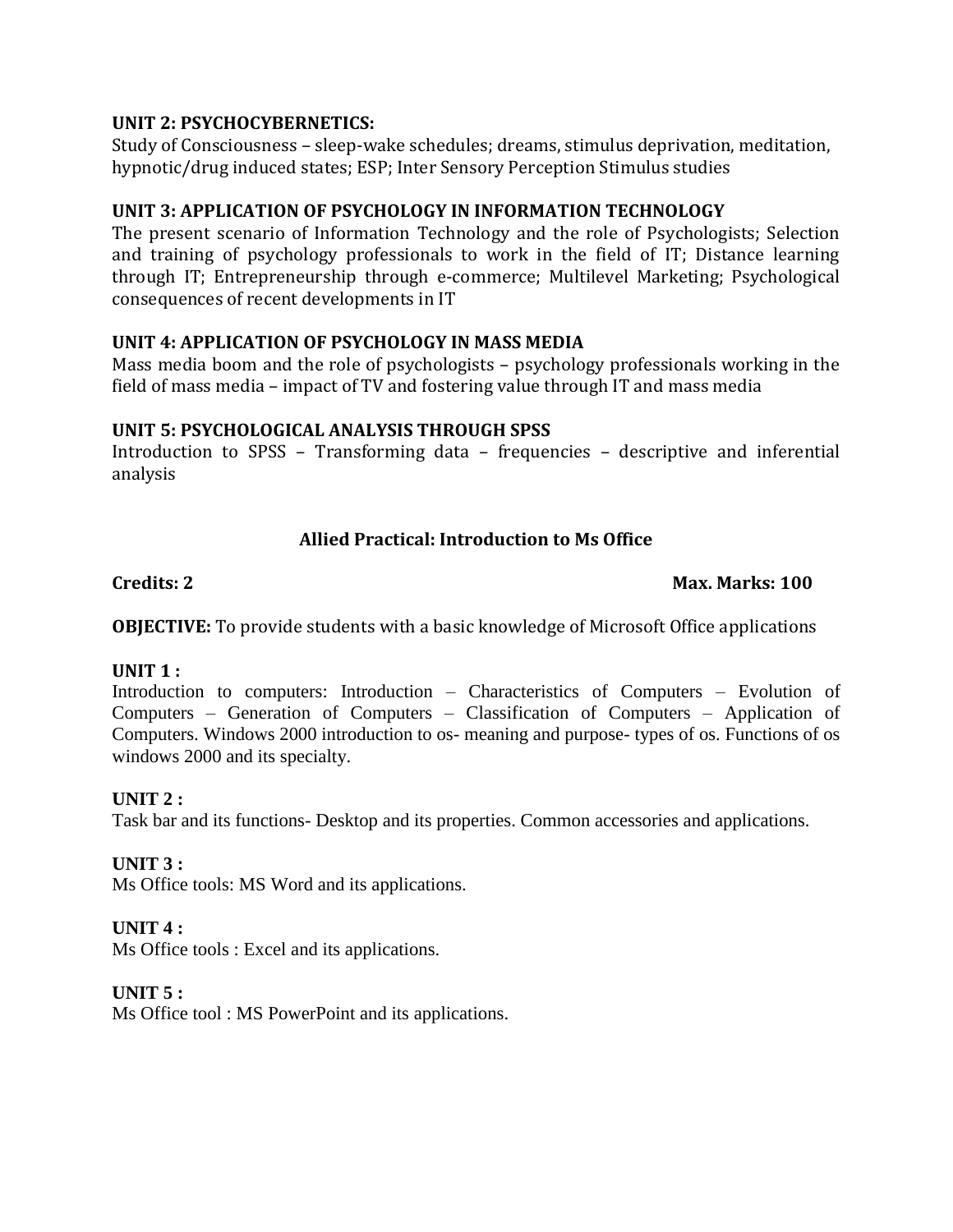#### **VALUE BASED EDUCATION**

#### **Credits : 2** Max. Marks **: 100**

#### **UNIT 1:**

#### **SOCIAL JUSTICE**

Definition. Need. Parameters of Social Justice. Factors causing Social injustice caste and Gender

#### **HUMAN RIGHTS**

Concept of Human Rights. UN Convensions on Human Rights. Human Rights under Indian Constitution

#### **UNIT 2:**

#### **WOMEN AND CHILD RIGHTS**

Areas of Women and Child Rights. Indicators of Women Empowerment. Women and Environment.

#### **UNIT 3:**

#### **COMMUNAL HARMONY**

Concept of communalism. Religion and its place in public domain. Separation of religion from politics. Role of institutions and NGOs in creating awareness about Communal Harmony

### **UNIT 4**

#### **SOCIAL PROBLEMS**

Causes and magnitude of alcoholism and drug addiction. Prevention and care. Awareness programmes

#### **UNIT 5**

#### **GLOBALISATION AND CONSUMER MOVEMENT**

Globalisation: Meaning. Emergence. Benefits and disadvantages of Market Economy

#### **CONSUMER MOVEMENT**

Objectives. Acts. Rights of consumers. Role of Consumer Councils. Grievences and Redressal Mechanisms.

#### **REFERENCES:**

- 1. Karunanithi, G., ed. Social Values: Issues and Implications. Tirunelveli. MS Publication Division, 2002.
- 2. KuberAmbedkar. A critical study. New Delhi. People's publishing House, 1973.
- 3. Mishra, Pramod, ed. Human Rights in South Asia. Delhi. Kalpay Publications, 2000.
- 4. R.K Narasimham, Human rights and social justice. New delhi: Common wealth publication.
- 5. Sanajaoba, Naorem. . Human Rights: Principles. Practices and Abuses. New Delhi: Omsons publication,1994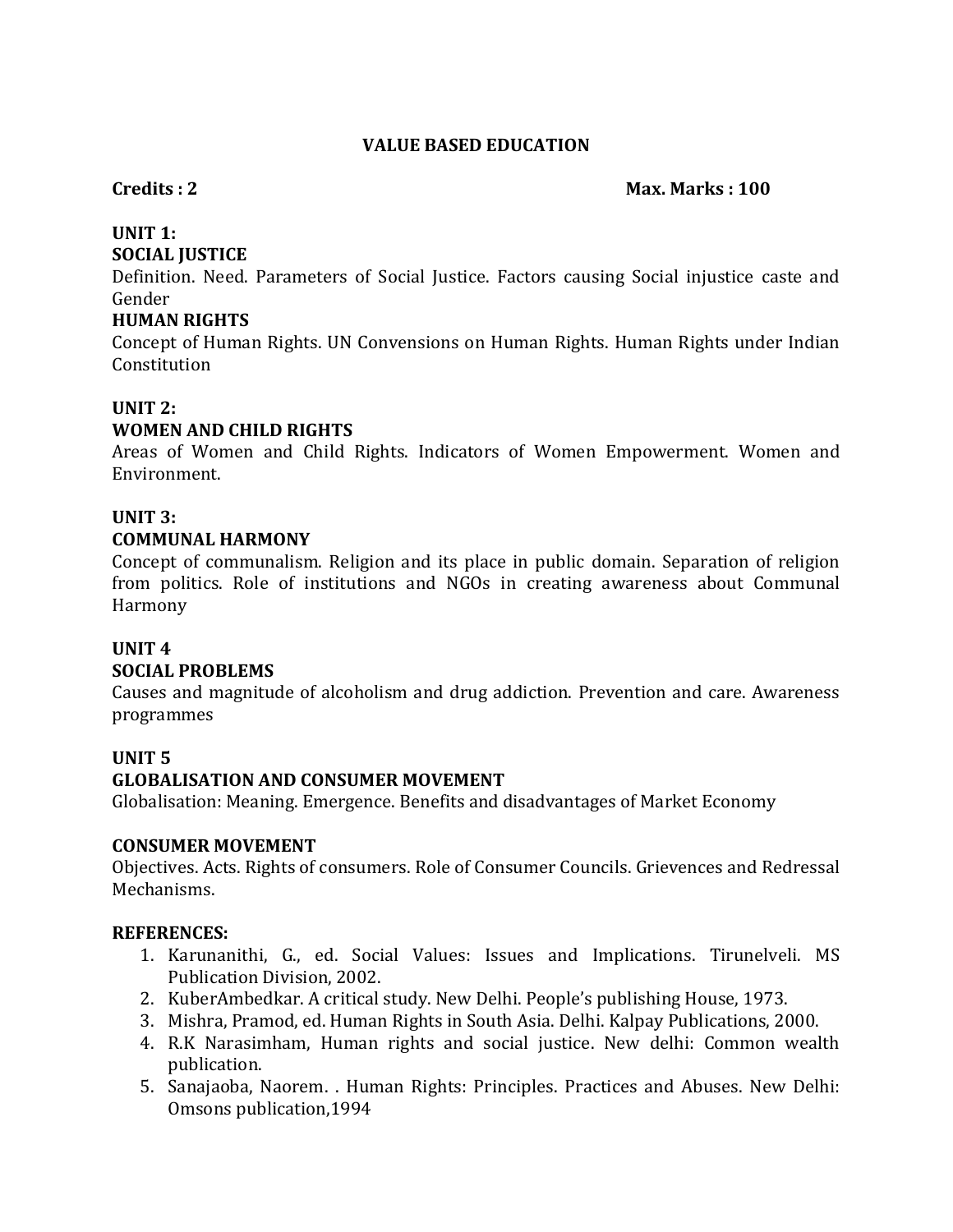6. Shyamlal and Saxena, K S Ambedkar and Nation Bulidingjaipur: Rawat publication, 1998

Reference: books for Women and Child Rights, Women Empowerment and Women and Environment(unit II)

- 1. Desai, Neera and Krishnarajmaitheyi. Women and society in India. Delhi: Ajantha publication,1987
- 2. Gopalan, Sarala. "Women's Empowerment. Paradigm shift from welfare to Empowerment". Social welfare 43(5) August 1996,pp.32-33
- 3. India. Towards equality: status of women in India. New Delhi,1974
- 4. karunanithi G ed. Social Values: issues and implication. Tirunelveli: M S university publication,2002
- 5. Misrs, A Chipkomovement:Uttarkhand Women bid to save forest Welath. New Delhi: people's action,1978
- 6. Pillai, J K Women and Empowerment: NEW Delhi :Gyan publishing House,1995
- 7. sahay, sahama. Women and Empowerment Approaches and Strategies. New Delhi: discovery publishing House, 1998
- 8. siva, vandana(trans. BY Poovalakinnanbarkal). VyiroduUlava Chennai; Poovalakin nanbarkal,2000

Reference books for communal Harmoney (UnitIII)

 Chandra, biban. Communallism in modern India New Delhi.Vikas publishing House private Limited 1984.

Gopal , sarvapallietal. Anatomy of a confrontation. New Delhi: Viking publication House Reference books for Alcoholism and drug addiction(unitIV)

1. modan, G R Indian Social problems Vol.1, New Delhi, Allied publishers, 1985. Reference books for globalization:(unit V)

- 1. chandrasekaran, C P "Globalization and Its Impact ' In forntline(1999-2002)
- 2. vaidyanathan, A. Indian Economy and After independence. New Delhi: orient Longman

Reference books for consumer movement(unit V)

- 1. Saha, Tuharkanti Law of Tort and Consumer justice. New Delhi : kanishka publisher 2001
- 2. vardhan R Yashod. Consumerism and consumer protection Laws. Madras: Legal Education and AID society,1994
- 3. District collector, consumer rights and consumer protection Act-An Introduction. N agarcoil: KK.District Consumer protection center, 1999(Tamil book).

#### **SEMESTER-III**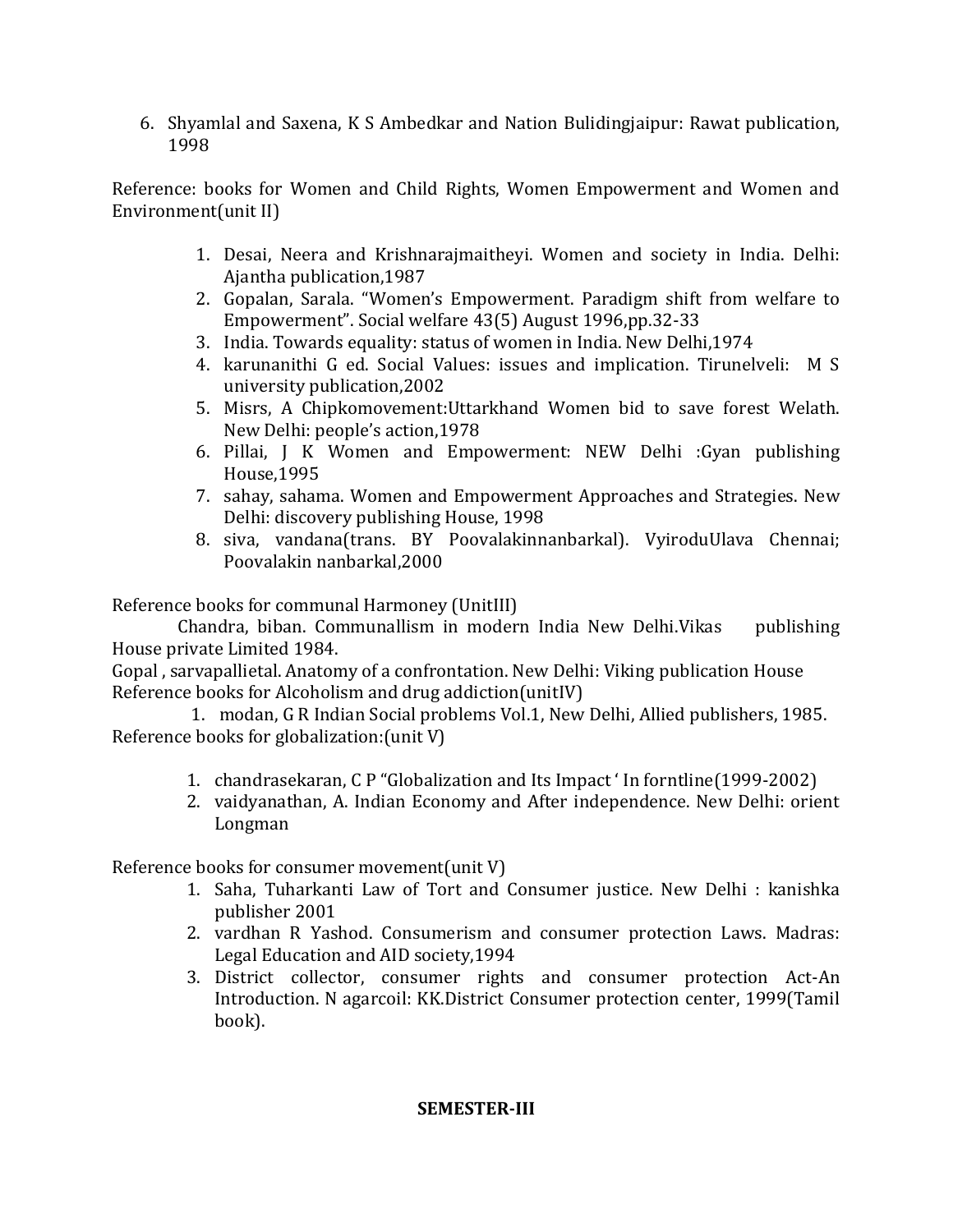### **Life Span Psychology- 1**

#### **Credits : 4 Max. Marks :100**

#### **UNIT 1 :INTRODUCTION**

Meaning of developmental changes – significant facts about development – the life span – difficulties in studying life span – development – the life span – developmental tasks during the life span – happiness and unhappiness during the life span.

#### **Unit – II: INFANCY**

Beginning of life  $\&$  infancy: conception - periods  $\&$  prenatal development – hazards during prenatal period – understanding birth complications – characteristics of infancy – developmental tasks – physical developmental – physiological functions – muscle control – speech development play – development of understanding – mental development – personality development – Piaget's Cognitive developmental stages – hazards & happiness.

#### **UNIT III BABYHOOD**

Babyhood: Characteristics- developmental tasks – physical development – physiological functions – muscle control – speech development- interest in play – development of understanding – mental development – personality development – hazards and happiness

#### **UNIT –IV EARLY CHILDHOOD**

Early childhood: Characteristics – developmental tasks – physical development – skills – speech development – emotional development – socialization – play – moral development – family relationships – personality development – hazards and happiness.

#### **UNIT V: LATE CHILDHOOD**

Late childhood: Characteristics – developmental tasks – physical growth – skills – speech development – emotional expressions – social behaviour – play interests – moral attitudes and interests – personality changes – hazards and happiness.

#### **REFERENCE BOOKS:**

- 1. Hurlock E.B. (1997): Developmental Psychology  $(4<sup>th</sup>ed)$ , New Delhi, Tata McGraw Hill.
- 2. Thompson, George G. (1981): Child Psychology ( $2<sup>nd</sup>$ ed) Delhi: Surjeet Publications.
- 3. Berk L.E. (2005) Child Development, (2nd Ed.), New Delhi: Pearson Education.
- 4. Shaffer R.H. Child Psychology M.A. Blackwell publishing, 2004.
- 5. Papalia D.E &Old & S.W. Human Development. New Delhi. Tata McGraw Hill Kogakusha, 1978.

### **Psychological Statistics-I**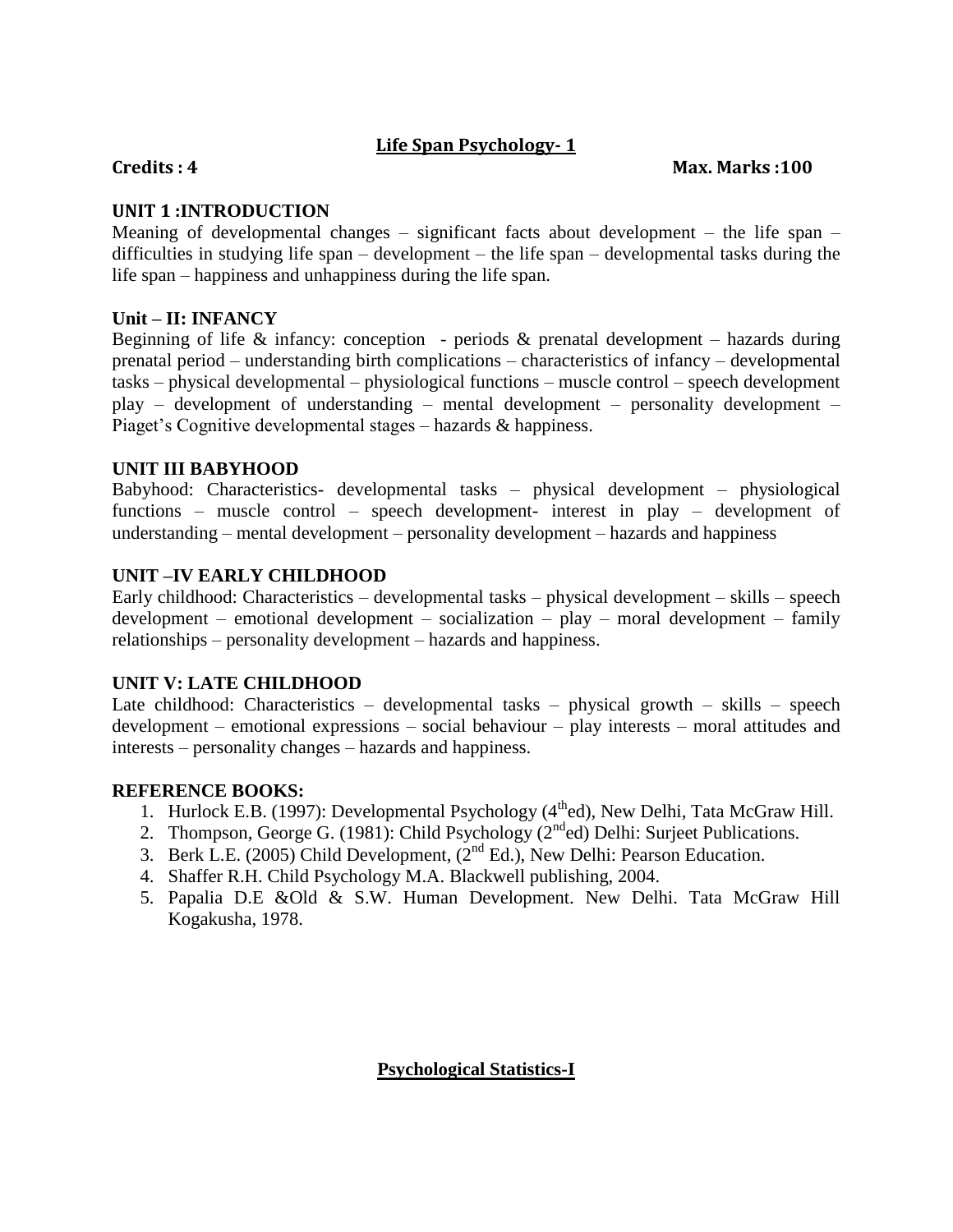#### **OBJECTIVES:**

- To enable the student
- To know the meaning of statistics and sources to collect the statistical data.
- To know the ways of classifying and tabulating data and transferring them into diagrams and graphs.
- To understand the averages applied in psychological data.
- To understand the dispersions applied in the psychological data.

#### **UNIT 1: INTRODUCTION**

Meaning and definition of statistics – origin, growth and characteristics – applications in psychology and limitations. Collection of primary data: direct personal interview – indirect oral interview – questionnaire method – information from local correspondents. Collection of secondary data: published sources – unpublished sources.

#### **UNIT2 :CLASSIFICATION AND TABULATION**

Objectives – types of classification – geographical – chronological – qualitative – quantitative – formation of continuous frequency distribution – uses of tabulation – parts of a table – types of tables – simple and complex tables – general purpose and special purpose tables.

#### **UNIT 3: DIAGRAMATIC AND GRAPHIC REPRESENTATION**

General rules for constructing diagrams and graphs – uses of diagrams and graphs. Bar diagram – pie diagram – pictogram – cartogram. Line graph – frequency curve – frequency polygon – histogram – Ogives or cumulative frequency curves – limitations of diagrams and graphs.

#### **UNIT 4: MEASURES OF CENTRAL TENDENCY**

Concepts of averages – requisites of a good average – the mean, median and mode – concept explanation – merits and demerits – combined mean – numerical computations (simple problems only).

#### **UNIT 5: MEASURES OF VARIABILITY**

Concept of dispersion – measures of dispersion – range –quartile deviation – standard deviation – mean deviation – combined standard deviation – concept explanation – numerical computations (simple problems only).

#### **REFERENCES:**

- 1. Howell, D.C. (2002): Statistical Methods of Psychology.  $5<sup>th</sup>$  edition. Australia, Duxbury Publishers.
- 2. Minium, E.W., King B.M. and Bear, G. statistical Reasoning in psychology and Education. .N.Y: John wiley& Sons, end 2001.
- 3. Gravetter F.J. and Wallnay L.B. Essentials of statistics for the Behavional sciences N.Y. West Publishing com., 1995.
- 4. Garrett, H.E. (1979): Statistics in Psychology and Education,  $9<sup>th</sup>$  Indian Reprint, Bombay, vakils, feffer and Simons Pvt. Ltd.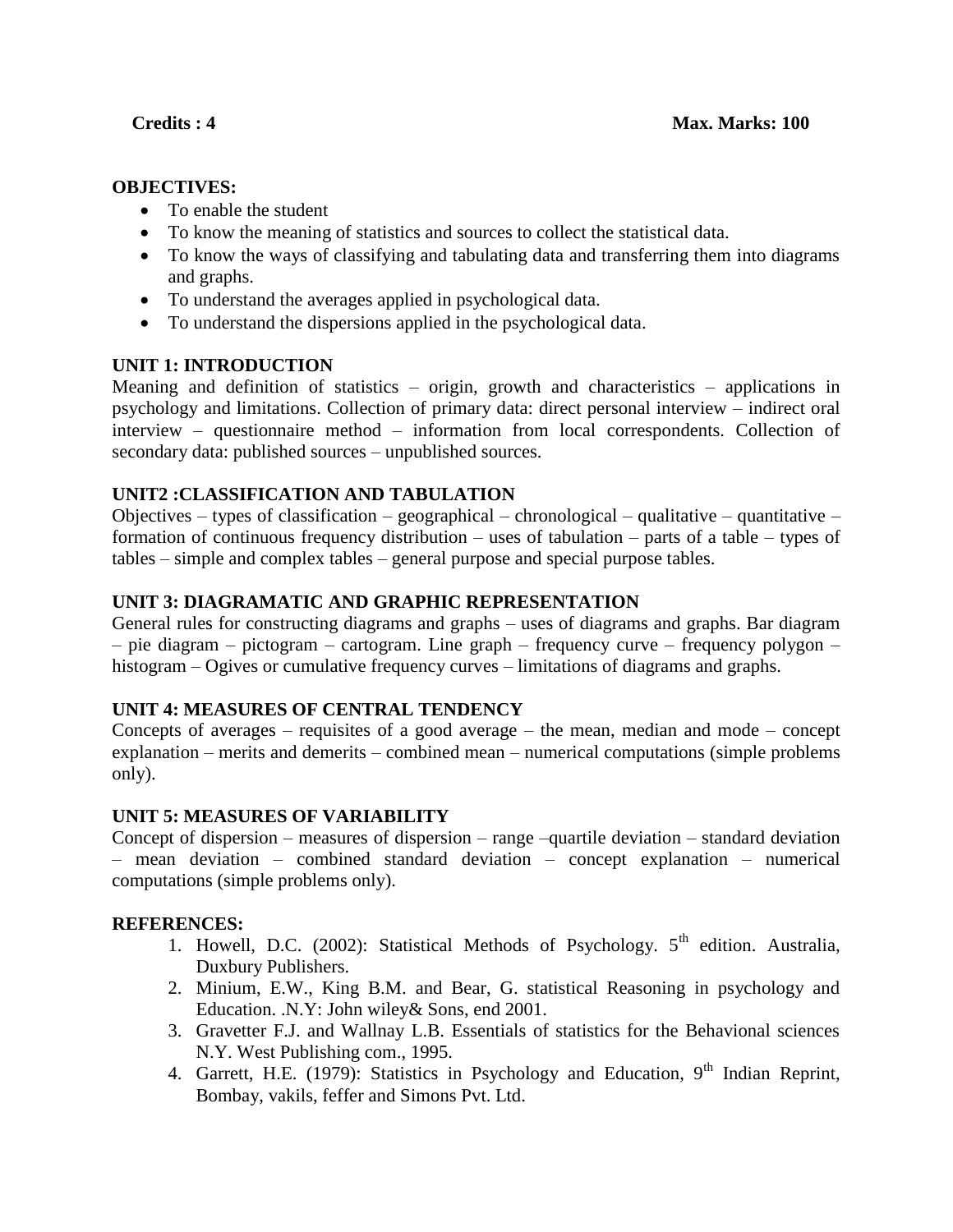5. Gupta, S.P. (2006): Statistical Methods, New Delhi: Sultan Chand and Sons.

#### **SKILL BASED SUBJECT: 1 SOCIAL SKILLS DEVELOPMENT**

#### **Credits: 4** Max. Marks : 100

#### **UNIT-1:**

What is Social skills?, Characteristics of Social Skills, Different types of Social Skills.

#### **UNIT-2**:

Components and uses of Social Skills Training, Assessment of Social Skills.

#### **UNIT-3**

Basic Skills – Having a conversation, Asking permission, Getting the teacher's attention.

#### **UNIT-4**

Advance Skills – Making a good choice, Focusing on yourself, Solving problems, POP/SODAS methods. (POP – Problem Option Plan. SODAS – Situation Option Disadvantage Advantage Solution).

### **UNIT-5**

Techniques of Improving Social Skills – Assertive Training, Interpersonal Skills, Group Discussion, Sociometry.

#### **Reference:**

- 1. Allan S. Bellack& Michel Hersen, Research and Practice in Social Skills Training, Springer, 1979.
- 2. V. D. Swaminathan& K. V. Kaliappan, Psychology for Effective Living Behaviour Modification, Guidance, Counselling and Yoga, 1st edition, The Madras Psychology Society, Chennai, 1997.

### **NON MAJOR ELECTIVE : PSYCHOLOGY OF SOCIAL PROBLEMS**

#### **Credits : 2 Max. Marks : 100**

#### **Unit I:**

Media Influences on Social Behaviour:Depiction of violence and aggression; nudity and pornography; surrogate advertisements; pro-social behaviour – role of persuasion and cognitive dissonance.

#### **Unit II:**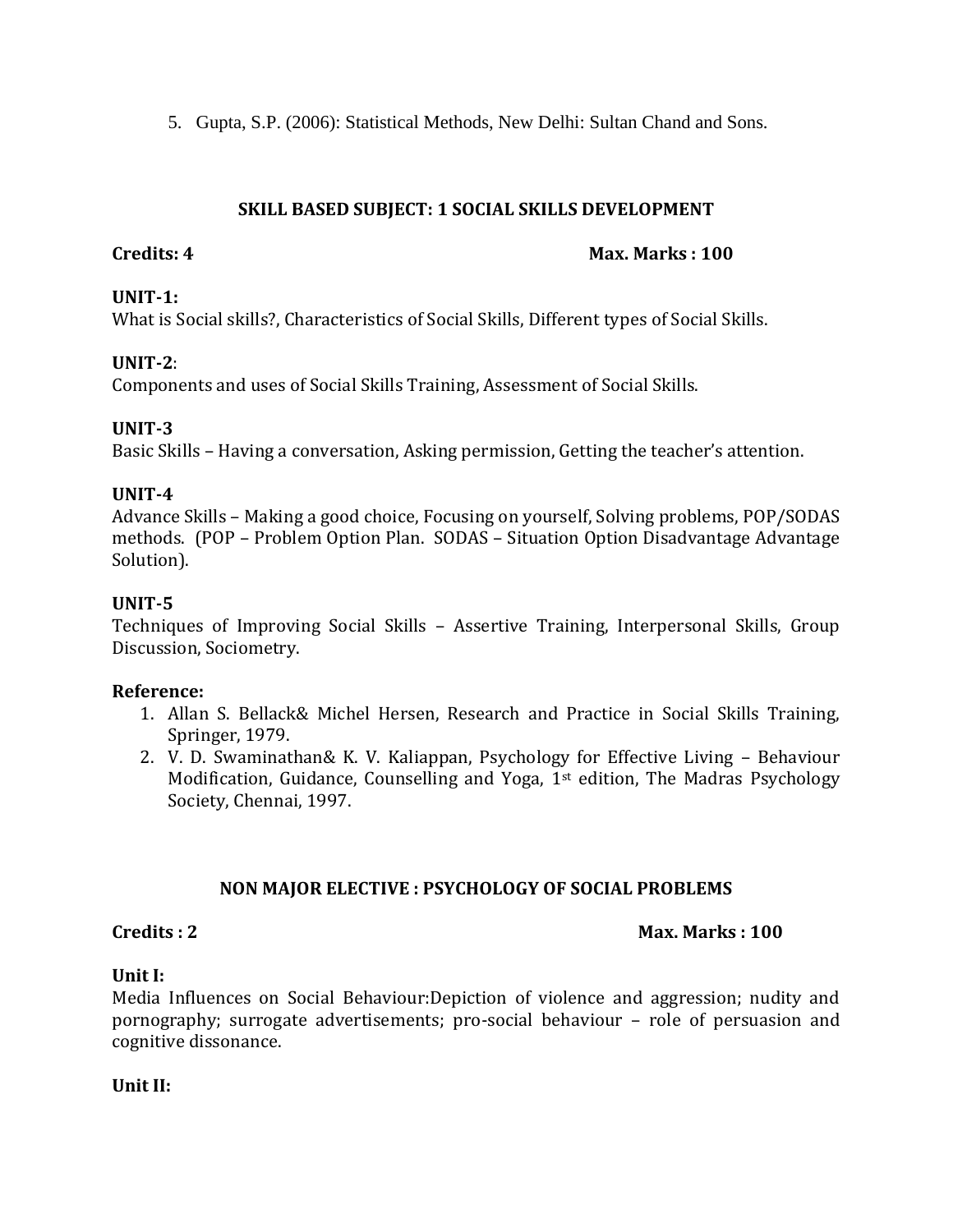Gender and Sexuality:Theories of gender identity development; cultural construction of feminine and masculine identity in India; gender differences and discrimination; socio-legal issues of transgender and homosexuals.

### **Unit III:**

Group Conflicts:Psychological underpinnings - stereotypes, prejudices and discrimination; racism, communalism and terrorism; socio – economic and personality dynamics; primary and secondary victims.

**Unit IV:** Suicides:Psychological perspectives on suicidal behaviour; neurobiological basis of suicidal ideation; risk factor assessment and prediction; suicide in India; suicide in Pondicherry – A case study.

**Unit V:** Psychology and Sustainable Future:Earth's carrying capacity and sustainable lifestyle; materialism and consumerism; post-materialist attitudes and behaviour; globalisation and its impact on human behaviour.

- 1. Anthony Gale and Antony J. Chapman (1987). *Psychology and Social Problems : AnIntroduction to Applied Psychology*, John Wiley and Sons
- 2. John W. Berry., Mishra R.C. and Tripathi,. R.C. (2003). *Psychology in Human and Socialdevelopment*, Sage Publications
- 3. Baron,R.A.,Branscombe.N.R,Byrne.D. and Bhardwaj.G. (2009). *Social Psychology* (12th Edition). Pearson Publications.
- 4. Saundra K. Ciccarelli and Glen E. Meyer. (2008). *Psychology,* Sage Publications
- 5. David G. Myers (2007). *Social Psychology* (8th edition). New Delhi: Tata-McGraw Hill
- 6. Alexander. R. (2010). *Human Behaviour in the Social Environment: A macro, National and International Perspective,* Sage Publications
- 7. Mayer.P., Bradley.C.,Steen.D.,Ziaian.T.(2011). *Suicide and Society in India*, Routledge/ASAA South Asian Publications Series
- 8. Kumar.UandMandal.M.K. (2010). *Suicidal Behaviour: Assessment of people at Risk,*  Sage Publications India Pvt. Ltd.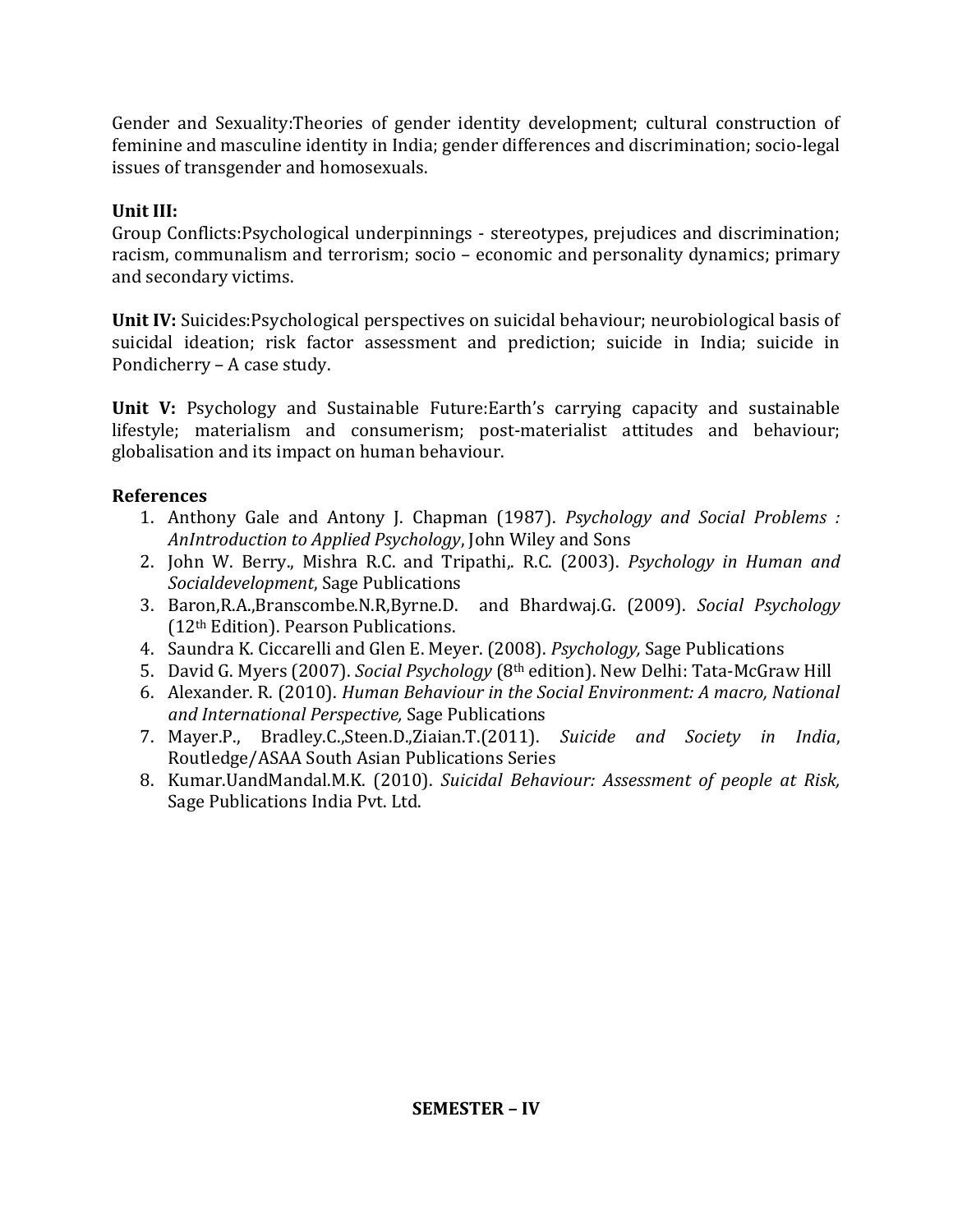#### **Life Span Psychology – II**

#### **Credits :4 Max. Marks :100**

**OBJECTIVES:** To enable the students to study / learn.

- The meaning of developmental changes and their goal from puberty to old age.
- The significant facts about developmental changes,
- The developmental tasks.
- The conditions affecting the length of the lifespan, ; and the obstacles in studying the lifespan,
- The way about how the obstacles may be overcome and happiness and unhappiness experienced during the stages.

#### **UNIT 1: PUBERTY**

Characteristics – Criteria – Causes – Age – Growth spurt – Body changes – Effects of puberty changes – Hazards & Happiness.

#### **UNIT 2: ADOLESCENCE**

Characteristics – Developmental tasks – Physical change – Storm and Stress – Social change – Interest – Morality – Sex interest and Behaviour – Family relationships – Personality change – Hazards & Happiness.

#### **UNIT 3: EARLY ADULTHOOD**

Characteristics – Developmental tasks – Changes in interest – Social interest – Sex role adjustments – Vocational adjustments – Marital Adjustments – Adjustment to parenthood – Hazards of vocational and Marital adjustments – Success of Adjustment to adulthood.

#### **UNIT 4: MIDDLE AGE**

Characteristics – Developmental tasks – Adjustment to physical change and mental changes – Social Adjustment – Vocational Adjustment – to changed family patterns – Being single – loss of a spouse – Adjustment – to changed family patterns – Being single – loss of a spouse – Adjustment to approaching old.

#### **UNIT 5: OLD AGE**

Characteristics – Developmental tasks – Adjustment to physical changes – Change in motor and mental abilities. Changes in interests – Vocational Adjustment – Retirement – Changes in family life – loss of a spouse – Living arrangement for elderly hazards.

#### **REFERENCES:**

- 1. Hurlock E.B. (1997): Developmental Psychology (IV Edn.,) New Delhi, Tata c Graw Hill.
- 2. Santrock, J.W. Adolescence, New Delhi. McGraw Hill, 2003.

#### **CORE PRACTICAL : EXPERIMENTAL PSYCHOLOGY – II**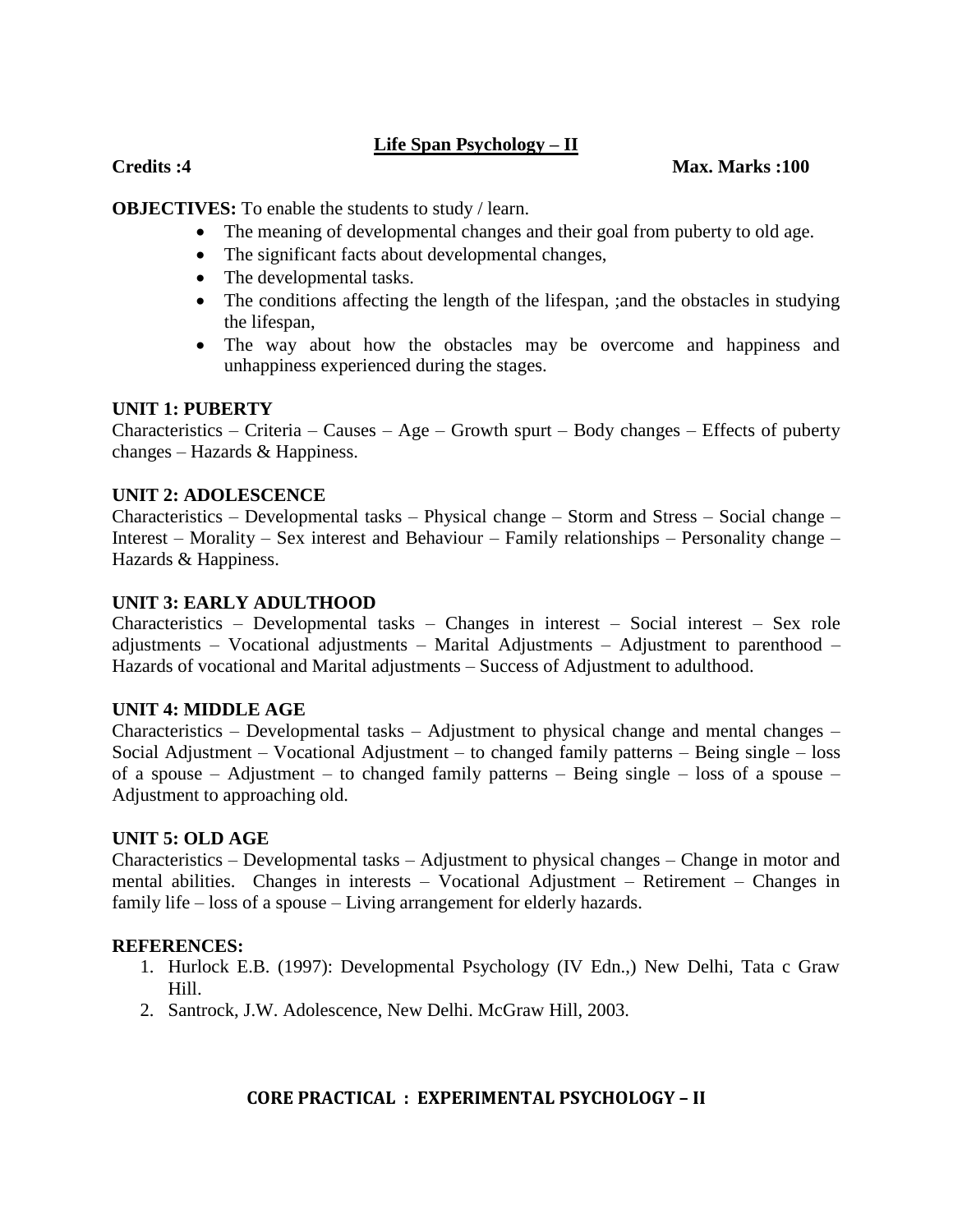#### **Credits : 2** Max. Marks:100

#### **Learning, Memory and thinking**

#### **Learning**

- 1. Habit interference
- 2. Bilateral Transfer
- 3. Massed vs. spaced learning
- 4. Conditioned reflex
- 5. Schedules of reinforcement
- 6. Paired Associate learning
- 7. Skill learning mirror drawing / mazes

#### **Memory**

- 8. Effect of meaning on retention
- 9. Effect of Cueing / priming on recall
- 10. Effect of Chunking on recall
- 11. Effect of schema on memory
- 12. Levels of processing

#### **Thinking**

- 13. Concept formation
- 14. Syllogistic reasoning
- 15. Creativity
- 16. Effect of set on problem solving formation of set; shift of set

The department should select any 10 from this list, making sure that at least two are selected from each area

#### **Psychological Statistics - II**

#### **Credits : 4 Max. Marks :100**

#### **OBJECTIES: To enable the student**

- To know the various sampling procedures.
- To understand the theoretical aspects of probability
- To know the publication of statistical procedures in tests of significance.
- To understand the concept of reliability and validity

#### **UNIT 1: SAMPLING**

Concept of population – sample – census – the requisites of sample. Random sampling methods – non – random sampling methods – sampling errors – non – sampling errors.

#### **UNIT 2: PROBABILITY AND THEORETICAL DISTRIBUTIONS**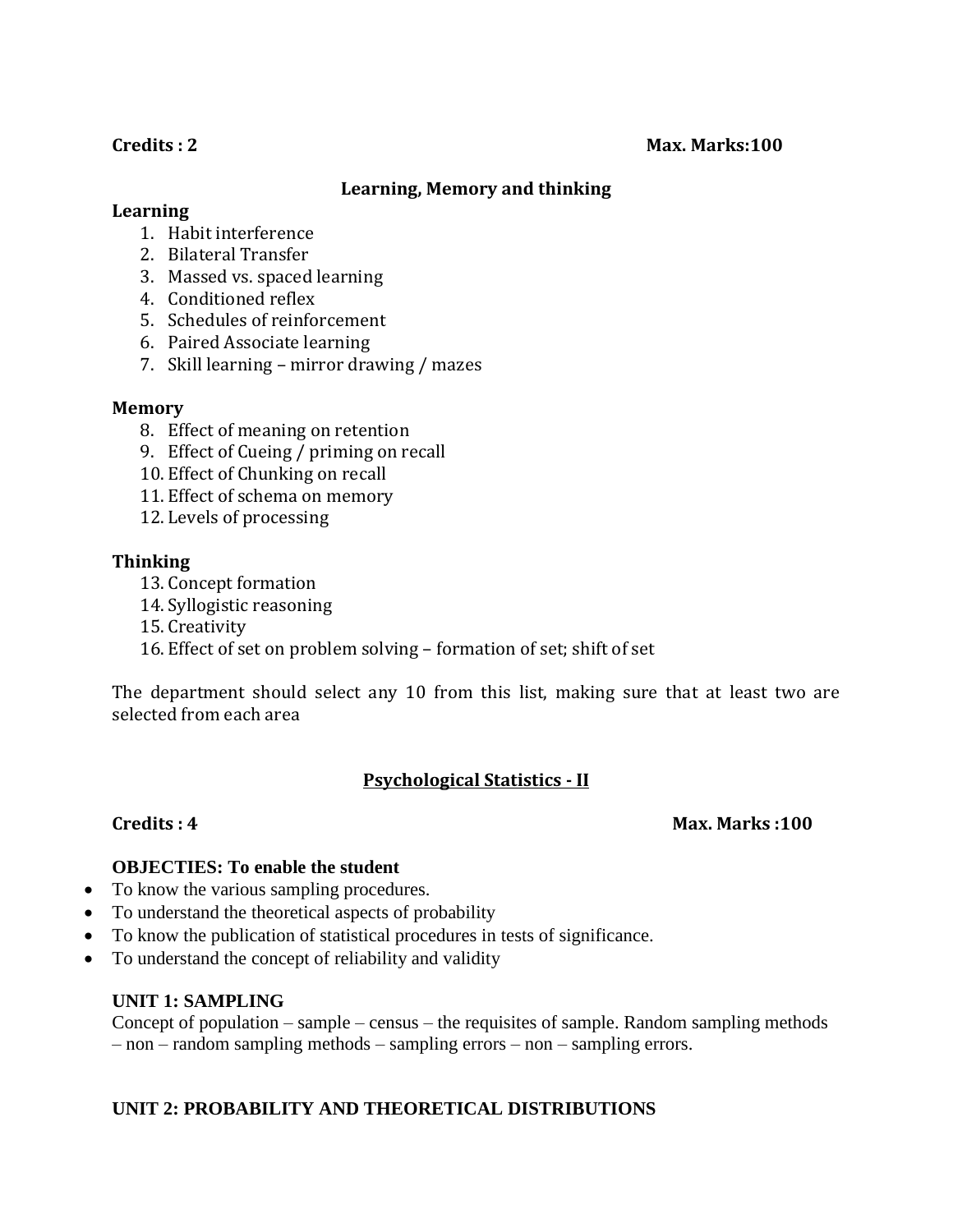Meaning of probability – addition and multiplication theorems on probability (without proof) – properties of binomial – Poisson and normal distributions – Skewness – moments and kurtosis (theory only).

#### **UNIT 3: CORRELATION AND REGRESSION**

Meaning of correlation – types of correlation – numerical computations of product – moment and Rank order correlation (simple problems only).

#### **UNIT 4: TESTS OF SIFNIFICANCE**

Meaning of hypothesis – types of hypothesis – significance of mean – small sample  $t$ – test – large sample t-test (critical ratio) – Chi Square – one way analysis of variance (simple problems only) – meaning of standard error – errors in statistical decision – type I and type II errors.

#### **UNIT 5: RELIABILITY AND VALIDITY**

Meaning of reliability – methods of determining reliability (theory only). Meaning of validity – types of validity (theory only)

#### **RERERENCES:**

- 1. Howell, D.C. (2002): Statistical Methods for Psychology, 5<sup>th</sup> edition. Australia, Duxbury Publishers.
- 2. Garrett, H.E. (1979): Statistics in Psychology and Education, 9<sup>th</sup> Indian Reprint, Bombay, vakils, Feffer and Simons Pvt. Ltd.
- 3. Gupta, S.P. (2006): Statistical Methods, New Delhi: Sultan Chand and Sons.

#### **SKILL BASED SUBJECT : SELF ESTEEM ENHANCEMENT**

#### **Credits: 4 Max. Marks : 100**

#### **UNIT1:**

Concept and Development of Self Esteem: Definition of self esteem, Traits of high self esteem and low self esteem, Maintaining and nurturing self esteem, Relationship between self- belief and self esteem.

#### **UNIT 2:**

**Analyzing self, emotions, behaviour**: Assessment of emotions and behaviour – Ability to express emotions clearly, The doormat syndrome, Assertive vs. aggressive behaviour. Increasing self-awareness – Recognizing your uniqueness, Self motives, Self illusions. Developing and improving personal healthy relationships. Impact of negative self affect.

#### **Unit 3**:

**Selves in the greater social context**: Biopsychosocial model of self esteem. Self esteem and self talk techniques.

**Unit4: External attributes to self esteem**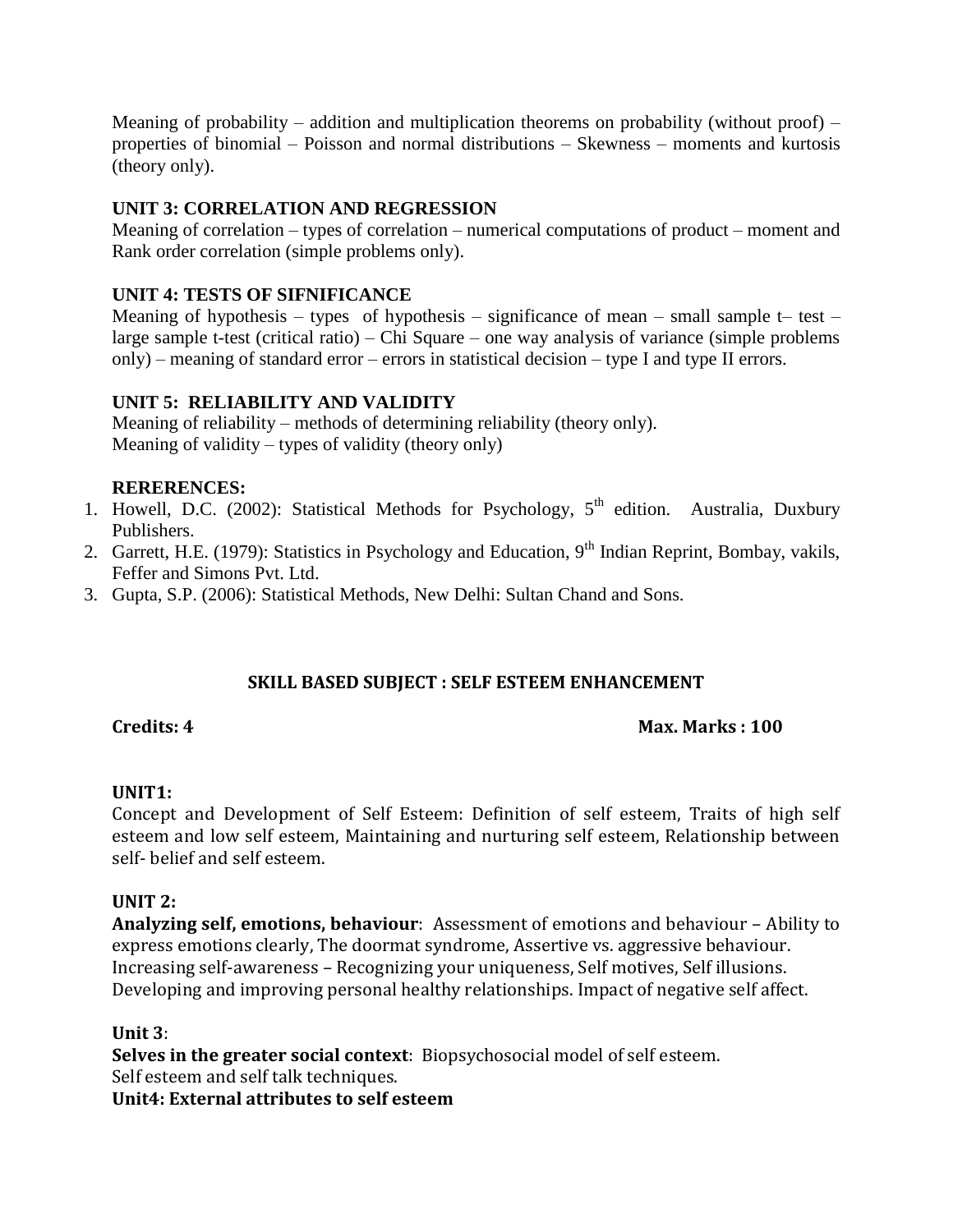Family dynamics and it impact on self esteem.

Social/school/college environment and its role in development of self esteem.

### **UNIT 5:**

Developing Self Esteem Enhancement programs and Modules

- 1) [www.uoregon.edu/-mevans/Life](http://www.uoregon.edu/-mevans/Life) skillssylwinoo.html-5k
- 2) The self esteem work book: An interactive approach to changing your life. Lynda Field. Element. Queensland: 1995.
- 3) <http://www.users.muohio.edu/mcconnar/psy730-self.html>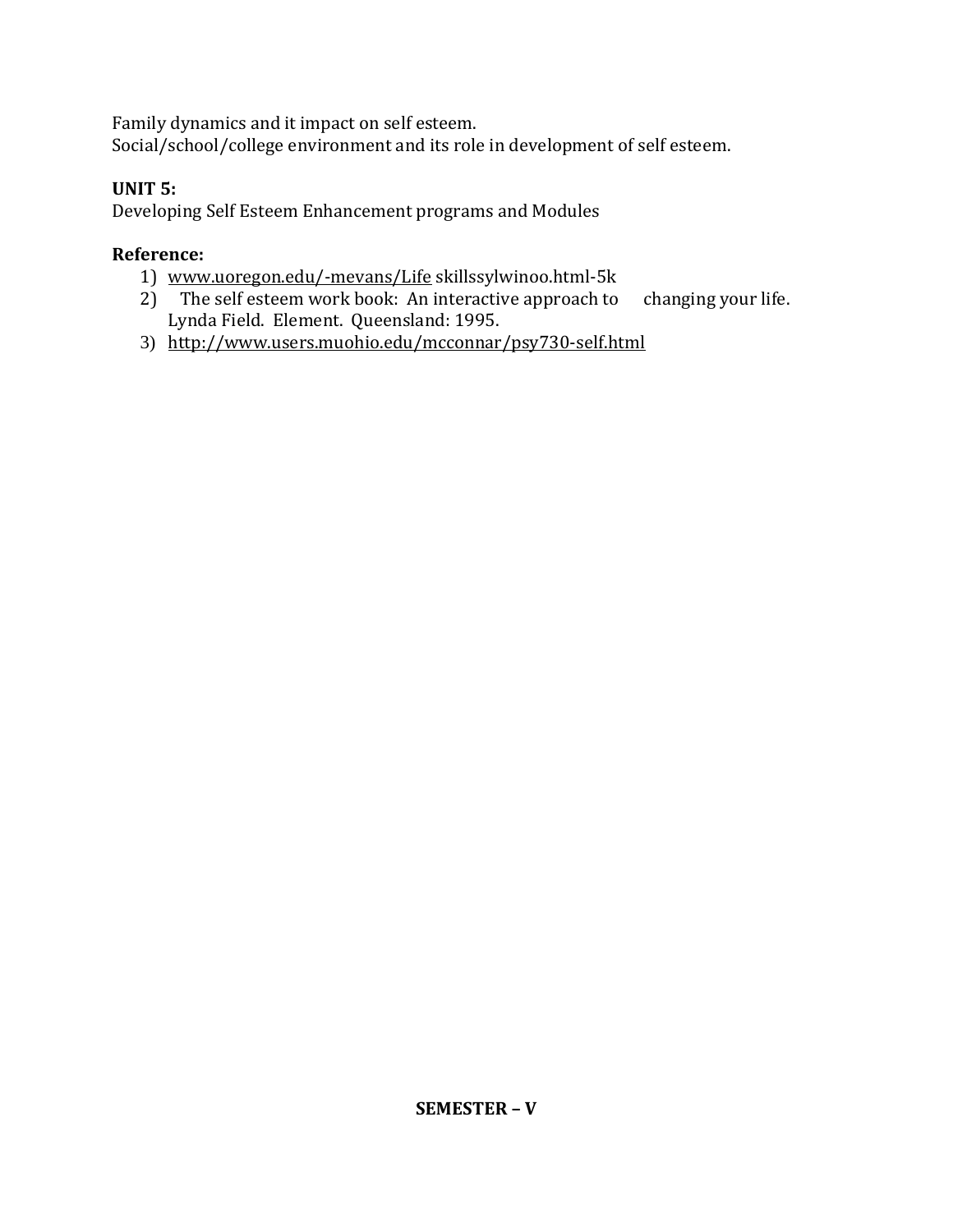#### **Biopsychology**

**Credits : 4 Max. Marks : 100**

#### **UNIT 1 : BIOLOGICAL FOUNDATION OF BEHAVIOUR**

Introduction : Meaning of Biological Psychology- Viewpoints to explore Biology of Behaviour – Approaches that relate brain and behaviour – level of analysis.

#### **UNIT 2 : NEUROPSYCHOLOGY**

Electrical signals – transmission process – circuits – gross – Electrical Activity ; Chemical Bases of Behaviour – Neurotransmitters ; Hormones and the Brain –Way & leg which hormones act – Hormones and Behaviour.

#### **UNIT 3 : THE SENSORY MOTOR SYSTEM**

The Sensory Motor system: Three principles of sensory motor association cortex – Secondary motor cortex – Primary motor cortex – cerebellum and basal ganglia – descending motor pathways – sensory-motor spinal circuits – central sensory-motor programs

Motor control and plasticity: The behavioral view – The control systems view – The Neuroscience View – Movement Control – Extrapyramidal systems – Disruption of Movement – Tracing a choice response

### **UNIT 4 : REGULATION AND BEHAVIOR**

#### **Biological Rhythms,Sleep and Dreaming**

Biological Rhythms:Daily Rhythms in Animals-Circadian Clock-circannual Rhythms in Animals. Sleeping and Waking:Stages of Sleep -Evolution of Sleep-Sleep patterns across Lifespan-Underlying Structure of Sleep-Biological functions of sleep-Normal systems Underlying Sleep.

Sexual Behavior: Stages of Reproductive Behavior – Regulation of Reproductive Behavior – Role of Pheromones – Diversity of Human Sexual Behavior.

The Two sexes: Fetal Hormones and the Development of Reproductive organs - Beneficial Mutations of sexual reproduction – Reproductive strategies of male and females – basic types of mating systems – sexual selection;

Sexual Differentiation: Determination of sex – Sex Differences - Defining Gender – role of Gonadal hormones – Social influence on Sexual Differentiation

#### **Hormones and Sex**

Neuro-endocrine system: Glands – Hormones – Gonads – Sex Steroids – Hormones of the Pituitary Gland – Female Gonadal Hormone levels are cyclic; Male gonadal hormone levels are steady – Neural Control of the Pituitary Gland – Control of the Control of the Anterior and Posterior Pituitary by the hypothalamus; Discovery of Hypothalamic Releasing Hormones – Regulation of Hormone Levels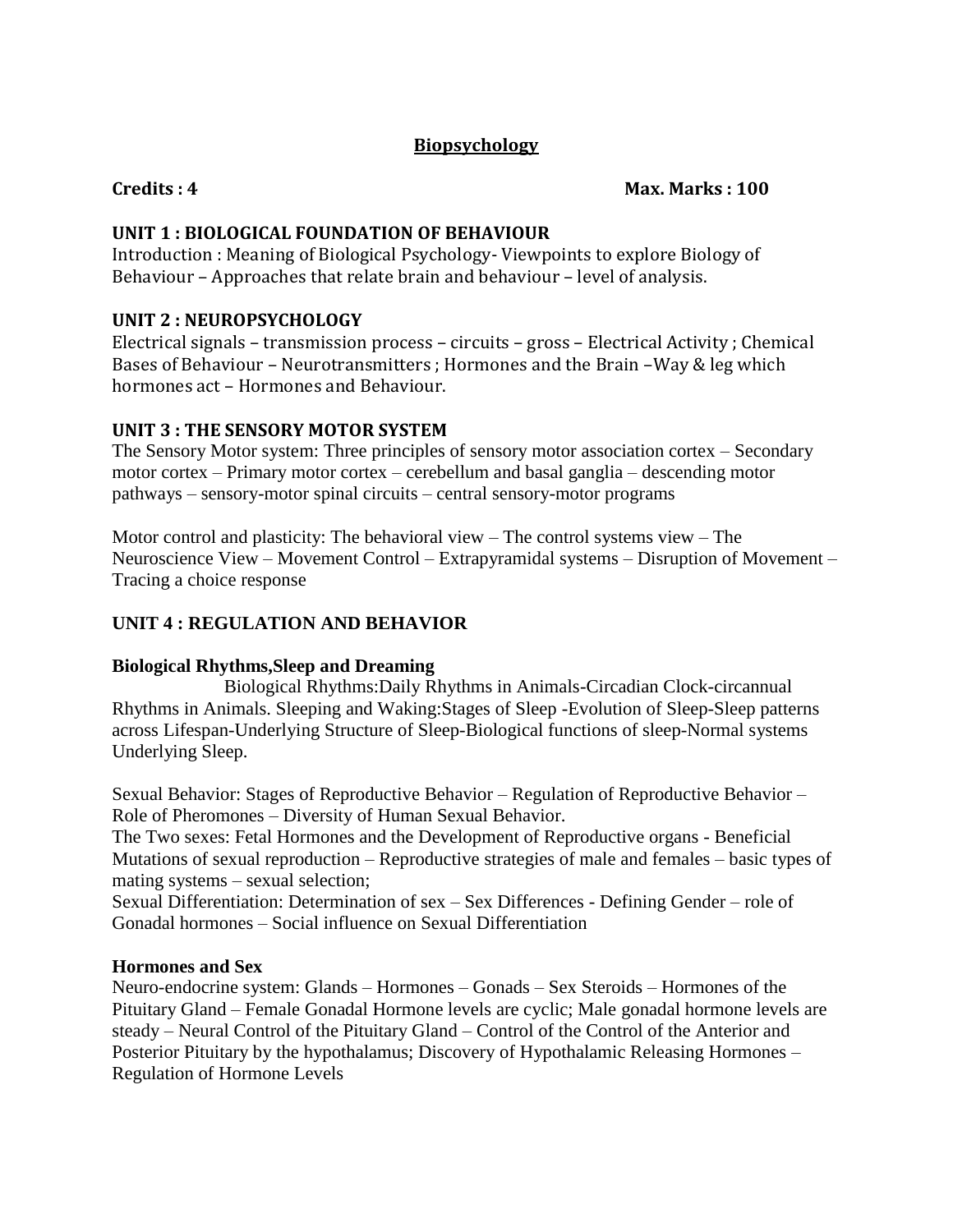#### **UNIT 5 : COGNITIVE NEUROSCIENCE Lateralization, Language and the Split Brain:**

Cerebral Lateralization of Function: Aphasia, Apraxia and Left Hemisphere Damage – Functional Brain Imaging – Speech Laterality and Handedness – Sex differences in Brain Lateralization

**Split Brain:** Groundbreaking experimentofMyers & Sperry – Evidence that the Hemisphere of split – brain patients function independently – Cross-cueing – learning two things at once – the Z lens

**Differences between Left and Right Hemisphers:** Slight Biases vs All - or - none Hemisphere Differences – Some examples of Lateralization of Function - Anatomical Asymmetries of the Brain

**Cortical localization of Language:** Wernicke-Gerhwind Model – Effects of damage to various areas of cortex on language related abilities – Electrical stimulation of cortex and Localization of language;

**Cognitive Neuroscience approach to language** – Functional Brain Imaging and Language - Damasios' PET study of Naming

#### **Reference:**

1. Neil R.Carlson (2007), Foundations of Physiological Psychology,  $6<sup>th</sup>$  Edition Published by Dorling Kindersley (India)Pvt.Ltd., licensees of Pearson Education in south Asia.

2.Rosenzweig,M.A.,Marc Breedlove,S&Watson,N.V.Biological Psychology. MA:Sinauer Associates,Inc,2005.

3.Wagner,H &Silber,,K. Physiological Psychology. NY: BIOS Scientific Publishers, 2004.

#### **MAJOR ELECTIVE : ORGANISATIONAL BEHAVIOUR**

#### **Credits : 5 Max. Marks : 100**

#### **Unit 1: Introduction**

Historical Context of organizational behaviour- contributions of Taylor, Weber,Fayol-Definitions of OB; challenges, scopes and opportunities for OB-Open system approach, human Relation perspectives, socio-technical approach; developing an OB model responsive to Indian realities.

#### **Unit 2:The Individual in the Organisation**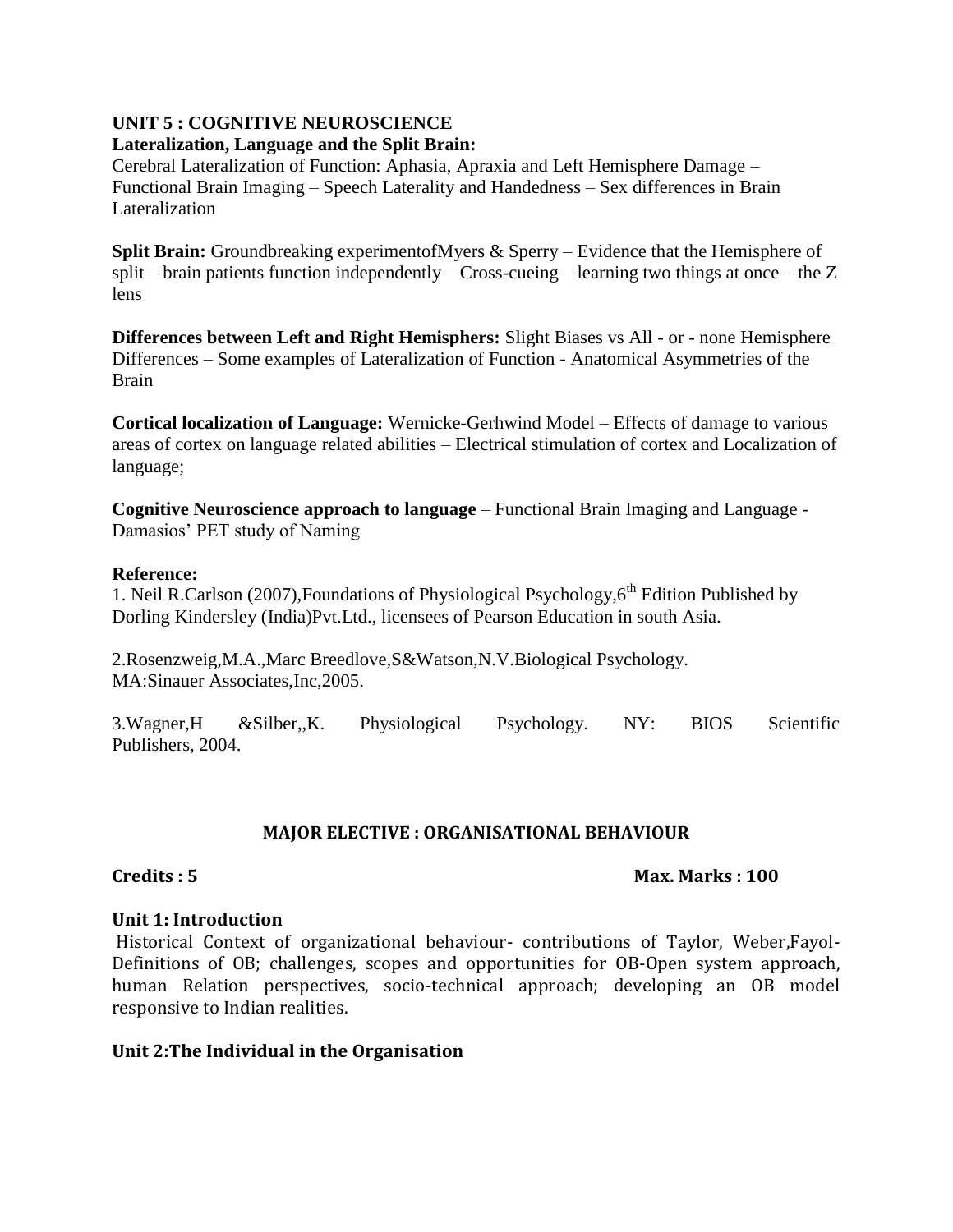**Personality: Definitions and measurement-major personality attributes affecting OB Personality testing at work– matching personality and job.personality and culture - Reasons why personality tests may not predict work behaviour.**

Values, attitudes and job satisfaction.Importance of values,sources of values and its indoctrination.attitudes:sources,types and measurement of attitudes; skills involved in changing attitudes.

The individual in the Organization: motivation, concept and early theories of motivation: Need hierarchy theory-Theory x and y- Two –factor theory, Equity theories - Value theories- Reinforcement theories - Expectancy theories –Improving motivation of employees: MBO, Behaviourmodification,Employee involvement programs

#### **Unit 3.Group Dynamics**

Meaning of group - Group development - Formal and informal groups - Teamwork- Group diversity - Individuals, Teams and occupational success - Diversity and discrimination at work..

**Communication in Organisations**: Communication model. Barriers and sources of distortion;direction and network of communication and decision-making,

**Decision – Making:** Individual versus group decision making - Brainstorming- Techniques to improve decision making.

Leadership: Nature and types -theories of leadership. Leadership and power: Bases of power and power in action, skills involved in managing politicking.

#### **Unit 4: Conflict negotiation and stress in organizations**

Nature, sources and techniques of meaning conflict in organizations. Negotiation strategies. Work stress: sources and techniques in managing stress, skill involved in managing stress, conflict and negotiation.

#### **Unit 5.Orgaqnisation change and development**

Nature, forces and approaches to change management. Organizational development,OD intervention techniques. Cultural issues in change and development. Skills in managing change.

#### **Reference:**

1.Fred Luthans(1998) Organizational Behavior. 9th Edition. McGraw Hill, New York.

2. Robbins (2005). Organizational Behavior. 11thEdition.Prentice Hall India.

3. Keith Davis(2002) Organizational Behavior. Human Behavior at work; 11th Edition, McGraw Hill, New Delhi.

4. Griffin & Moorhead( 2000) Organizational Behavior, 5th Edition, A.I.T.B.S publications, New Delhi.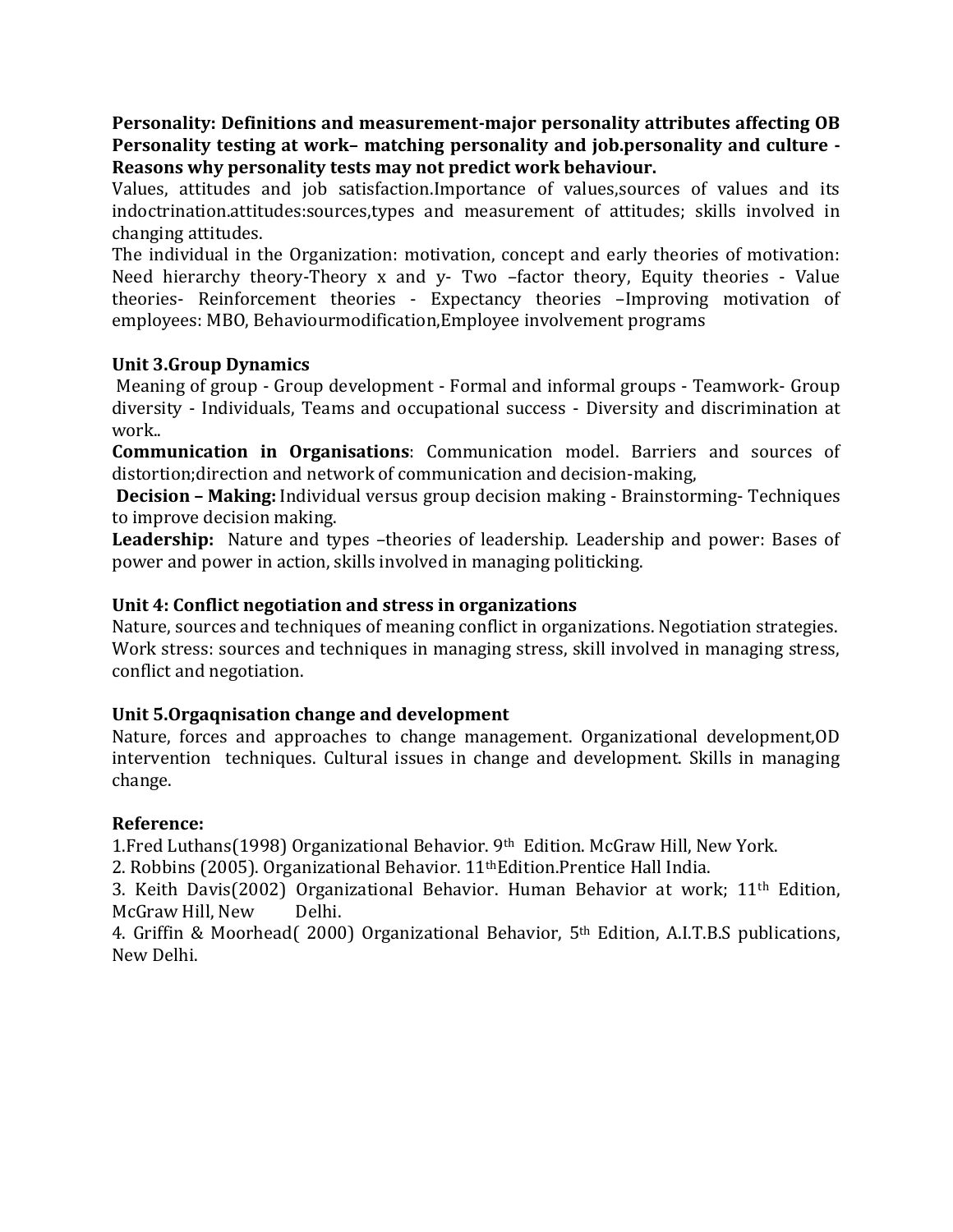#### **SKILL BASED SUBJECT : TIME MANAGEMENT**

#### **Credits : 4 Max. Marks : 100**

#### **UNIT –I**

INTORDUCTION: What is time management and its importance.Goal setting, Goal alignment, Sorting out your goals

#### **UNIT - II**

The urgent versus-important dilemma, From goals to tasks .

#### **UNIT –III: TIME MANAGEMENT STYLES:**

Four time styles, How to work with others, which is the best style.

#### **UNIT-IV: MANAGING TIME:**

Handle demands, Schedule of events, Control time, Manage self, Practice the art of delegation, Get with it –out source.

#### **UNIT –V**

Developing Time Management programs and Modules

#### **REFERENCE:**

1. NagasudhaRavinuthala (2005)-The art of time management, ICFAI books, ICFAI university press.

2. Robert W.Bly (2005) – 101 ways to make every second count, Jaico publishing house.

3. Harvard business essentials (2005) – Time management, Harvard business school press, Boston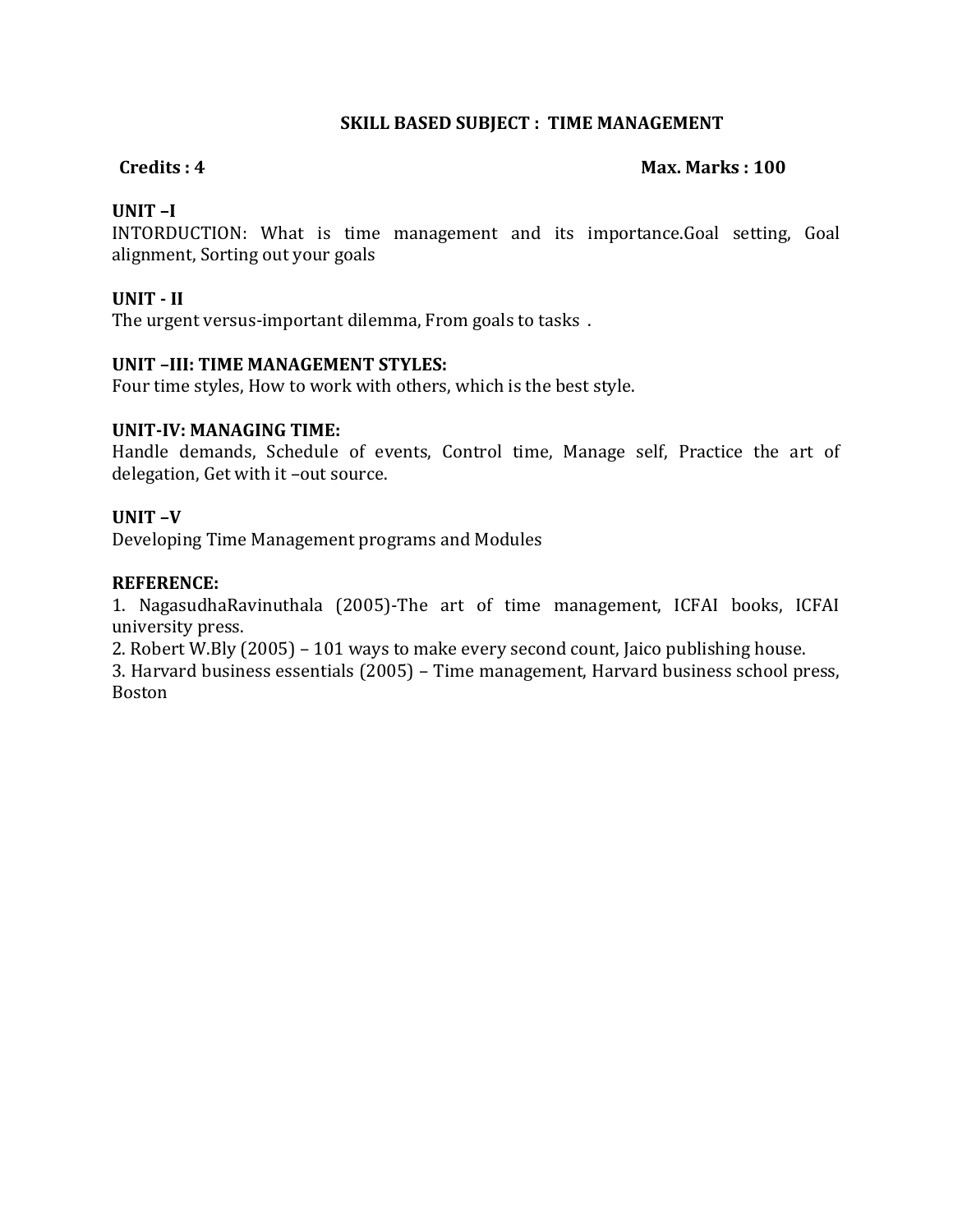#### **SEMESTER- VI**

#### **GUIDANCE & COUNSELLING PSYCHOLOGY**

#### **Credits : 4 Max. Marks : 100**

#### **Unit I:**

Definition, process and goals; Conceptualclarification of related terms-Guidance &Counselling,Advice&Counselling, Educational &Counselling, Direction &Counselling; Instruction &Counselling. The effective counselor skill – characteristics & attitudes; need for counseling.

#### **Unit II:**

Counselling approaches and practices – Directive, non directive,Existential,Eclectic.

#### **Unit III:**

Counselling Interview – Nature and significant features, setting and types of counseling interview, Organisation& Development and guidelines.

**Unit IV:** Tools & Techniques used in counseling and guidance- Testing & non testing devices, tools and techniques for environmental Information; Tools used in Assisting Individuals towards self discovery – Some Guidelines

**Unit – V: Ethics in Counselling:** Codes of professional Ethics, Ethical Principles and Theory, Ethics and Law, Common Ethical Violations by Mental Health Professionals

#### *REFERENCES*

- 1. Patterson, L.E. and Welfel, E.R. (2000) The Counselling Process, New Zealand, Wadsworth and Thomson Learning.
- 2. Gibson & Mitchell (2003). Introduction to Counseling and Guidance.  $6<sup>th</sup>$  Edition. Pearson Education.
- 3. Maggie Reid (2004), Counselling in different settings, The reality of practice, New York, MacMillan Publications.
- 4. Margaret.H. (2002), 2nd Edition, A Practical Approach to counselling, Harlow, Pearson Education.
- 5. Jones, Nelson (2005). Practical counseling and Helping Skills, 5th Edition, London: Sage Publications.
- 6. Rao, S. Narayanan (1992). Counselling And Guidance. 2nd ed., Tata McGraw-Hill Publishing Co. Ltd.
- 7. Dave, Indu (1992). Basic Essentials of Counselling
- 8. Shertzer& Stone (1974). Foundations of Counselling.
- 9. Parischa, Prem (1976). Guidance and Counselling in Indian Education.

 10. Robert L. Gibson and Marianne H. Mitchell, (2006) Introduction to Counselingand Guidance, New Delhi, Prentice Hall of India Private Limited.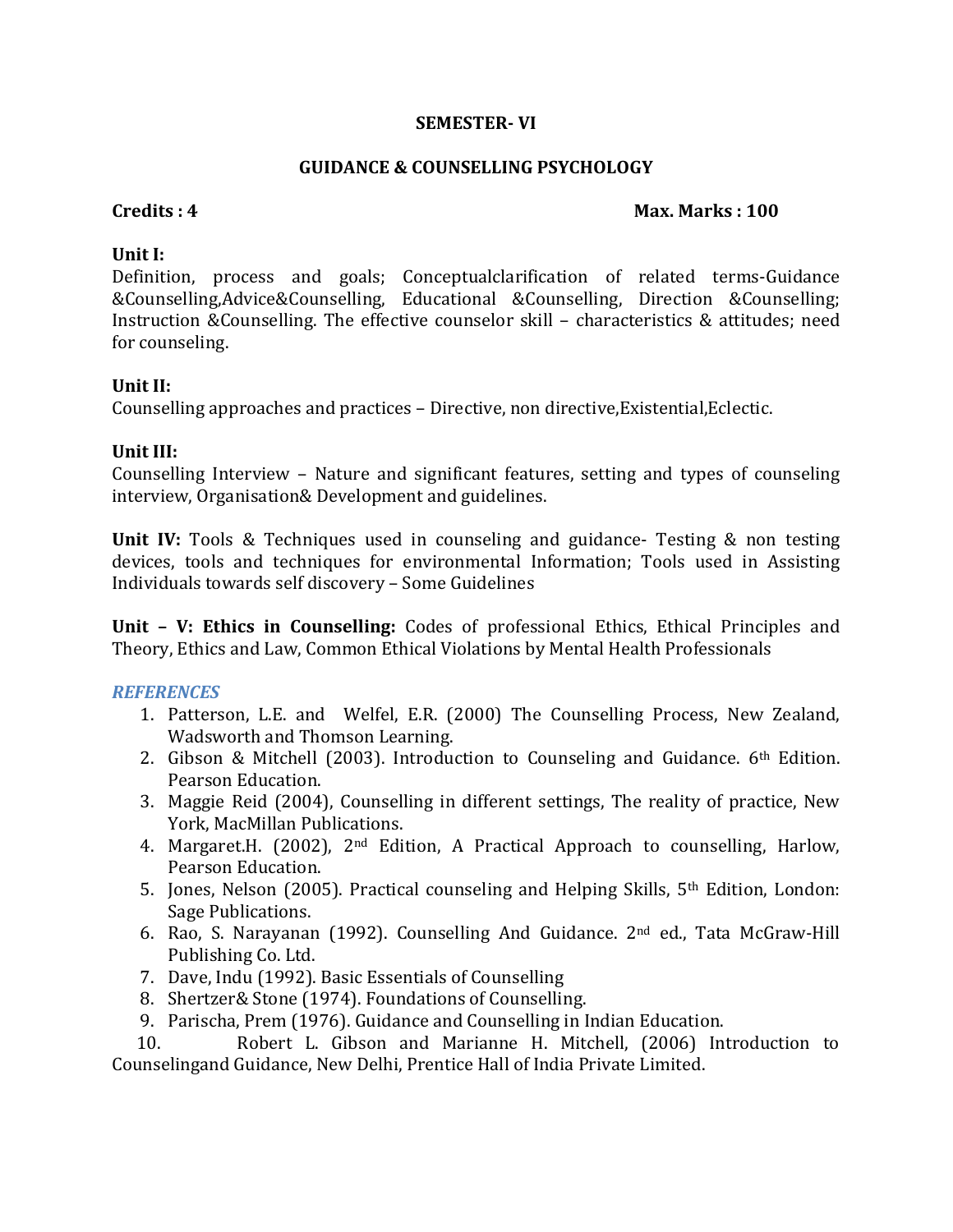#### **MAJOR ELECTIVE : TRAINING & DEVELOPMANT**

#### **Credits : 5 Max. Marks : 100**

#### **Unit I:**

Training and Assessment of Needs:Definition -Importance of training in different settings-Training as a profession-Training Needs Analysis- Types of Training-Training design-steps involved in training

#### **Unit II:**

Training Methods:Non-experiential Training Techniques:Lecture method, Audio Visual assisted method, Programmed Instruction and Computer Assisted Instruction method: Suitability, advantages and limitations.

#### **UNIT III:**

Experiential Training Techniques: Experiential Learning approaches; Simulation- Inbasket Technique-Case- Study Method- Role- Playing- Behavior Modeling Training; T-Groups-Group Discussion; Educational Games; Training with psychological instruments: suitability, advantages and limitations.

#### **Unit IV:**

Technical Training Systems: On- the- job and off- the- job technical training-Training approaches to improve Productivity and quality-TQM, Quality Circles, KAIZEN. **Unit V:**

Training and Developing Managers: Management Development: The nature of the Managerial job- Knowledge and Skills requirements of managers-Management Development Programs and Techniques; Career Planning and Development.

- 1. Camp, Blanchard &Huszczo (1986). Toward a more Organizationally Effective Training Strategy & Practice. New Jersey. Prentice Hall.
- 2. Goldstein (2001). Training in Organizations. 4th edition. Thomson & Wadsworth.
- 3. Landale (2006). Advanced Techniques for Training and Development. Infinity Books.
- 4. French & Bell (1989). Organization Development. Behavioral Science Interventions for Organization Improvement. 3rd edition. Prentice Hall.
- 5. Aswathappa (2005). Organizational Behavior. Text, cases, games. Mumbai. Himalaya Publishing House.
- 6. Tripathi (2003). Organizational Development & Human Resource Development. New Delhi. Sultan Chand & Sons.
- 7. Andreas & Faulkner (1996). NLP. The new technology of achievement. London. Nicholas Brealey Publishing.
- 8. Muchinsky (2006). Psychology Applied to Work. 8th edition. Thomson Wadsworth.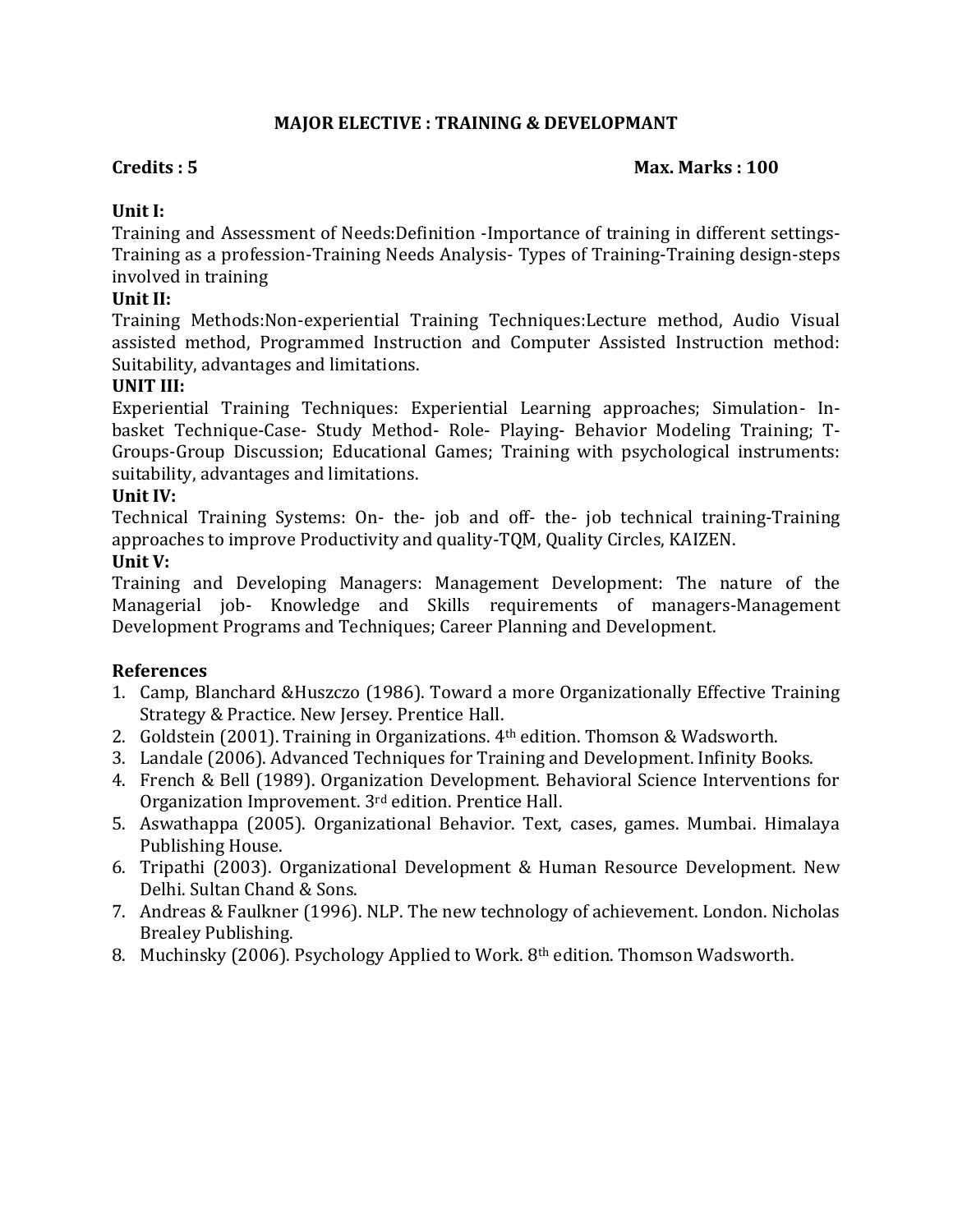#### **SEMESTER – VII**

#### **THEORIES OF PERSONALITY**

#### **Credits : 5 Max. Marks : 100**

**Objective:** To enable the students to understand the various theoretical approaches to personality

#### **Unit I: Personality Theory and Personality Assessment**

Essential Components of Personality Theory. Criteria for evaluating personality theories. Interview Technique. Self-Report Inventories: Single Trait Test, Multidimensional Tests. Projective Techniques

#### **Unit- II: Psychodynamic Theories of Personality:**

Sigmund Freud, Adler, Carl Jung, Horney, Sullivan, Fromm, Erikson.

#### **Unit- II: Trait and Type Approaches to Personality:**

Cattell, Eysenck, Allport, Five factor model.

#### *Unit-III: Learning and Cognitive Approaches to Personality:*

Pavlov, Skinner, Hull, Dollard and Miller, Bandura, Mischel, Kelly, Rotter and Witkins.

#### **Unit-IV:**

Need Theories: McClelland, Atkinson, Murray. Humanistic Theories: Rogers, Maslow.

#### **Unit-V: New Frontiers in Personality Research**

Basic assumptions in retrospect - Evaluation of personality theories - Future direction in personality psychology- Genetic influence; Person by situation interaction– Eclecticism & Integral Psychology; Current reflections and preoccupations in Personality research. Unresolved Problems in Personality. Pointers for future personality studies.

- 1. Schultz (1994). Theories of Personality 5th edition Brooks/ Cole Pub Co.
- 2. Allen (1997 ) Personality Theories, Development, Growth & Diversity. 2<sup>nd</sup> edition. Allyn& Bacon
- 3. Pervin (1970 ) Personality Theory & Research. 7th Edition. John Wiley Publication
- 4. Friedman (2003) Personality: Classic Theories and Modern Research. 2nd Edition: Pearson Education.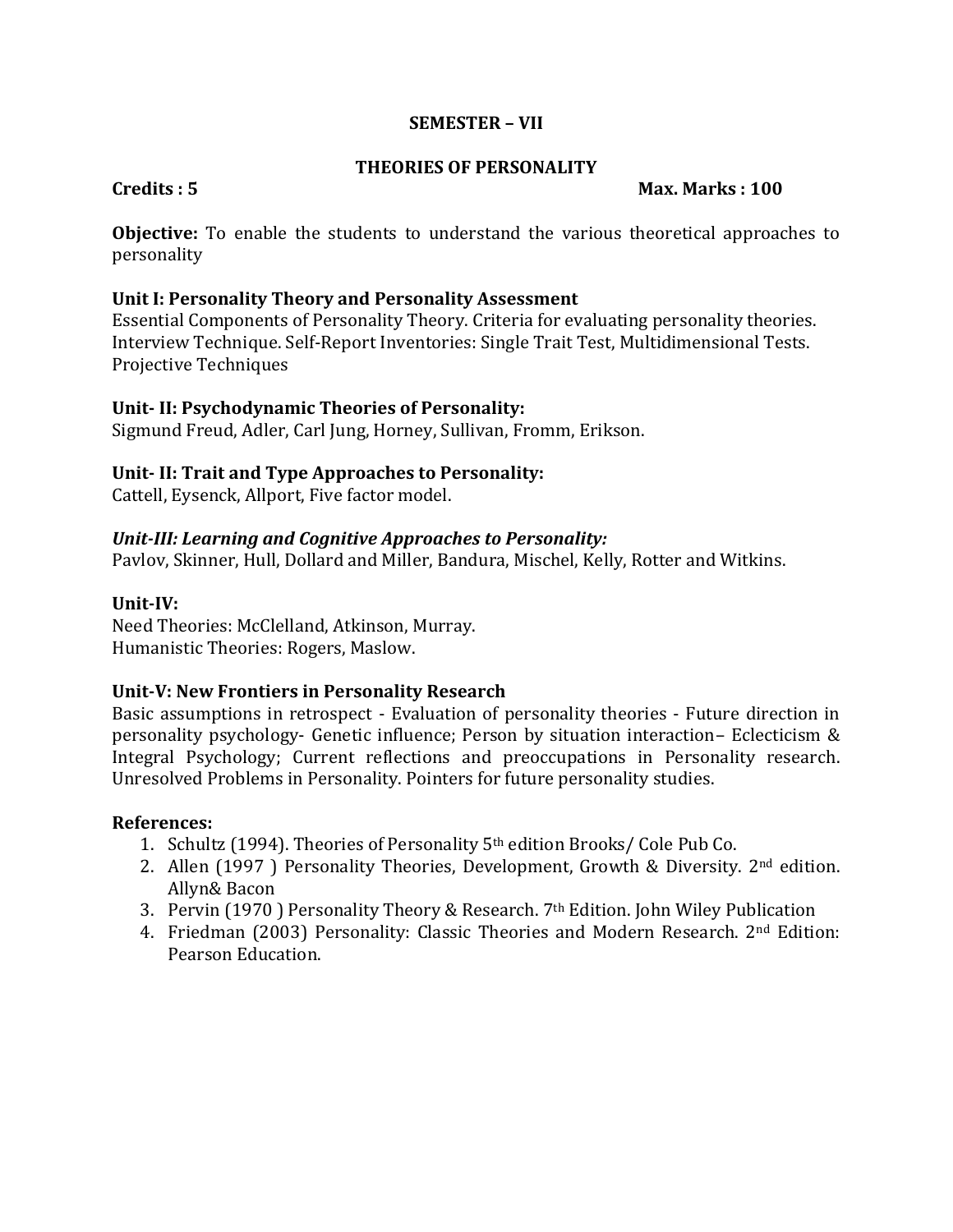#### **SEMESTER – VIII**

#### **PSYCHODIAGNOSTICS**

**Credits : 4 Max. Marks : 100**

#### **Unit-I Introduction**

Meaning of psychodiagnostics**-**Milestones in the history of psychodiagnostics**-**Objectives of psychodiagnostics**-**Differential diagnosis- Advances in classification and nomenclature-DSM and ICD criteria-The major diagnostic categories-Evaluation of the multiaxial approach-Advantages and disadvantages of classification

#### **Unit -II Clinical observation and Clinical Interview**

Observation in the psychosocial field and Sociopsychological diagnosis-Introspective data and participant observation-Methodological problems in observation-History of interview method as a clinical tool-Freud's dynamic interview technique-Neuropsychological interview technique-Dyadic(VS) larger unit interviewing

#### **Unit III Diagnostic use of Tests of Intelligence**

The Stanford-Binet era-Wechsler's tests-Varieties of tests of intelligence-Scatter analysis and det index-Qualitative analysis of responses and the diagnostic operation.

#### **Unit IV Personality Testing**

**Projective methods:** The Rorschach ink blot method-Thematic Apperception Test Other important projective tests

**Personality inventories:** Personality and the inventory**-** objective method-face valid items, subtle items and validity**-**Development of MMPI**-** Factor universe of Cattell and Eysenck

#### **Unit V Application OfPsychodiagnostics Across Various Segments**

Diagnostic methods in pediatric, juvenile, climacteric and geriatric disorders. Application in Psycho diagnostics in cardiology and orthopaedics-Assessment during presurgical and post surgical phases-Clinical case report.

- 1. Wolman, B.B.(Ed.) (1965) Handbook of Clinical Psychology. New York: Mc-Graw Hill company.
- 2. Wenar. C and Kerig.P(2000) Developmental Psychology. 4th edition. Boston: Mc-Graw Hill.
- 3. American Psychiatric Association (2000) Diagnostic and Statistical Manual of Mental Disorders (DSM-IV) (4th Edition textual revisions) Washington, D.C. American Psychiatric Association.
- 4. Sarason, I.G. and Sarason, B.R. (2002) Abnormal Psychology. 10th edition. New Delhi: Pearson Education A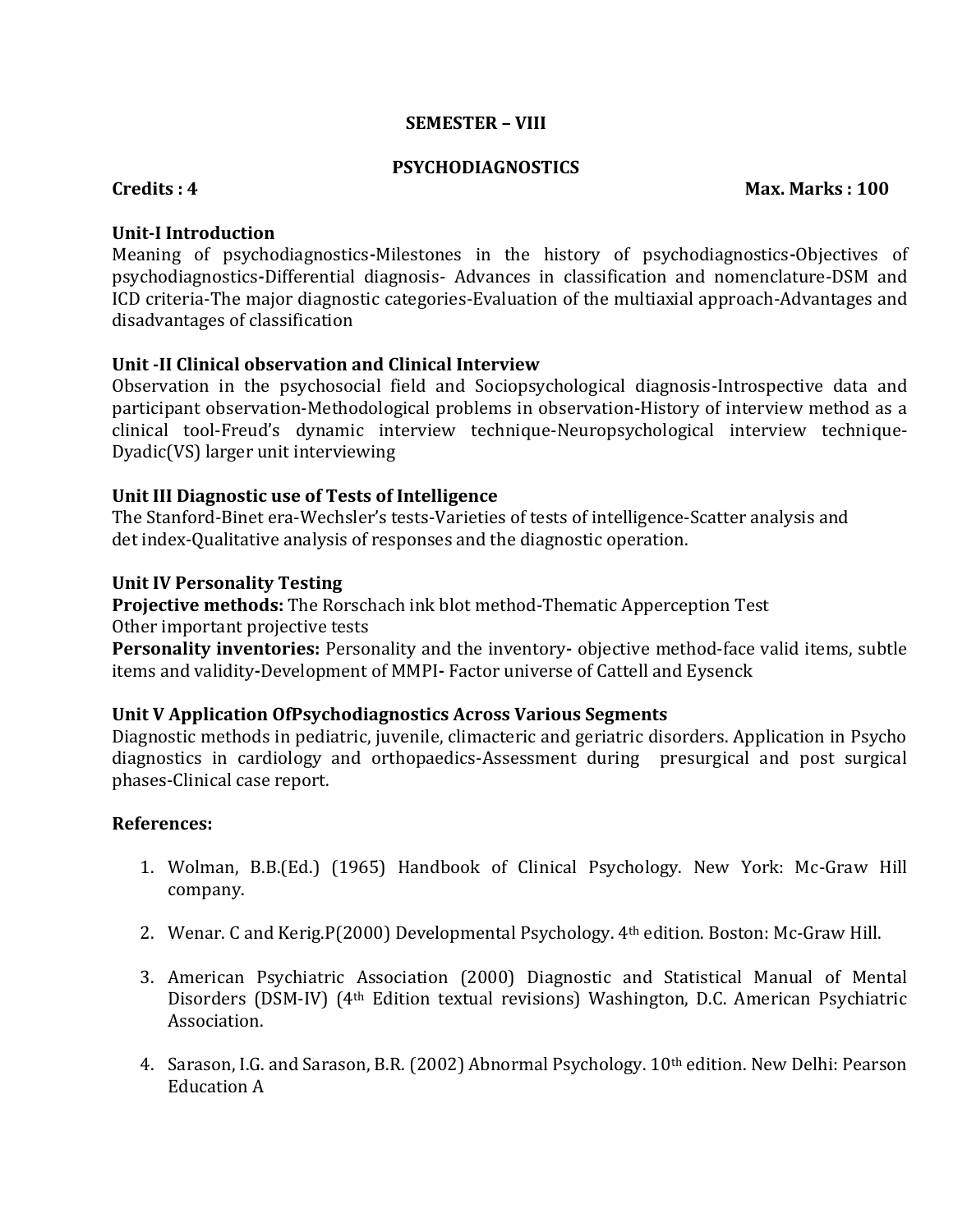#### **BEHAVIOR MODIFICATION**

#### **Credits : 5 Max. Marks : 100**

**Objective:** To make the students aware of the basic concepts of Behaviour Modification and some methods of bringing about Behaviour change

#### **Unit IIntroduction**

What is Behavior Modification? Learning, Biological & Cognitive Foundations, Behavioral Assessment, Analysis and Formulation.

#### *UNIT-II: Operant Conditioning Techniques:*

Basic paradigm- Schedules of Reinforcement- Token Economy- Shaping- Chaining-Premack's Principle.

#### *UNIT-III:*

Relaxation Techniques- Jacobson's Progressive Muscular Relaxation, Autogenic Training. Systematic Desensitization: Basic Principles- Construction of Hierarchy- Scene presentation- Theory of desensitization.

#### *UNIT- IV: Cognitive Behavior Modification*

Meichenbaum's Self- Instruction Training, Beck's Model- Rational Emotive Therapy of Ellis.

#### *UNIT-V: Clinical Applications of Behavior Therapy:*

In anxiety disorders, Psychoactive Substance Use Disorders- Sexual Disorders- Psychotic Disorders- Personality Disorders- Childhood Disorders- Biofeedback principles and clinical applications.

- 1. Jones, Nelson (2005). Practical counseling and Helping Skills, 5th Edition, London: Sage Publications.
- 2. Woolfe, R, Dryden W, Strawbridge. S (2003). Handbook of Counseling Psychology, 2nd Edition, London: Sage Publications.
- 3. Sundel&Sundel (1990). Behavior change in the Human Services, 4th edition, Thousan Oaks: Sage Publications.
- 4. Feldman et al,. Theoretical and Experimental Bases of the Behavior Therapy. Wiley, London.
- 5. Kenneth, R.G. Williams and Williams. Clinical Biofeedback. Baltimore.
- 6. Houten Ron Van (1993). Behavior Analysis and Treatment. Plenum Press New York.